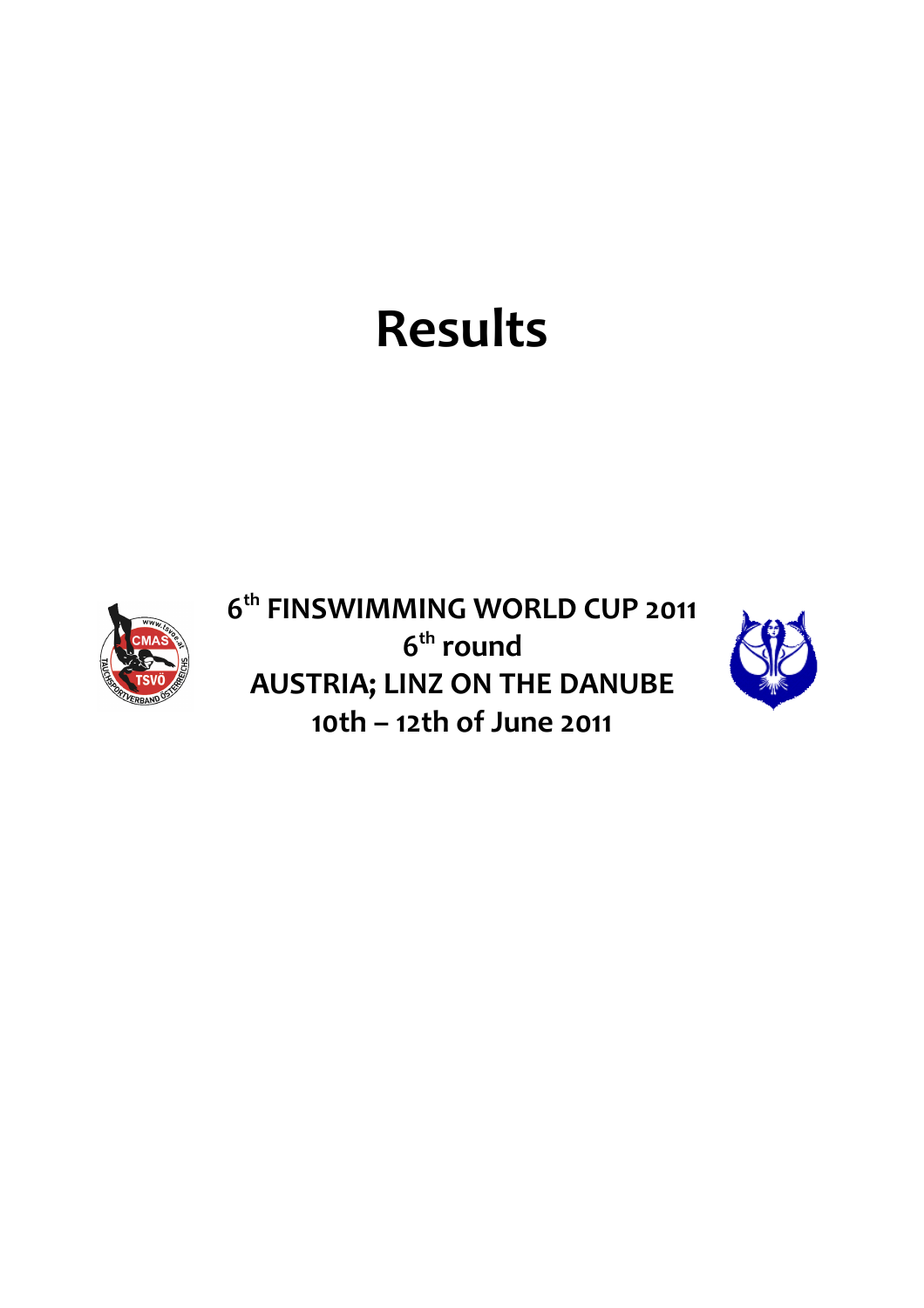# **Officials**

## **Saturday, 11th of June 2011 (morning)**

Location: Location: Linz / Austria No. of lanes: 8 Water temperature: 27°C

CMAS-Delegate: Announcer: Part Stephan Starter: Part Michael

Licence control: Hackl Thomas Chief of protocol: Hackl Stefan

Timing system: Omega ARES 21 Chief of timing system: Dolzer Eugen

Timekeeping chief: Kweton Gabriele Timekeeper lane 1: Mittermair Irmtraud<br>
Timekeeper lane 2: Söhm Grete Timekeeper lane 2: Timekeeper lane 3: Althaler Rudolf Timekeeper lane 4: Kweton Wilhelm<br>Timekeeper lane 5: Timekeeper lane 5: Timekeeper lane 6: Fillip Nicole Timekeeper lane 7: Normaier Peter Timekeeper lane 8: Rametsteiner Hans Swim judge #1: Maurer Michael

Finish judge #2: Horky Roland

Inspector of turns #1: Banek Birgit<br>
Inspector of turns #2: Banek Birgit<br>
Haderer Manuela Inspector of turns  $#2$ : Inspector of turns #3: Haas Selina Inspector of turns #4: Maier Heinz

Pool: Parkbad, 50m outdoor pool

Oc: CMAS / TSVÖ Organizer: Comparent Comparent Comparent Comparent Hackl Thomas (OÖLTV)<br>
CMAS-Delegate: CMAS-Delegate: Chief judge: Chief judge: Richter Gundula

Prestarter: Weichberger Anita Hackl Silvia Pammer Wolfgang

Twardowski Markus

Swim judge #2: Prirsch Selina

Finish judge #1: Nam Yen Tran

Runner #1: Eysinger Caroline Runner #2: Mahr Elisabeth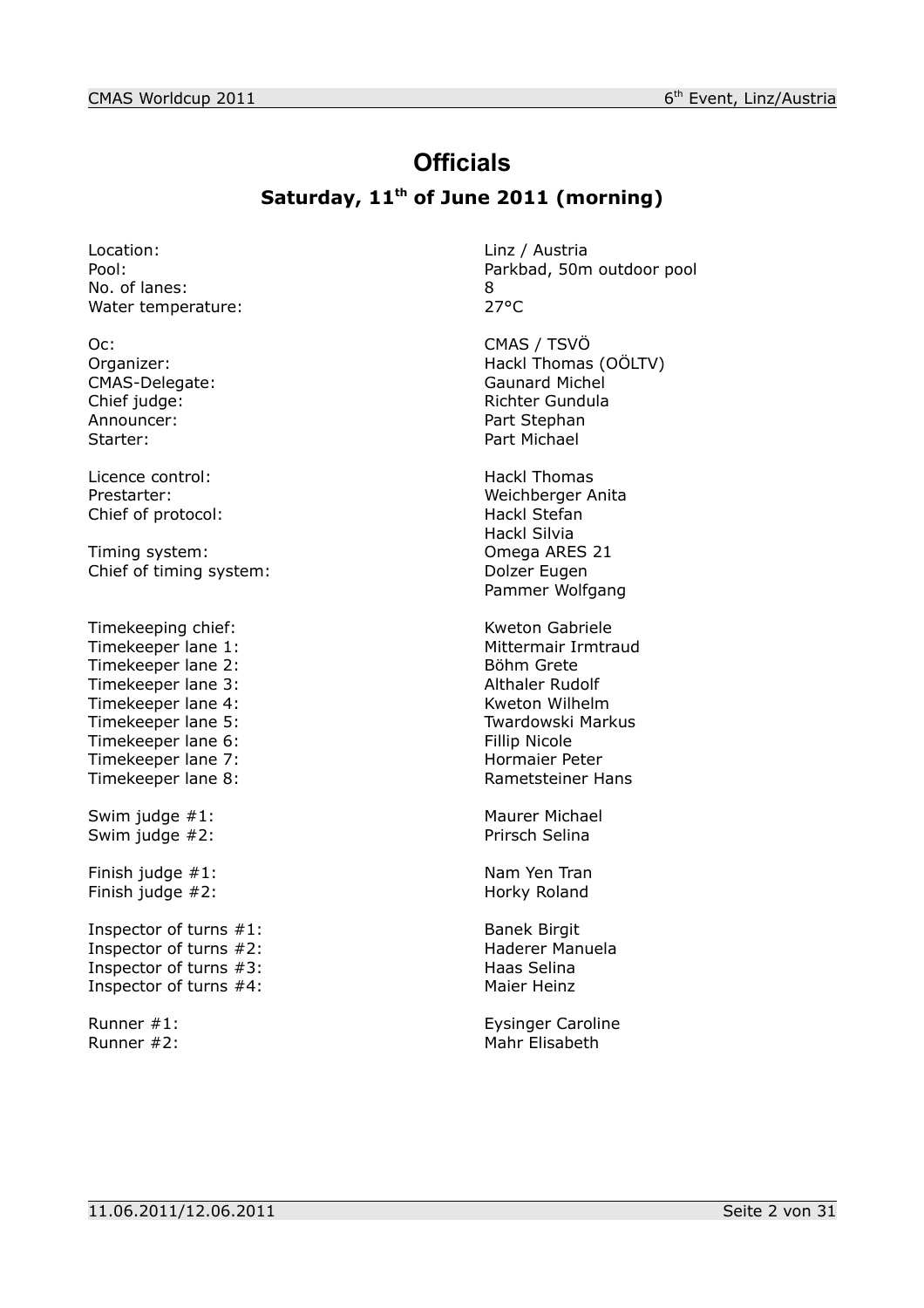#### **Event 50m SF men**

| Rank           | <b>Name</b>               | <b>Birth</b> | <b>Team</b>            | Nat.       | <b>Time</b>         |            | <b>Points</b> |
|----------------|---------------------------|--------------|------------------------|------------|---------------------|------------|---------------|
| 1              | Peleška Oldřich           | 1993         | Uhlomost-sport, Most   | <b>CZE</b> | 0:17.69<br>(manual) |            | 50            |
| 2              | Konvalinka Michal         | 1988         | Aguaklub Liberec       | <b>CZE</b> | 0:18.69             | $+0:01.00$ | 46            |
| 3              | Snoussi Mohamed<br>Wassim | 1993         | <b>WAM Tunisia</b>     | <b>TUN</b> | 0:18.94             | $+0:01.25$ | 42            |
| $\overline{4}$ | Drašner Lukáš             | 1992         | Aguaklub Liberec       | <b>CZE</b> | 0:19.34             | $+0:01.65$ | 39            |
| 5              | Prasch Patric             | 1991         | Vienna Dolphins        | <b>AUT</b> | 0:19.44             | $+0:01.75$ | 36            |
| 6              | Fehervary Janos           | 1978         | Vienna Dolphins        | <b>AUT</b> | 0:20.17             | $+0:02.48$ | 33            |
| $\overline{7}$ | Mohamed Marawan           | 1997         | Egyptian Shooting Club | EGY        | 0:21.50             | $+0:03.81$ | 30            |
| 8              | Yasser Ahmed              | 1997         | Egyptian Shooting Club | EGY        | 0:21.73             | $+0:04.04$ | 27            |

#### **Event 50m SF women**

| <b>Rank</b>    | <b>Name</b>         | <b>Birth</b> | Team                   | Nat.       | Time    |            | <b>Points</b> |
|----------------|---------------------|--------------|------------------------|------------|---------|------------|---------------|
|                | Chudzik Julia       | 1993         | Vienna Dolphins        | <b>AUT</b> | 0:21.54 |            | 50            |
| 2              | Azab Salma          | 1997         | Egyptian Shooting Club | EGY        | 0:21.99 | $+0:00.45$ | 46            |
| ΄3             | Hesham Yasmin       | 1996         | Egyptian Shooting Club | EGY        | 0:23.29 | $+0:01.75$ | 42            |
| $\overline{4}$ | Michalcakova Gabika | 1998         | KVS Careta Zvolen      | <b>SVK</b> | 0:23.91 | $+0:02.37$ | 39            |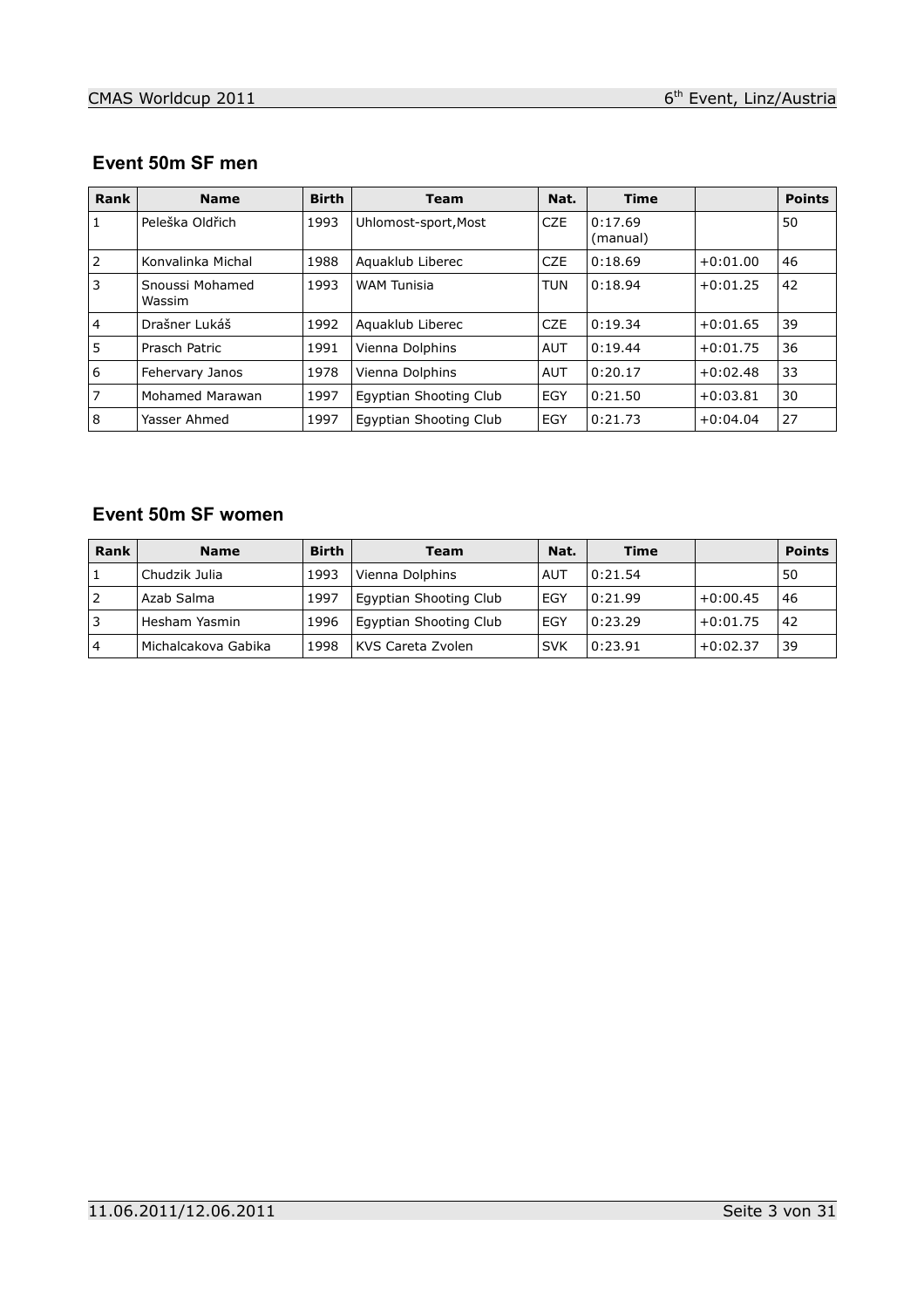# **Event 50m SF boys (junior)**

| <b>Rank</b>    | <b>Name</b>                 | <b>Birth</b> | <b>Team</b>                         | Nat.       | <b>Time</b> |            | <b>Points</b> |
|----------------|-----------------------------|--------------|-------------------------------------|------------|-------------|------------|---------------|
| $\mathbf{1}$   | Mazáč Martin                | 1995         | KVS Laguna Nový Jičín               | <b>CZE</b> | 0:17.41     |            | 50            |
| $\overline{2}$ | Giugni Andrea               | 1996         | ASD Nuoto Sub Modena                | <b>ITA</b> | 0:18.88     | $+0:01.47$ | 46            |
| 3              | Al-Azouny Mohamed           | 1995         | Egyptian Shooting Club              | EGY        | 0:18.89     | $+0:01.48$ | 42            |
| $\overline{4}$ | <b>Bouquet Paul</b>         | 1995         | <b>SAS NAP</b>                      | <b>FRA</b> | 0:19.61     | $+0:02.20$ | 39            |
| 5              | Dofek Ondřej                | 1997         | KVS Laguna Nový Jičín               | <b>CZE</b> | 0:19.69     | $+0:02.28$ | 36            |
| 6              | Rain Vojtěch                | 1996         | Uhlomost-sport, Most                | <b>CZE</b> | 0:19.79     | $+0:02.38$ | 33            |
| $\overline{7}$ | Rutulys Daumantas           | 1997         | Vilnius LVJC                        | LTU        | 0:19.96     | $+0:02.55$ | 30            |
| 8              | Rimon George                | 1998         | Egyptian Shooting Club              | EGY        | 0:19.97     | $+0:02.56$ | 27            |
| 8              | Rosenthal Noé               | 1994         | <b>MAGP</b>                         | <b>FRA</b> | 0:19.97     | $+0:02.56$ | 27            |
| 10             | Seitz Johannes              | 1995         | Vienna Dolphins                     | <b>AUT</b> | 0:20.31     | $+0:02.90$ | 22            |
| 11             | Castel Privael              | 1995         | <b>Tours NAP</b>                    | <b>FRA</b> | 0:20.86     | $+0:03.45$ | 20            |
| 12             | Laureckis Darius            | 1996         | Klaipeda Gintaras                   | LTU        | 0:21.56     | $+0:04.15$ | 18            |
| 13             | Vidergot Vojtech            | 1995         | Cochtanklub Zdar nad<br>Sazavou     | <b>CZE</b> | 0:21.93     | $+0:04.52$ | 16            |
| 14             | <b>Bukor Adam</b>           | 1999         | KŠP TRITÓN ŠAĽA                     | <b>SVK</b> | 0:23.17     | $+0:05.76$ | 14            |
| 15             | Svěžen Zdeněk               | 1999         | Aguaklub Liberec                    | <b>CZE</b> | 0:24.18     | $+0:06.77$ | 12            |
| 16             | Schmidt Patrick             | 1998         | Vienna Dolphins                     | <b>AUT</b> | 0:26.04     | $+0:08.63$ | 10            |
| 17             | Donau Moritz                | 1996         | 1. LTC Seepferdchen                 | <b>AUT</b> | 0:26.14     | $+0:08.73$ | 8             |
|                | Mazilkin Alexey             | 1994         | MOU DOD DOO PZ Neptune<br>Schelkovo | <b>RUS</b> | <b>DNS</b>  |            |               |
|                | not allowed to start (CMAS) |              |                                     |            |             |            |               |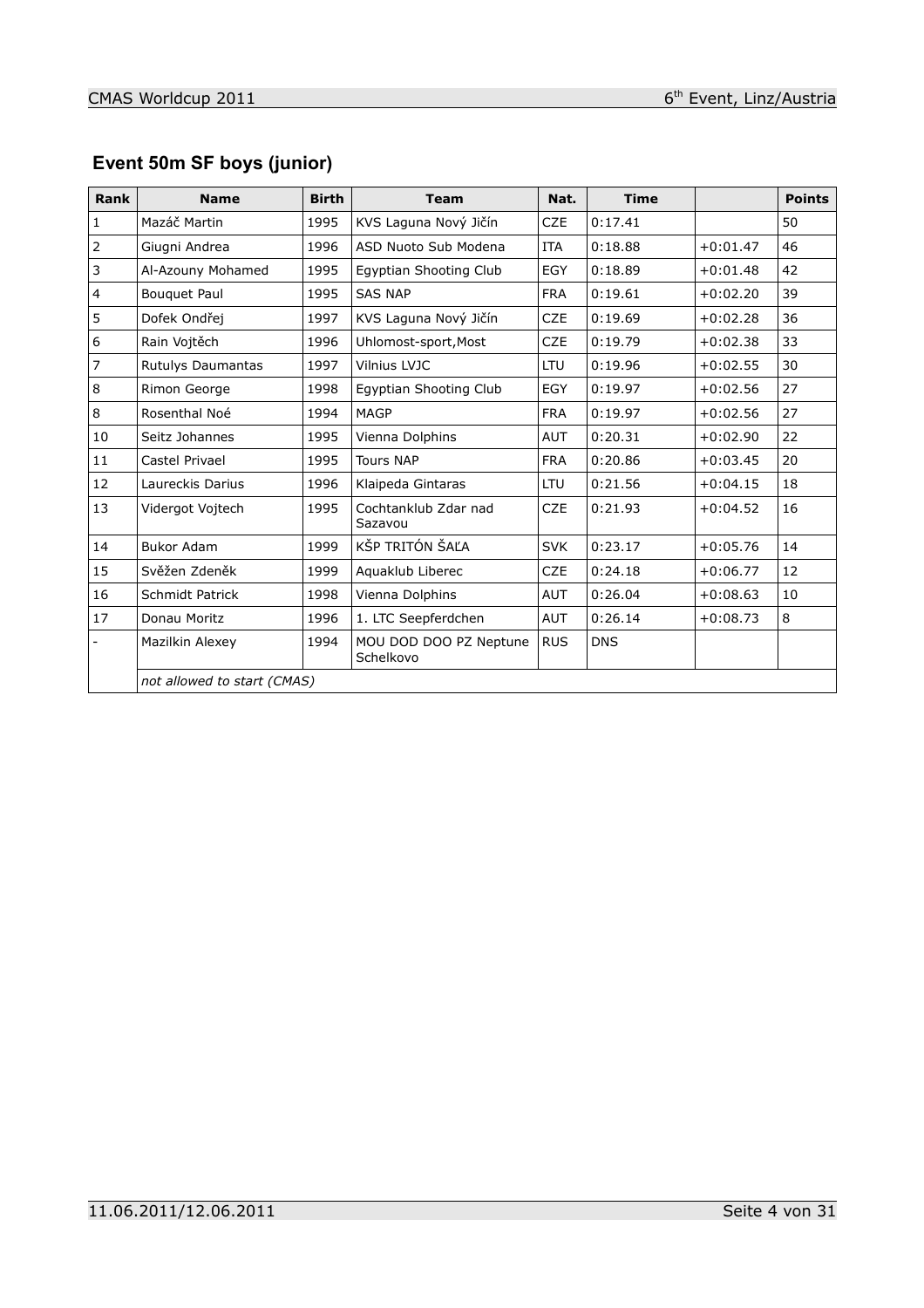# **Event 50m SF girls (junior)**

| <b>Rank</b>    | <b>Name</b>          | <b>Birth</b> | <b>Team</b>            | Nat.       | <b>Time</b> |            | <b>Points</b> |
|----------------|----------------------|--------------|------------------------|------------|-------------|------------|---------------|
| 1              | Křepelková Klára     | 1998         | KVS Laguna Nový Jičín  | <b>CZE</b> | 0:20.81     |            | 50            |
| $\overline{2}$ | Pronkul Jevgenija    | 1997         | Klaipeda Gintaras      | LTU        | 0:21.58     | $+0:00.77$ | 46            |
| 3              | Dupont Mathilde      | 1994         | <b>AIX NATATION</b>    | <b>FRA</b> | 0:21.63     | $+0:00.82$ | 42            |
| $\overline{4}$ | Liskova Ema          | 1997         | KVS Careta Zvolen      | <b>SVK</b> | 0:21.76     | $+0:00.95$ | 39            |
| 5              | Ertelova Zuzana      | 1998         | KVS Careta Zvolen      | <b>SVK</b> | 0:22.15     | $+0:01.34$ | 36            |
| 6              | Dureux Manon         | 1994         | Plongée Club Douai     | <b>FRA</b> | 0:22.48     | $+0:01.67$ | 33            |
| $\overline{7}$ | Hanzelková Martina   | 1996         | KVS Laguna Nový Jičín  | <b>CZE</b> | 0:22.57     | $+0:01.76$ | 30            |
| 8              | Abd El-Hakim Hadil   | 1997         | Egyptian Shooting Club | EGY        | 0:22.94     | $+0:02.13$ | 27            |
| 9              | Hamed Maya           | 1995         | Egyptian Shooting Club | EGY        | 0:23.46     | $+0:02.65$ | 24            |
| 10             | <b>Hausdorf Elsa</b> | 1994         | SC Riesa (Finswimming) | <b>GER</b> | 0:24.10     | $+0:03.29$ | 22            |
| 11             | Hausdorf Lara        | 1998         | SC Riesa (Finswimming) | <b>GER</b> | 0:24.41     | $+0:03.60$ | 20            |
| 12             | Kemptner Sophie      | 1997         | 1. FC Schwandorf       | <b>GER</b> | 0:24.74     | $+0:03.93$ | 18            |
| 13             | Poláková Kristýna    | 1999         | Aquaklub Liberec       | <b>CZE</b> | 0:25.54     | $+0:04.73$ | 16            |
| 14             | Zrilic Sara          | 1997         | Vienna Dolphins        | <b>AUT</b> | 0:26.09     | $+0:05.28$ | 14            |
| 15             | Anders Jarla         | 1999         | 1. FC Schwandorf       | <b>GER</b> | 0:26.94     | $+0:06.13$ | 12            |
| 16             | Mittermayr Kristina  | 2000         | 1. LTC Seepferdchen    | <b>AUT</b> | 0:33.57     | $+0:12.76$ | 10            |
|                | Ammann Dana          | 1995         | DJK-VfR Mülheim Saarn  | <b>GER</b> | <b>DNS</b>  |            |               |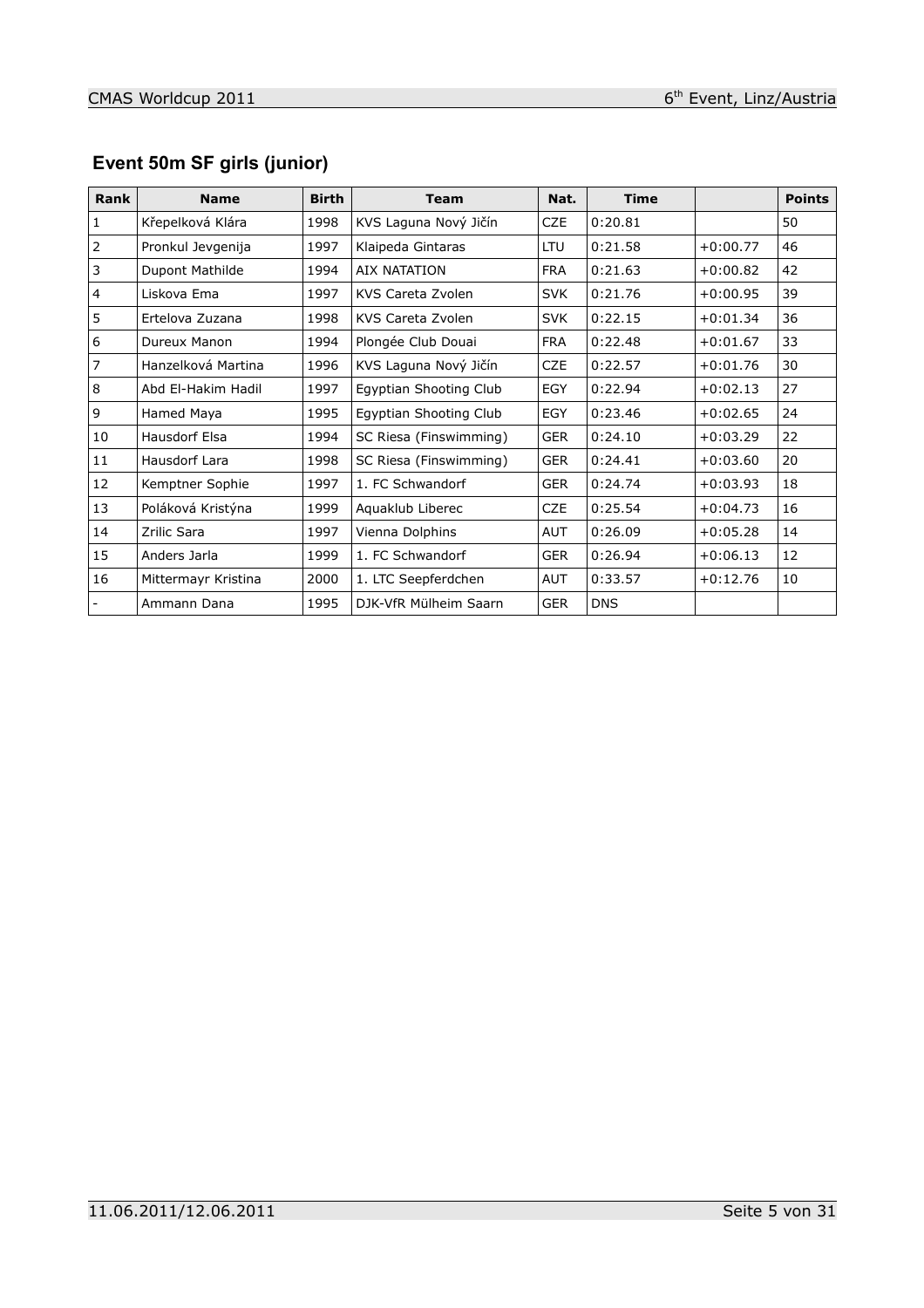# **Event 800m SF men**

| Rank | <b>Name</b>                                                                                                                                                                                       | <b>Birth</b> | <b>Team</b>            | Nat.       | Time    |            | <b>Points</b> |  |  |
|------|---------------------------------------------------------------------------------------------------------------------------------------------------------------------------------------------------|--------------|------------------------|------------|---------|------------|---------------|--|--|
|      | Válek Libor                                                                                                                                                                                       | 1991         | Uhlomost-sport, Most   | <b>CZE</b> | 7:01.86 |            | 50            |  |  |
|      | 50m: -; 100m: 0:48.35; 150m: -; 200m: 1:39.83; 250m: -; 300m: 2:33.11; 350m: -; 400m: 3:27.35; 450m: -; 500m:<br>4:21.46; 550m: -; 600m: 5:15.88; 650m: -; 700m: 6:09.93; 750m: -; 800m: 7:01.86; |              |                        |            |         |            |               |  |  |
|      | Fonseca Alejandro                                                                                                                                                                                 | 1991         | CAFAM                  | COL        | 7:27.43 | $+0:25.57$ | 46            |  |  |
|      | 50m: -; 100m: 0:50.24; 150m: -; 200m: 1:43.25; 250m: -; 300m: 2:38.32; 350m: -; 400m: 3:34.53; 450m: -; 500m:<br>4:32.58; 550m: -; 600m: 5:31.65; 650m: -; 700m: 6:30.08; 750m: -; 800m: 7:27.43; |              |                        |            |         |            |               |  |  |
|      | Hesham Adham                                                                                                                                                                                      | 1997         | Egyptian Shooting Club | EGY        | 8:20.02 | $+1:18.16$ | 42            |  |  |
|      | 50m: -; 100m: 0:53.89; 150m: -; 200m: 1:56.69; 250m: -; 300m: 3:02.19; 350m: -; 400m: 4:07.64; 450m: -; 500m:<br>5:12.40; 550m: -; 600m: 6:18.13; 650m: -; 700m: 7:23.63; 750m: -; 800m: 8:20.02; |              |                        |            |         |            |               |  |  |
|      | Sayed Ahmed                                                                                                                                                                                       | 1993         | Egyptian Shooting Club | EGY        | DQ      |            |               |  |  |
|      | Submergence                                                                                                                                                                                       |              |                        |            |         |            |               |  |  |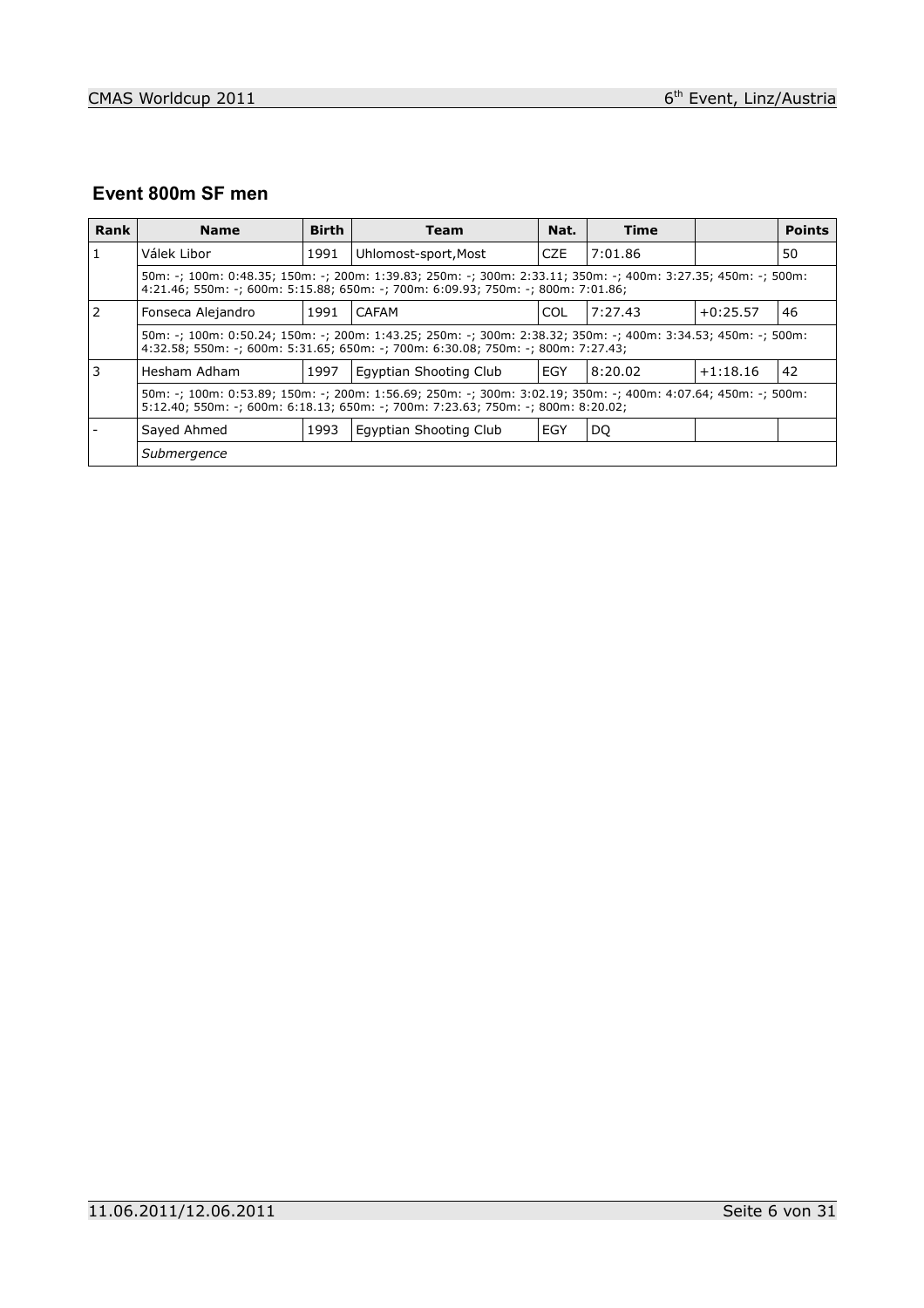#### **Event 800m SF women**

| Rank          | <b>Name</b>                                                                                                                                                                                       | <b>Birth</b> | <b>Team</b>                                                                                                                                                                                       | Nat.       | <b>Time</b> |            | <b>Points</b> |
|---------------|---------------------------------------------------------------------------------------------------------------------------------------------------------------------------------------------------|--------------|---------------------------------------------------------------------------------------------------------------------------------------------------------------------------------------------------|------------|-------------|------------|---------------|
| 1             | Svozilova Zuzana                                                                                                                                                                                  | 1989         | <b>KSP Olomouc</b>                                                                                                                                                                                | CZE.       | 7:10.23     |            | 50            |
|               | National Record CAT A                                                                                                                                                                             |              |                                                                                                                                                                                                   |            |             |            |               |
|               |                                                                                                                                                                                                   |              | 50m: -; 100m: 0:50.58; 150m: -; 200m: 1:43.45; 250m: -; 300m: 2:37.21; 350m: -; 400m: 3:31.37; 450m: -; 500m:<br>4:25.41; 550m: -; 600m: 5:19.90; 650m: -; 700m: 6:14.89; 750m: -; 800m: 7:10.23; |            |             |            |               |
| $\mathcal{L}$ | Kuehnel Melanie                                                                                                                                                                                   | 1993         | <b>SC DHfK Leipzig</b>                                                                                                                                                                            | GER        | 7:49.44     | $+0:39.21$ | 46            |
|               |                                                                                                                                                                                                   |              | 50m: -; 100m: 0:53.08; 150m: -; 200m: 1:51.68; 250m: -; 300m: 2:51.89; 350m: -; 400m: 3:52.38; 450m: -; 500m:<br>4:52.72: 550m: -: 600m: 5:53.34: 650m: -: 700m: 6:52.42: 750m: -: 800m: 7:49.44: |            |             |            |               |
| 3             | Kastner Tina                                                                                                                                                                                      | 1992         | Vienna Dolphins                                                                                                                                                                                   | <b>AUT</b> | 7:53.58     | $+0:43.35$ | 42            |
|               |                                                                                                                                                                                                   |              | 50m: -; 100m: 0:54.12; 150m: -; 200m: 1:52.54; 250m: -; 300m: 2:52.56; 350m: -; 400m: 3:52.87; 450m: -; 500m:<br>4:53.52; 550m: -; 600m: 5:53.90; 650m: -; 700m: 6:54.68; 750m: -; 800m: 7:53.58; |            |             |            |               |
| 4             | Essam Rawan                                                                                                                                                                                       | 1998         | Egyptian Shooting Club                                                                                                                                                                            | EGY        | 8:41.31     | $+1:31.08$ | 39            |
|               |                                                                                                                                                                                                   |              | 50m: -; 100m: 1:00.46; 150m: -; 200m: 2:06.44; 250m: -; 300m: 3:15.08; 350m: -; 400m: 4:22.79; 450m: -; 500m:<br>5:29.87; 550m: -; 600m: 6:37.34; 650m: -; 700m: 7:44.37; 750m: -; 800m: 8:41.31; |            |             |            |               |
| 5             | Fadl Login                                                                                                                                                                                        | 1997         | Egyptian Shooting Club                                                                                                                                                                            | EGY        | 8:47.66     | $+1:37.43$ | 36            |
|               |                                                                                                                                                                                                   |              | 50m: -; 100m: 0:57.94; 150m: -; 200m: 2:04.95; 250m: -; 300m: 3:13.02; 350m: -; 400m: 4:20.61; 450m: -; 500m:<br>5:28.11; 550m: -; 600m: 6:38.09; 650m: -; 700m: 7:46.14; 750m: -; 800m: 8:47.66; |            |             |            |               |
| 6             | Michalcakova Gabika                                                                                                                                                                               | 1998         | KVS Careta Zvolen                                                                                                                                                                                 | <b>SVK</b> | 9:59.83     | $+2:49.60$ | 33            |
|               | 50m: -; 100m: 1:02.07; 150m: -; 200m: 2:16.77; 250m: -; 300m: 3:35.88; 350m: -; 400m: 4:54.03; 450m: -; 500m:<br>6:13.96; 550m: -; 600m: 7:31.83; 650m: -; 700m: 8:48.32; 750m: -; 800m: 9:59.83; |              |                                                                                                                                                                                                   |            |             |            |               |
|               | Hostinská Petra                                                                                                                                                                                   | 1982         | <b>KSP Olomouc</b>                                                                                                                                                                                | CZE        | <b>DNS</b>  |            |               |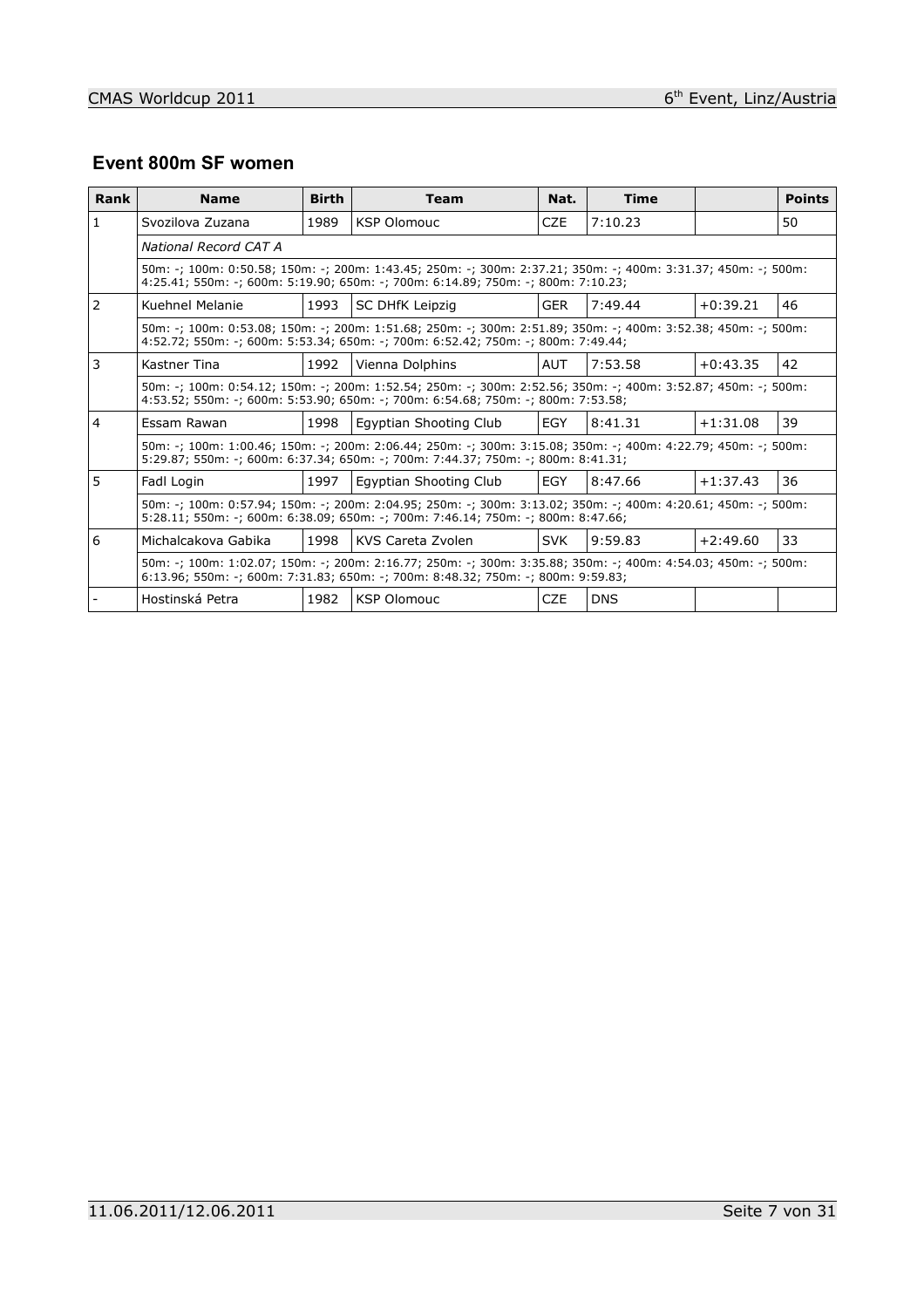# **Event 800m SF boys (junior)**

| Rank           | <b>Name</b>                                                                                                                                                                                       | <b>Birth</b> | <b>Team</b>                                                                                                                                                                                       | Nat.       | <b>Time</b> |            | <b>Points</b> |  |
|----------------|---------------------------------------------------------------------------------------------------------------------------------------------------------------------------------------------------|--------------|---------------------------------------------------------------------------------------------------------------------------------------------------------------------------------------------------|------------|-------------|------------|---------------|--|
| $\mathbf{1}$   | Tesar Jan                                                                                                                                                                                         | 1994         | Cochtanklub Zdar nad<br>Sazavou                                                                                                                                                                   | <b>CZE</b> | 7:00.33     |            | 50            |  |
|                |                                                                                                                                                                                                   |              | 50m: -; 100m: 0:50.80; 150m: -; 200m: 1:44.32; 250m: -; 300m: 2:38.65; 350m: -; 400m: 3:32.84; 450m: -; 500m:<br>4:26.20; 550m: -; 600m: 5:19.98; 650m: -; 700m: 6:12.87; 750m: -; 800m: 7:00.33; |            |             |            |               |  |
| $\overline{2}$ | Spanihel Petr                                                                                                                                                                                     | 1995         | KVS Laguna Nový Jičín                                                                                                                                                                             | <b>CZE</b> | 7:00.45     | $+0:00.12$ | 46            |  |
|                |                                                                                                                                                                                                   |              | 50m: -; 100m: 0:49.97; 150m: -; 200m: 1:42.89; 250m: -; 300m: 2:36.80; 350m: -; 400m: 3:31.26; 450m: -; 500m:<br>4:23.73; 550m: -; 600m: 5:17.09; 650m: -; 700m: 6:11.12; 750m: -; 800m: 7:00.45; |            |             |            |               |  |
| 3              | Starko David                                                                                                                                                                                      | 1996         | KVS Careta Zvolen                                                                                                                                                                                 | <b>SVK</b> | 7:14.54     | $+0:14.21$ | 42            |  |
|                |                                                                                                                                                                                                   |              | 50m: -; 100m: 0:50.80; 150m: -; 200m: 1:46.11; 250m: -; 300m: 2:41.17; 350m: -; 400m: 3:37.48; 450m: -; 500m:<br>4:33.70; 550m: -; 600m: 5:28.52; 650m: -; 700m: 6:22.54; 750m: -; 800m: 7:14.54; |            |             |            |               |  |
| $\overline{4}$ | <b>Fulop Michal</b>                                                                                                                                                                               | 1995         | KVS Careta Zvolen                                                                                                                                                                                 | <b>SVK</b> | 7:18.72     | $+0:18.39$ | 39            |  |
|                | 50m: -; 100m: 0:48.26; 150m: -; 200m: 1:41.88; 250m: -; 300m: 2:36.81; 350m: -; 400m: 3:32.76; 450m: -; 500m:<br>4:30.58; 550m: -; 600m: 5:27.73; 650m: -; 700m: 6:24.68; 750m: -; 800m: 7:18.72; |              |                                                                                                                                                                                                   |            |             |            |               |  |
| 5              | Schejbal Petr                                                                                                                                                                                     | 1997         | Aguaklub Liberec                                                                                                                                                                                  | <b>CZE</b> | 7:36.39     | $+0:36.06$ | 36            |  |
|                |                                                                                                                                                                                                   |              | 50m: -; 100m: 0:48.88; 150m: -; 200m: 1:44.14; 250m: -; 300m: 2:41.50; 350m: -; 400m: 3:40.18; 450m: -; 500m:<br>4:40.09; 550m: -; 600m: 5:41.18; 650m: -; 700m: 6:41.16; 750m: -; 800m: 7:36.39; |            |             |            |               |  |
| 6              | Said Mohamed                                                                                                                                                                                      | 1996         | Egyptian Shooting Club                                                                                                                                                                            | EGY        | 7:53.42     | $+0:53.09$ | 33            |  |
|                |                                                                                                                                                                                                   |              | 50m: -; 100m: 0:47.76; 150m: -; 200m: 1:44.84; 250m: -; 300m: 2:44.43; 350m: -; 400m: 3:44.51; 450m: -; 500m:<br>4:44.80; 550m: -; 600m: 5:46.57; 650m: -; 700m: 6:49.35; 750m: -; 800m: 7:53.42; |            |             |            |               |  |
| 7              | Aref Mahmoud                                                                                                                                                                                      | 1998         | Egyptian Shooting Club                                                                                                                                                                            | EGY        | 8:14.56     | $+1:14.23$ | 30            |  |
|                |                                                                                                                                                                                                   |              | 50m: -; 100m: 0:56.88; 150m: -; 200m: 2:02.26; 250m: -; 300m: 3:05.75; 350m: -; 400m: 4:08.05; 450m: -; 500m:<br>5:10.82; 550m: -; 600m: 6:13.73; 650m: -; 700m: 7:15.53; 750m: -; 800m: 8:14.56; |            |             |            |               |  |
| 8              | <b>Biro Oliver</b>                                                                                                                                                                                | 1999         | Vienna Dolphins                                                                                                                                                                                   | <b>AUT</b> | 9:42.38     | $+2:42.05$ | 27            |  |
|                |                                                                                                                                                                                                   |              | 50m: -; 100m: 1:07.85; 150m: -; 200m: 2:21.33; 250m: -; 300m: 3:35.73; 350m: -; 400m: 4:50.32; 450m: -; 500m:<br>6:05.18; 550m: -; 600m: 7:19.49; 650m: -; 700m: 8:33.01; 750m: -; 800m: 9:42.38; |            |             |            |               |  |
|                | Crisante Nicola                                                                                                                                                                                   | 1997         | CCNP La Ciotât                                                                                                                                                                                    | <b>FRA</b> | <b>DNF</b>  |            |               |  |
|                | not finished                                                                                                                                                                                      |              |                                                                                                                                                                                                   |            |             |            |               |  |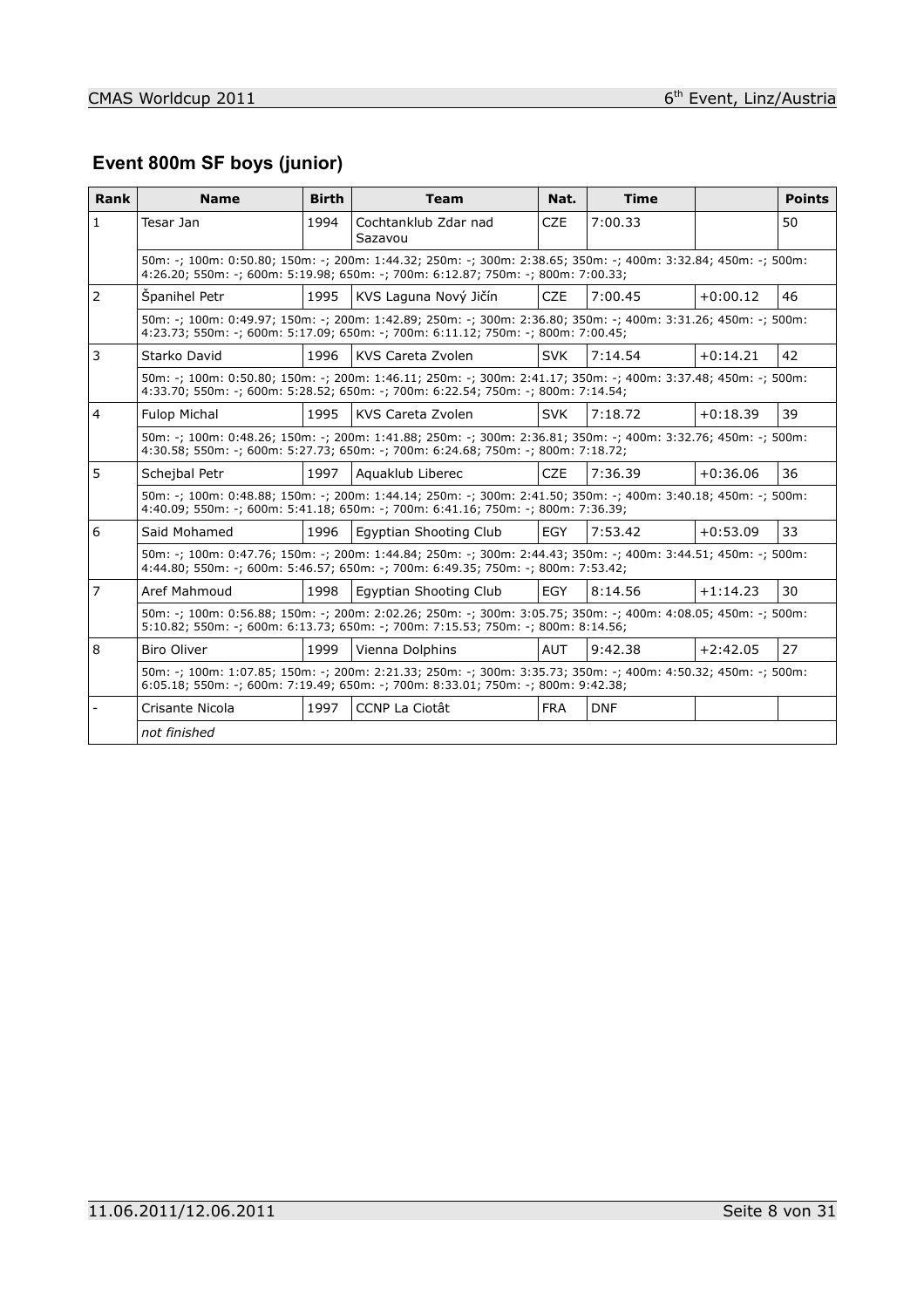# **Event 800m SF girls (junior)**

| Rank           | <b>Name</b>                                                                                                                                                                                       | <b>Birth</b> | <b>Team</b>                                                                                                                                                                                       | Nat.       | <b>Time</b> |            | <b>Points</b> |  |  |  |
|----------------|---------------------------------------------------------------------------------------------------------------------------------------------------------------------------------------------------|--------------|---------------------------------------------------------------------------------------------------------------------------------------------------------------------------------------------------|------------|-------------|------------|---------------|--|--|--|
| $\mathbf{1}$   | Hanakova Ivana                                                                                                                                                                                    | 1994         | KVS Careta Zvolen                                                                                                                                                                                 | <b>SVK</b> | 7:38.28     |            | 50            |  |  |  |
|                | 50m: -; 100m: 0:50.94; 150m: -; 200m: 1:46.93; 250m: -; 300m: 2:44.32; 350m: -; 400m: 3:42.56; 450m: -; 500m:<br>4:41.39; 550m: -; 600m: 5:40.83; 650m: -; 700m: 6:40.40; 750m: -; 800m: 7:38.28; |              |                                                                                                                                                                                                   |            |             |            |               |  |  |  |
| 2              | Loisel Margaux                                                                                                                                                                                    | 1997         | CSG                                                                                                                                                                                               | <b>FRA</b> | 7:50.68     | $+0:12.40$ | 46            |  |  |  |
|                |                                                                                                                                                                                                   |              | 50m: -; 100m: 0:53.59; 150m: -; 200m: 1:51.32; 250m: -; 300m: 2:51.24; 350m: -; 400m: 3:51.34; 450m: -; 500m:<br>4:51.88; 550m: -; 600m: 5:52.48; 650m: -; 700m: 6:53.00; 750m: -; 800m: 7:50.68; |            |             |            |               |  |  |  |
| 3              | Jurečková Nikola                                                                                                                                                                                  | 1997         | KVS Laguna Nový Jičín                                                                                                                                                                             | <b>CZE</b> | 8:18.17     | $+0:39.89$ | 42            |  |  |  |
|                |                                                                                                                                                                                                   |              | 50m: -; 100m: 0:57.81; 150m: -; 200m: 2:00.94; 250m: -; 300m: 3:04.90; 350m: -; 400m: 4:09.92; 450m: -; 500m:<br>5:14.10; 550m: -; 600m: 6:18.22; 650m: -; 700m: 7:20.17; 750m: -; 800m: 8:18.17; |            |             |            |               |  |  |  |
| $\overline{4}$ | Čechová Adéla                                                                                                                                                                                     | 1996         | Aguaklub Liberec                                                                                                                                                                                  | <b>CZE</b> | 8:21.76     | $+0:43.48$ | 39            |  |  |  |
|                |                                                                                                                                                                                                   |              | 50m: -; 100m: 0:55.45; 150m: -; 200m: 1:57.53; 250m: -; 300m: 3:01.90; 350m: -; 400m: 4:06.99; 450m: -; 500m:<br>5:12.08: 550m: -: 600m: 6:16.86: 650m: -: 700m: 7:19.89: 750m: -: 800m: 8:21.76: |            |             |            |               |  |  |  |
| 5              | Abd El-Hakim Hadil                                                                                                                                                                                | 1997         | Egyptian Shooting Club                                                                                                                                                                            | <b>EGY</b> | 8:31.64     | $+0:53.36$ | 36            |  |  |  |
|                |                                                                                                                                                                                                   |              | 50m: -; 100m: 0:55.27; 150m: -; 200m: 2:01.31; 250m: -; 300m: 3:08.63; 350m: -; 400m: 4:16.33; 450m: -; 500m:<br>5:19.41; 550m: -; 600m: 6:26.08; 650m: -; 700m: 7:32.45; 750m: -; 800m: 8:31.64; |            |             |            |               |  |  |  |
| 6              | Kokešová Lenka                                                                                                                                                                                    | 1997         | KVS Laguna Nový Jičín                                                                                                                                                                             | <b>CZE</b> | 8:40.86     | $+1:02.58$ | 33            |  |  |  |
|                |                                                                                                                                                                                                   |              | 50m: -; 100m: 0:58.68; 150m: -; 200m: 2:03.56; 250m: -; 300m: 3:09.97; 350m: -; 400m: 4:16.54; 450m: -; 500m:<br>5:23.73; 550m: -; 600m: 6:29.88; 650m: -; 700m: 7:36.35; 750m: -; 800m: 8:40.86; |            |             |            |               |  |  |  |
| $\overline{7}$ | Hamed Maya                                                                                                                                                                                        | 1995         | Egyptian Shooting Club                                                                                                                                                                            | EGY        | 8:59.05     | $+1:20.77$ | 30            |  |  |  |
|                |                                                                                                                                                                                                   |              | 50m: -; 100m: 0:57.80; 150m: -; 200m: 2:05.40; 250m: -; 300m: 3:14.68; 350m: -; 400m: 4:24.84; 450m: -; 500m:<br>5:31.77; 550m: -; 600m: 6:40.01; 650m: -; 700m: 7:49.51; 750m: -; 800m: 8:59.05; |            |             |            |               |  |  |  |
| 8              | <b>Anders Marte</b>                                                                                                                                                                               | 1997         | 1. FC Schwandorf                                                                                                                                                                                  | <b>GER</b> | 9:40.11     | $+2:01.83$ | 27            |  |  |  |
|                |                                                                                                                                                                                                   |              | 50m: -; 100m: 1:02.54; 150m: -; 200m: 2:13.26; 250m: -; 300m: 3:27.30; 350m: -; 400m: 4:42.42; 450m: -; 500m:<br>5:58.99; 550m: -; 600m: 7:14.01; 650m: -; 700m: 8:29.21; 750m: -; 800m: 9:40.11; |            |             |            |               |  |  |  |
| 9              | Benešová Dominika                                                                                                                                                                                 | 1999         | Aguaklub Liberec                                                                                                                                                                                  | <b>CZE</b> | 9:41.81     | $+2:03.53$ | 24            |  |  |  |
|                |                                                                                                                                                                                                   |              | 50m: -; 100m: 1:02.65; 150m: -; 200m: 2:17.26; 250m: -; 300m: 3:31.97; 350m: -; 400m: 4:47.00; 450m: -; 500m:<br>6:01.55; 550m: -; 600m: 7:15.46; 650m: -; 700m: 8:29.96; 750m: -; 800m: 9:41.81; |            |             |            |               |  |  |  |
|                | Poljanc Tanja                                                                                                                                                                                     | 1996         | Vienna Dolphins                                                                                                                                                                                   | <b>AUT</b> | <b>DNS</b>  |            |               |  |  |  |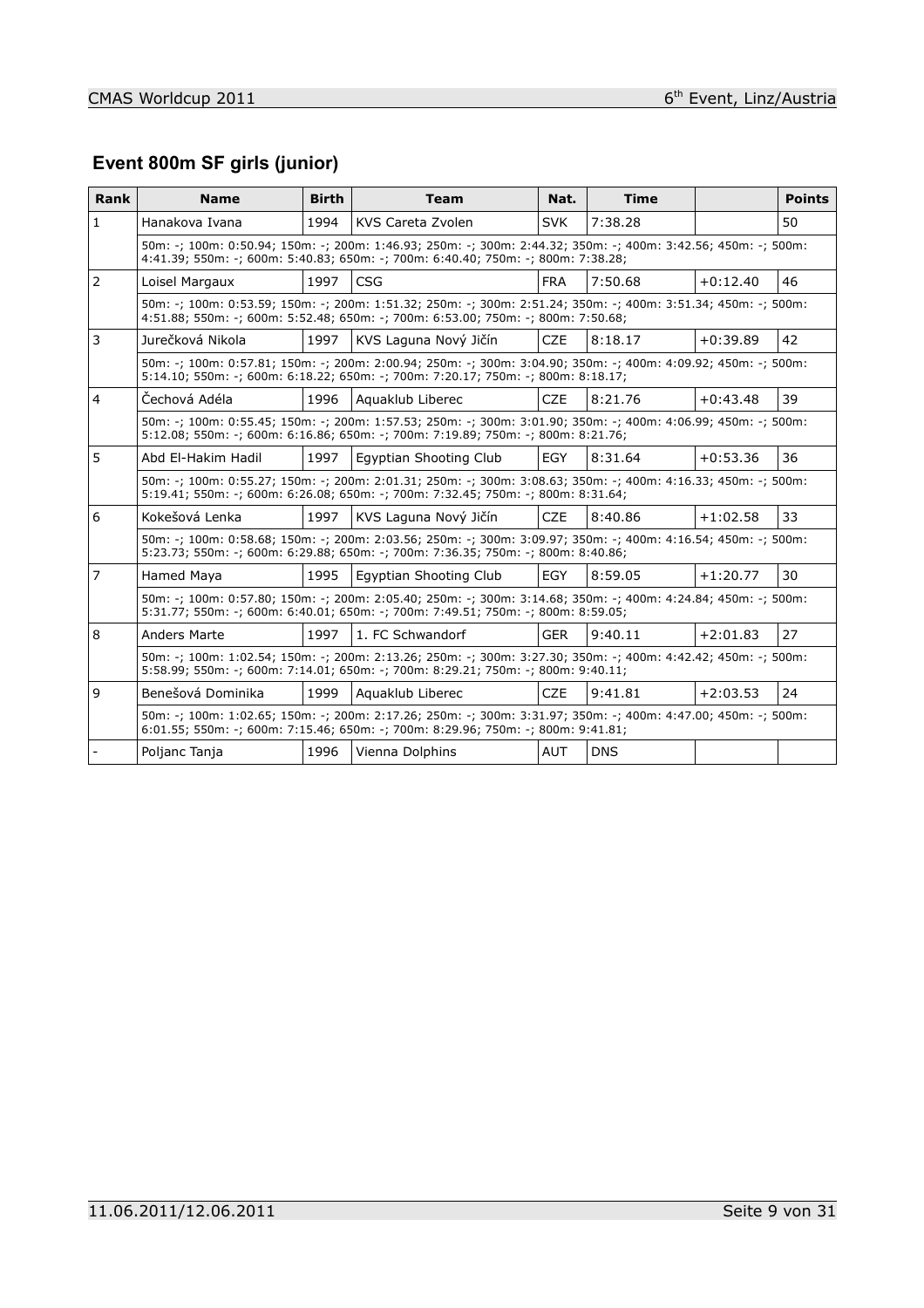# **Officials**

#### **Saturday, 11th of June 2011 (afternoon)**

Location: Location: Linz / Austria No. of lanes: 8 Water temperature: 27°C

Oc: CMAS / TSVÖ CMAS-Delegate: Announcer: Part Stephan Starter: Part Michael

Licence control: Hackl Thomas

Timing system: Omega ARES 21 Chief of timing system: Dolzer Eugen

Timekeeping chief: Kweton Gabriele Timekeeper lane 1: Mittermair Irmtraud Timekeeper lane 2: Böhm Grete Timekeeper lane 3: Althaler Rudolf Timekeeper lane 4: Kweton Wilhelm Timekeeper lane 5: Twardowski Markus Timekeeper lane 6: Fillip Nicole Timekeeper lane 7: Hormaier Peter Timekeeper lane 8: Timekeeper lane 8:

Swim judge #1: Prirsch Selina

Finish judge #1: Nam Yen Tran Finish judge #2: Horky Roland

Inspector of turns #1: Banek Birgit<br>
Inspector of turns #2: Banek Birgit<br>
Haderer Manuela Inspector of turns  $#2$ : Inspector of turns #3: Haas Selina Inspector of turns #4: Maier Heinz

Pool: Parkbad, 50m outdoor pool

Organizer: Comparent Comparent Comparent Comparent Hackl Thomas (OÖLTV)<br>
CMAS-Delegate: CMAS-Delegate: Chief judge: The Chief in the Chief in the Chief in the Richter Gundula

Prestarter: Weichberger Anita Chief of protocol: Pammer Wolfgang Kastner Angela

Runner #1: Eysinger Caroline Runner #2: Mahr Elisabeth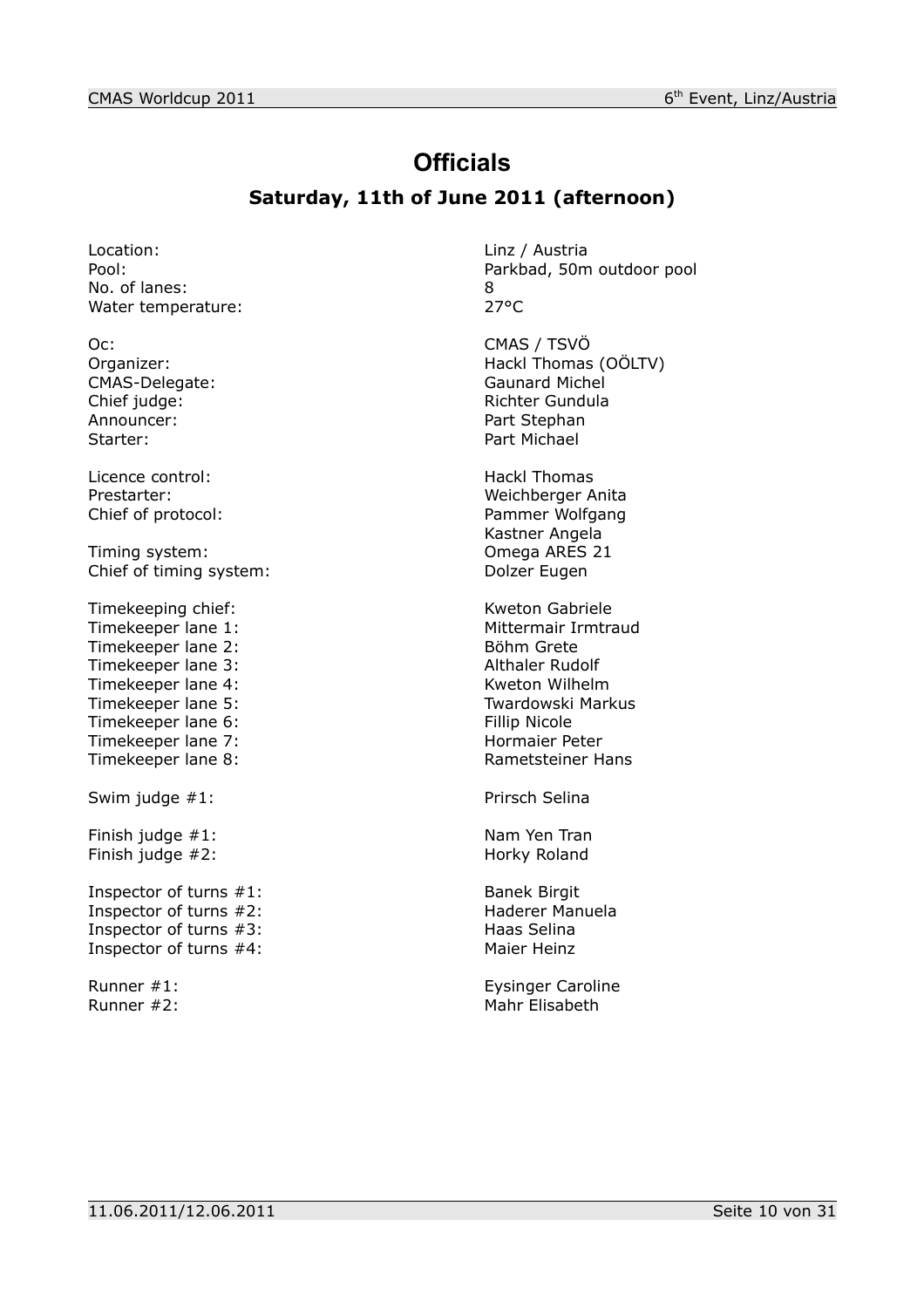#### **Event 50m BF men**

| Rank           | <b>Name</b>         | <b>Birth</b> | <b>Team</b>              | Nat.       | <b>Time</b> |            | <b>Points</b> |
|----------------|---------------------|--------------|--------------------------|------------|-------------|------------|---------------|
| 1              | Arbuzov Andrey      | 1989         | FPS Krasnoyarskyi Region | <b>RUS</b> | 0:19.06     |            | 50            |
|                | Year's record time  |              |                          |            |             |            |               |
| 2              | Medo Martin         | 1992         | KVS Careta Zvolen        | <b>SVK</b> | 0:21.14     | $+0:02.08$ | 46            |
| 3              | Bettalico Francesco | 1990         | ASD Nuoto Sub Modena     | <b>ITA</b> | 0:22.27     | $+0:03.21$ | 42            |
| $\overline{4}$ | Ashraf Ahmed        | 1997         | Egyptian Shooting Club   | EGY        | 0:26.78     | $+0:07.72$ | 39            |
|                | Yasser Ahmed        | 1997         | Egyptian Shooting Club   | EGY        | DQ          |            |               |
|                | false start         |              |                          |            |             |            |               |

#### **Event 50m BF women**

| <b>Rank</b>    | <b>Name</b>        | <b>Birth</b> | Team                   | Nat.       | <b>Time</b> |            | <b>Points</b> |
|----------------|--------------------|--------------|------------------------|------------|-------------|------------|---------------|
|                | Pleskyte Lina      | 1989         | Swimschool Kaunas      | LTU        | 0:23.82     |            | 50            |
| 2              | Janigova Katarina  | 1993         | KVS Careta Zvolen      | <b>SVK</b> | 0:26.11     | $+0:02.29$ | 46            |
| 3              | Aly Nouran         | 1997         | Egyptian Shooting Club | EGY        | 0:27.07     | $+0:03.25$ | 42            |
| $\overline{4}$ | Karacsonyova Emese | 1997         | KVS Careta Zvolen      | <b>SVK</b> | 0:28.35     | $+0:04.53$ | 39            |
| 5              | Al-Oraby Manar     | 1995         | Egyptian Shooting Club | EGY        | 0:29.46     | $+0:05.64$ | 36            |

# **Event 50m BF boys (junior)**

| Rank           | <b>Name</b>       | <b>Birth</b> | <b>Team</b>            | Nat.       | <b>Time</b> |            | <b>Points</b> |
|----------------|-------------------|--------------|------------------------|------------|-------------|------------|---------------|
| 1              | Mazáč Martin      | 1995         | KVS Laguna Nový Jičín  | <b>CZE</b> | 0:20.68     |            | 50            |
| 2              | Revay Roman       | 1994         | KVS Careta Zvolen      | <b>SVK</b> | 0:21.68     | $+0:01.00$ | 46            |
| 3              | Cerman David      | 1994         | Aguaklub Liberec       | <b>CZE</b> | 0:21.76     | $+0:01.08$ | 42            |
| $\overline{4}$ | Rážek Jan         | 1994         | <b>KSP Olomouc</b>     | <b>CZE</b> | 0:21.91     | $+0:01.23$ | 39            |
| 5              | Essa Mohamed      | 1994         | Egyptian Shooting Club | EGY        | 0:22.31     | $+0:01.63$ | 36            |
| 6              | Chvátal Roman     | 1994         | <b>KSP Olomouc</b>     | <b>CZE</b> | 0:22.52     | $+0:01.84$ | 33            |
| $\overline{7}$ | Eimontas Ricardas | 1996         | Swimschool Kaunas      | LTU        | 0:22.60     | $+0:01.92$ | 30            |
| 8              | Starko David      | 1996         | KVS Careta Zvolen      | <b>SVK</b> | 0:22.66     | $+0:01.98$ | 27            |
| 9              | Dofek Ondřej      | 1997         | KVS Laguna Nový Jičín  | <b>CZE</b> | 0:22.98     | $+0:02.30$ | 24            |
| 10             | Laureckis Darius  | 1996         | Klaipeda Gintaras      | LTU        | 0:23.47     | $+0:02.79$ | 22            |
| 11             | Abu Bakr Ahmed    | 1998         | Egyptian Shooting Club | EGY        | 0:25.83     | $+0:05.15$ | 20            |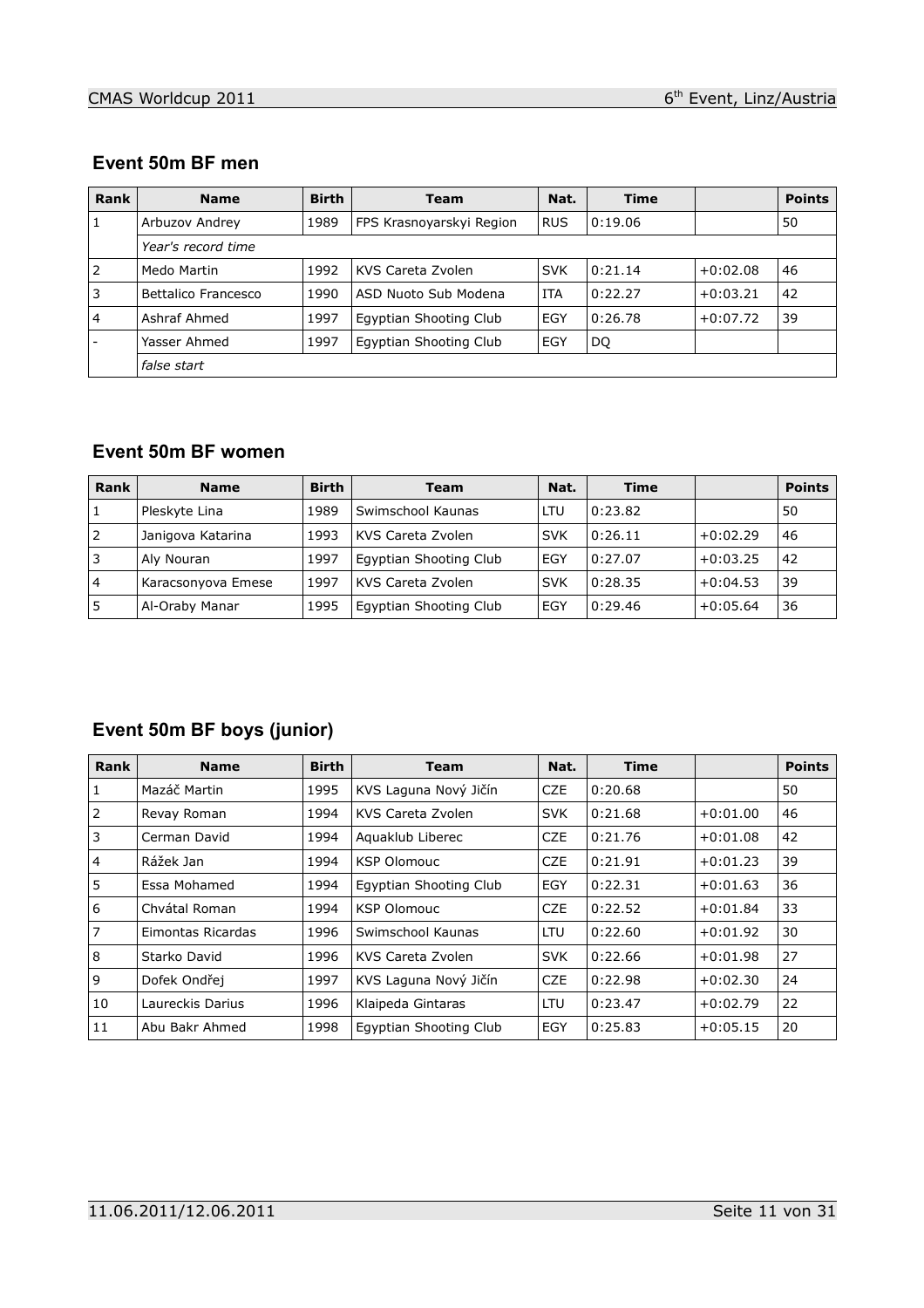# **Event 50m BF girls (junior)**

| Rank           | <b>Name</b>       | <b>Birth</b> | <b>Team</b>            | Nat.       | <b>Time</b> |            | <b>Points</b> |
|----------------|-------------------|--------------|------------------------|------------|-------------|------------|---------------|
| 1              | Rosová Veronika   | 1996         | KVS Laguna Nový Jičín  | <b>CZE</b> | 0:24.33     |            | 50            |
| 2              | Křepelková Klára  | 1998         | KVS Laguna Nový Jičín  | <b>CZE</b> | 0:24.44     | $+0:00.11$ | 46            |
| 3              | Liskova Ema       | 1997         | KVS Careta Zvolen      | <b>SVK</b> | 0:25.41     | $+0:01.08$ | 42            |
| $\overline{4}$ | Ertelova Zuzana   | 1998         | KVS Careta Zvolen      | <b>SVK</b> | 0:25.66     | $+0:01.33$ | 39            |
| 5              | Aly Reham         | 1994         | Egyptian Shooting Club | EGY        | 0:26.70     | $+0:02.37$ | 36            |
| 6              | Rimon Mariem      | 1997         | Egyptian Shooting Club | EGY        | 0:26.80     | $+0:02.47$ | 33            |
| 7              | Aleksiunaite Agne | 1996         | Klaipeda Gintaras      | <b>LTU</b> | 0:27.08     | $+0:02.75$ | 30            |
|                | Polisenska Beata  | 1995         | TZP Nemo ZLIN          | <b>CZE</b> | <b>DNS</b>  |            |               |
|                | not started       |              |                        |            |             |            |               |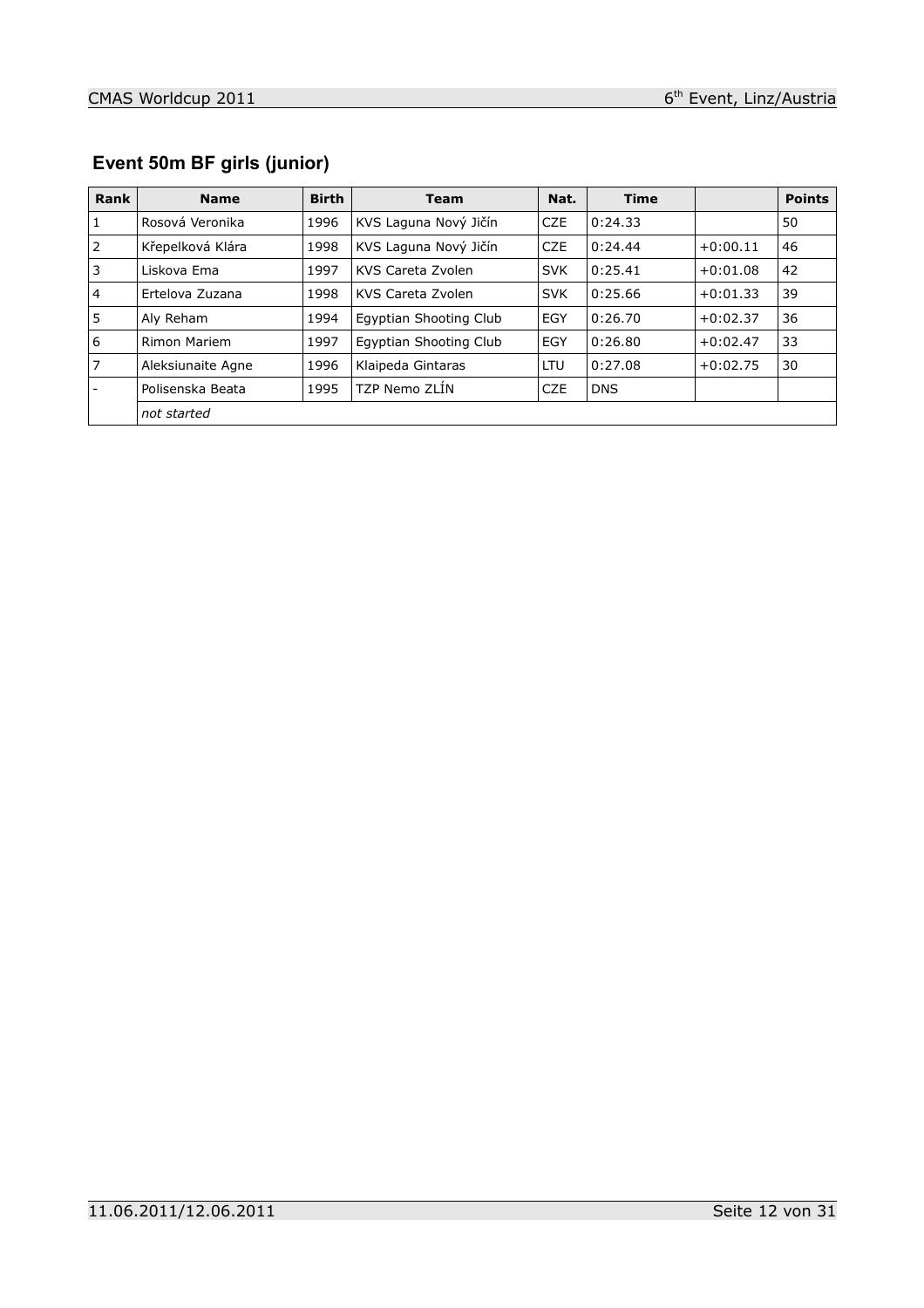#### **Event 200m SF men**

| <b>Rank</b> | <b>Name</b>                                    | <b>Birth</b>                                   | <b>Team</b>            | Nat.       | <b>Time</b> |            | <b>Points</b> |  |
|-------------|------------------------------------------------|------------------------------------------------|------------------------|------------|-------------|------------|---------------|--|
| 1           | Zanardi Kevin                                  | 1992                                           | ASD Nuoto Sub Modena   | <b>ITA</b> | 1:27.58     |            | 50            |  |
|             |                                                | 50m: -; 100m: 0:42.66; 150m: -; 200m: 1:27.58; |                        |            |             |            |               |  |
| 2           | Válek Libor                                    | 1991                                           | Uhlomost-sport, Most   | <b>CZE</b> | 1:30.04     | $+0:02.46$ | 46            |  |
|             | 50m: -; 100m: 0:43.97; 150m: -; 200m: 1:30.04; |                                                |                        |            |             |            |               |  |
| 3           | Fonseca Alejandro                              | 1991                                           | CAFAM                  | <b>COL</b> | 1:31.30     | $+0:03.72$ | 42            |  |
|             | 50m: -; 100m: 0:43.06; 150m: -; 200m: 1:31.30; |                                                |                        |            |             |            |               |  |
| 4           | Drašner Lukáš                                  | 1992                                           | Aguaklub Liberec       | <b>CZE</b> | 1:35.65     | $+0:08.07$ | 39            |  |
|             | 50m: -; 100m: 0:44.68; 150m: -; 200m: 1:35.65; |                                                |                        |            |             |            |               |  |
| 5           | Prasch Patric                                  | 1991                                           | Vienna Dolphins        | <b>AUT</b> | 1:36.02     | $+0:08.44$ | 36            |  |
|             | 50m: -; 100m: 0:47.42; 150m: -; 200m: 1:36.02; |                                                |                        |            |             |            |               |  |
| 6           | Sayed Ahmed                                    | 1993                                           | Egyptian Shooting Club | EGY        | 1:36.59     | $+0:09.01$ | 33            |  |
|             | 50m: -; 100m: 0:45.47; 150m: -; 200m: 1:36.59; |                                                |                        |            |             |            |               |  |
| 7           | El-Tabie Momen                                 | 1994                                           | Egyptian Shooting Club | EGY        | 1:44.59     | $+0:17.01$ | 30            |  |
|             | 50m: -; 100m: 0:48.13; 150m: -; 200m: 1:44.59; |                                                |                        |            |             |            |               |  |

#### **Event 200m SF women**

| Rank           | <b>Name</b>                                    | <b>Birth</b> | <b>Team</b>            | Nat.       | <b>Time</b> |            | <b>Points</b> |  |  |
|----------------|------------------------------------------------|--------------|------------------------|------------|-------------|------------|---------------|--|--|
| $\mathbf{1}$   | Müller Christine                               | 1978         | <b>Berliner TSC</b>    | <b>GER</b> | 1:35.58     |            | 50            |  |  |
|                | 50m: -; 100m: 0:47.33; 150m: -; 200m: 1:35.58; |              |                        |            |             |            |               |  |  |
| 2              | Svozilova Zuzana                               | 1989         | <b>KSP Olomouc</b>     | <b>CZE</b> | 1:36.94     | $+0:01.36$ | 46            |  |  |
|                | 50m: -; 100m: 0:47.73; 150m: -; 200m: 1:36.94; |              |                        |            |             |            |               |  |  |
| 3              | Chudzik Julia                                  | 1993         | Vienna Dolphins        | <b>AUT</b> | 1:45.48     | $+0:09.90$ | 42            |  |  |
|                | 50m: -; 100m: 0:50.37; 150m: -; 200m: 1:45.48; |              |                        |            |             |            |               |  |  |
| $\overline{4}$ | Kuehnel Melanie                                | 1993         | <b>SC DHfK Leipzig</b> | <b>GER</b> | 1:46.18     | $+0:10.60$ | 39            |  |  |
|                | 50m: -; 100m: 0:50.62; 150m: -; 200m: 1:46.18; |              |                        |            |             |            |               |  |  |
| 5              | Kastner Tina                                   | 1992         | Vienna Dolphins        | <b>AUT</b> | 1:48.04     | $+0:12.46$ | 36            |  |  |
|                | 50m: -; 100m: 0:52.07; 150m: -; 200m: 1:48.04; |              |                        |            |             |            |               |  |  |
| 6              | Essam Rawan                                    | 1998         | Egyptian Shooting Club | EGY        | 1:57.95     | $+0:22.37$ | 33            |  |  |
|                | 50m: -; 100m: 0:57.85; 150m: -; 200m: 1:57.95; |              |                        |            |             |            |               |  |  |
| $\overline{7}$ | Karacsonyova Emese                             | 1997         | KVS Careta Zvolen      | <b>SVK</b> | 1:58.03     | $+0:22.45$ | 30            |  |  |
|                | 50m: -; 100m: 0:56.86; 150m: -; 200m: 1:58.03; |              |                        |            |             |            |               |  |  |
| 8              | Zustakova Michaela                             | 1996         | KVS Careta Zvolen      | <b>SVK</b> | 1:59.17     | $+0:23.59$ | 27            |  |  |
|                | 50m: -; 100m: 0:54.71; 150m: -; 200m: 1:59.17; |              |                        |            |             |            |               |  |  |
| 9              | Fadl Login                                     | 1997         | Egyptian Shooting Club | EGY        | 1:59.83     | $+0:24.25$ | 24            |  |  |
|                | 50m: -; 100m: 0:57.74; 150m: -; 200m: 1:59.83; |              |                        |            |             |            |               |  |  |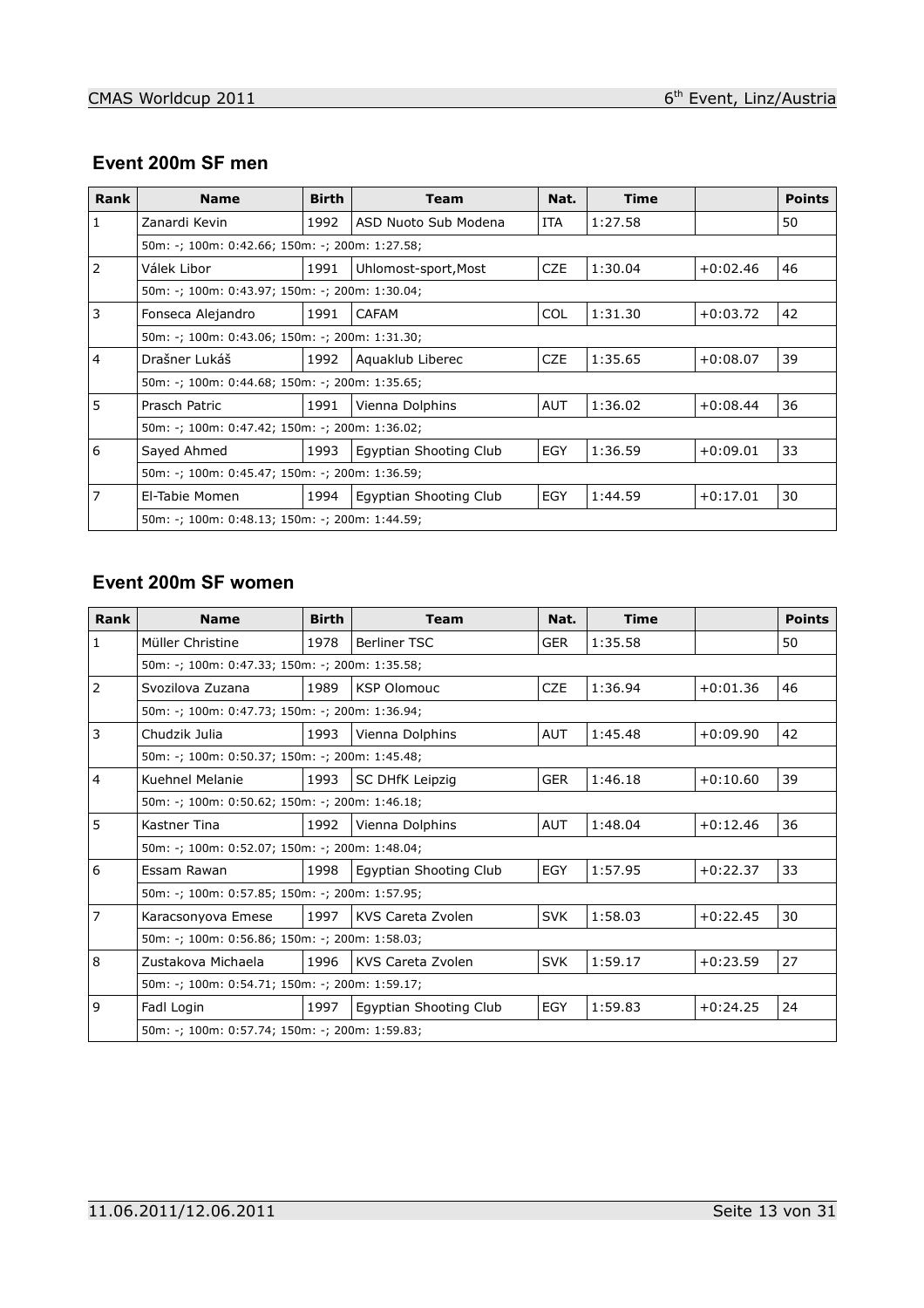# **Event 200m SF boys (junior)**

| <b>Rank</b>    | <b>Name</b>                                    | <b>Birth</b> | <b>Team</b>                     | Nat.       | <b>Time</b> |            | <b>Points</b> |
|----------------|------------------------------------------------|--------------|---------------------------------|------------|-------------|------------|---------------|
| $\mathbf{1}$   | Španihel Petr                                  | 1995         | KVS Laguna Nový Jičín           | <b>CZE</b> | 1:29.71     |            | 50            |
|                | 50m: -; 100m: 0:43.17; 150m: -; 200m: 1:29.71; |              |                                 |            |             |            |               |
| $\overline{2}$ | Tesar Jan                                      | 1994         | Cochtanklub Zdar nad<br>Sazavou | <b>CZE</b> | 1:30.70     | $+0:00.99$ | 46            |
|                | 50m: -; 100m: 0:44.35; 150m: -; 200m: 1:30.70; |              |                                 |            |             |            |               |
| 3              | <b>Fulop Michal</b>                            | 1995         | KVS Careta Zvolen               | <b>SVK</b> | 1:32.81     | $+0:03.10$ | 42            |
|                | 50m: -; 100m: 0:44.06; 150m: -; 200m: 1:32.81; |              |                                 |            |             |            |               |
| 4              | Giugni Andrea                                  | 1996         | ASD Nuoto Sub Modena            | ITA        | 1:34.06     | $+0:04.35$ | 39            |
|                | 50m: -; 100m: 0:43.46; 150m: -; 200m: 1:34.06; |              |                                 |            |             |            |               |
| 5              | Mouhab Eslam                                   | 1995         | Egyptian Shooting Club          | EGY        | 1:36.39     | $+0:06.68$ | 36            |
|                | 50m: -; 100m: 0:47.22; 150m: -; 200m: 1:36.39; |              |                                 |            |             |            |               |
| 6              | Schejbal Petr                                  | 1997         | Aguaklub Liberec                | <b>CZE</b> | 1:37.75     | $+0:08.04$ | 33            |
|                | 50m: -; 100m: 0:46.30; 150m: -; 200m: 1:37.75; |              |                                 |            |             |            |               |
| $\overline{7}$ | Saadani Mohamed<br>Mehrez                      | 1994         | WAM Tunisia                     | <b>TUN</b> | 1:38.19     | $+0:08.48$ | 30            |
|                | 50m: -; 100m: 0:43.99; 150m: -; 200m: 1:38.19; |              |                                 |            |             |            |               |
| 8              | Said Mohamed                                   | 1996         | Egyptian Shooting Club          | EGY        | 1:38.39     | $+0:08.68$ | 27            |
|                | 50m: -; 100m: 0:48.77; 150m: -; 200m: 1:38.39; |              |                                 |            |             |            |               |
| 9              | Castel Privael                                 | 1995         | <b>Tours NAP</b>                | <b>FRA</b> | 1:42.50     | $+0:12.79$ | 24            |
|                | 50m: -; 100m: 0:47.01; 150m: -; 200m: 1:42.50; |              |                                 |            |             |            |               |
| 10             | Vidergot Vojtech                               | 1995         | Cochtanklub Zdar nad<br>Sazavou | <b>CZE</b> | 1:48.72     | $+0:19.01$ | 22            |
|                | 50m: -; 100m: 0:50.67; 150m: -; 200m: 1:48.72; |              |                                 |            |             |            |               |
| 11             | <b>Bukor Adam</b>                              | 1999         | KŠP TRITÓN ŠAĽA                 | <b>SVK</b> | 1:51.56     | $+0:21.85$ | 20            |
|                | 50m: -; 100m: 0:53.05; 150m: -; 200m: 1:51.56; |              |                                 |            |             |            |               |
| 12             | Twardowski Dominik                             | 1995         | 1. LTC Seepferdchen             | <b>AUT</b> | 1:54.12     | $+0:24.41$ | 18            |
|                | 50m: -; 100m: 0:52.64; 150m: -; 200m: 1:54.12; |              |                                 |            |             |            |               |
| 13             | Schmidt Patrick                                | 1998         | Vienna Dolphins                 | AUT        | 2:09.44     | $+0:39.73$ | 16            |
|                | 50m: -; 100m: 1:00.95; 150m: -; 200m: 2:09.44; |              |                                 |            |             |            |               |
| 14             | Donau Moritz                                   | 1996         | 1. LTC Seepferdchen             | <b>AUT</b> | 2:13.36     | $+0:43.65$ | 14            |
|                | 50m: -; 100m: 1:02.43; 150m: -; 200m: 2:13.36; |              |                                 |            |             |            |               |
| $\overline{a}$ | Crisante Nicola                                | 1997         | CCNP La Ciotât                  | <b>FRA</b> | <b>DNS</b>  |            |               |
|                | not started                                    |              |                                 |            |             |            |               |
|                | Seitz Johannes                                 | 1995         | Vienna Dolphins                 | <b>AUT</b> | <b>DNF</b>  |            |               |
|                | not finished                                   |              |                                 |            |             |            |               |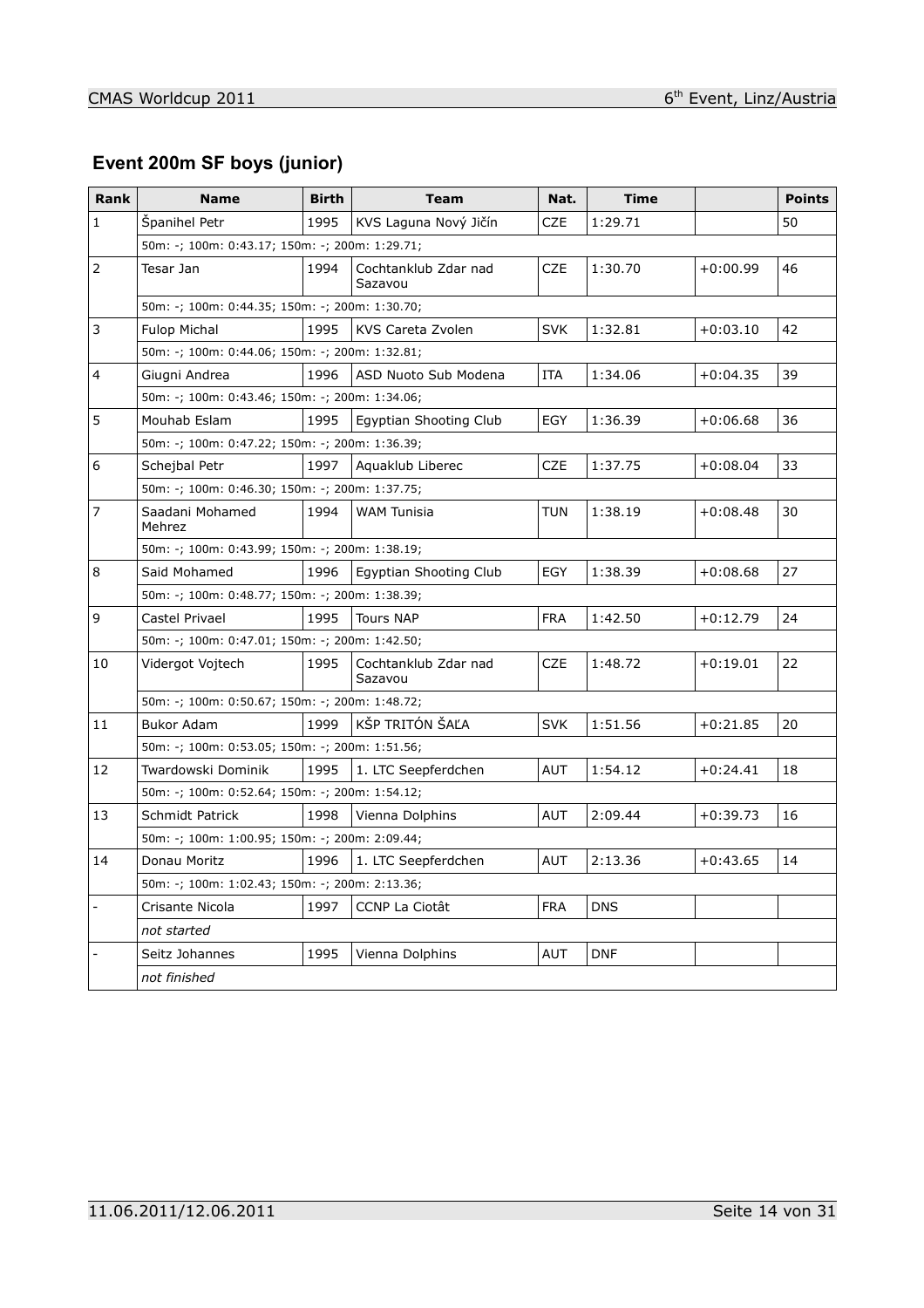# **Event 200m SF girls (junior)**

| Rank           | Name                                           | Birth | Team                    | Nat.       | Time       |            | <b>Points</b> |
|----------------|------------------------------------------------|-------|-------------------------|------------|------------|------------|---------------|
| $\mathbf{1}$   | Hanakova Ivana                                 | 1994  | KVS Careta Zvolen       | <b>SVK</b> | 1:39.83    |            | 50            |
|                | 50m: -; 100m: 0:47.38; 150m: -; 200m: 1:39.83; |       |                         |            |            |            |               |
| 2              | Böttcher Patricia                              | 1995  | <b>Berliner TSC</b>     | <b>GER</b> | 1:46.40    | $+0:06.57$ | 46            |
|                | 50m: -; 100m: 0:51.26; 150m: -; 200m: 1:46.40; |       |                         |            |            |            |               |
| 3              | Dureux Manon                                   | 1994  | Plongée Club Douai      | <b>FRA</b> | 1:46.42    | $+0:06.59$ | 42            |
|                | 50m: -; 100m: 0:52.36; 150m: -; 200m: 1:46.42; |       |                         |            |            |            |               |
| 4              | Hraskova Zuzana                                | 1999  | KVS Careta Zvolen       | <b>SVK</b> | 1:47.74    | $+0:07.91$ | 39            |
|                | 50m: -; 100m: 0:51.43; 150m: -; 200m: 1:47.74; |       |                         |            |            |            |               |
| 5              | Saadani Safa                                   | 1994  | <b>WAM Tunisia</b>      | <b>TUN</b> | 1:48.53    | $+0:08.70$ | 36            |
|                | 50m: -; 100m: 0:49.81; 150m: -; 200m: 1:48.53; |       |                         |            |            |            |               |
| 6              | Loisel Margaux                                 | 1997  | <b>CSG</b>              | <b>FRA</b> | 1:49.14    | $+0:09.31$ | 33            |
|                | 50m: -; 100m: 0:52.45; 150m: -; 200m: 1:49.14; |       |                         |            |            |            |               |
| 7              | <b>Baitiche Chahinese</b>                      | 1997  | Uckange Evolution Palme | <b>FRA</b> | 1:50.22    | $+0:10.39$ | 30            |
|                | 50m: -; 100m: 0:52.24; 150m: -; 200m: 1:50.22; |       |                         |            |            |            |               |
| 8              | Hausdorf Elsa                                  | 1994  | SC Riesa (Finswimming)  | <b>GER</b> | 1:52.08    | $+0:12.25$ | 27            |
|                | 50m: -; 100m: 0:53.99; 150m: -; 200m: 1:52.08; |       |                         |            |            |            |               |
| 9              | El-Esawy Nour                                  | 1996  | Egyptian Shooting Club  | EGY        | 1:54.29    | $+0:14.46$ | 24            |
|                | 50m: -; 100m: 0:55.48; 150m: -; 200m: 1:54.29; |       |                         |            |            |            |               |
| 10             | Kokešová Lenka                                 | 1997  | KVS Laguna Nový Jičín   | CZE        | 1:55.95    | $+0:16.12$ | 22            |
|                | 50m: -; 100m: 0:56.38; 150m: -; 200m: 1:55.95; |       |                         |            |            |            |               |
| 11             | Jurečková Nikola                               | 1997  | KVS Laguna Nový Jičín   | <b>CZE</b> | 1:56.96    | $+0:17.13$ | 20            |
|                | 50m: -; 100m: 0:56.76; 150m: -; 200m: 1:56.96; |       |                         |            |            |            |               |
| 12             | Zrilic Sara                                    | 1997  | Vienna Dolphins         | AUT        | 2:03.40    | $+0:23.57$ | 18            |
|                | 50m: -; 100m: 0:58.93; 150m: -; 200m: 2:03.40; |       |                         |            |            |            |               |
| 13             | Hausdorf Lara                                  | 1998  | SC Riesa (Finswimming)  | <b>GER</b> | 2:11.94    | $+0:32.11$ | 16            |
|                | 50m: -; 100m: 1:03.22; 150m: -; 200m: 2:11.94; |       |                         |            |            |            |               |
| 14             | Mittermayr Kristina                            | 2000  | 1. LTC Seepferdchen     | <b>AUT</b> | 2:46.77    | $+1:06.94$ | 14            |
|                | 50m: -; 100m: 1:19.78; 150m: -; 200m: 2:46.77; |       |                         |            |            |            |               |
| $\overline{a}$ | Ammann Dana                                    | 1995  | DJK-VfR Mülheim Saarn   | <b>GER</b> | <b>DNS</b> |            |               |
|                | not started                                    |       |                         |            |            |            |               |
| $\overline{a}$ | Poljanc Tanja                                  | 1996  | Vienna Dolphins         | AUT        | <b>DNS</b> |            |               |
|                | not started                                    |       |                         |            |            |            |               |
|                | Said Haidy                                     | 1998  | Egyptian Shooting Club  | EGY        | <b>DNS</b> |            |               |
|                | not started                                    |       |                         |            |            |            |               |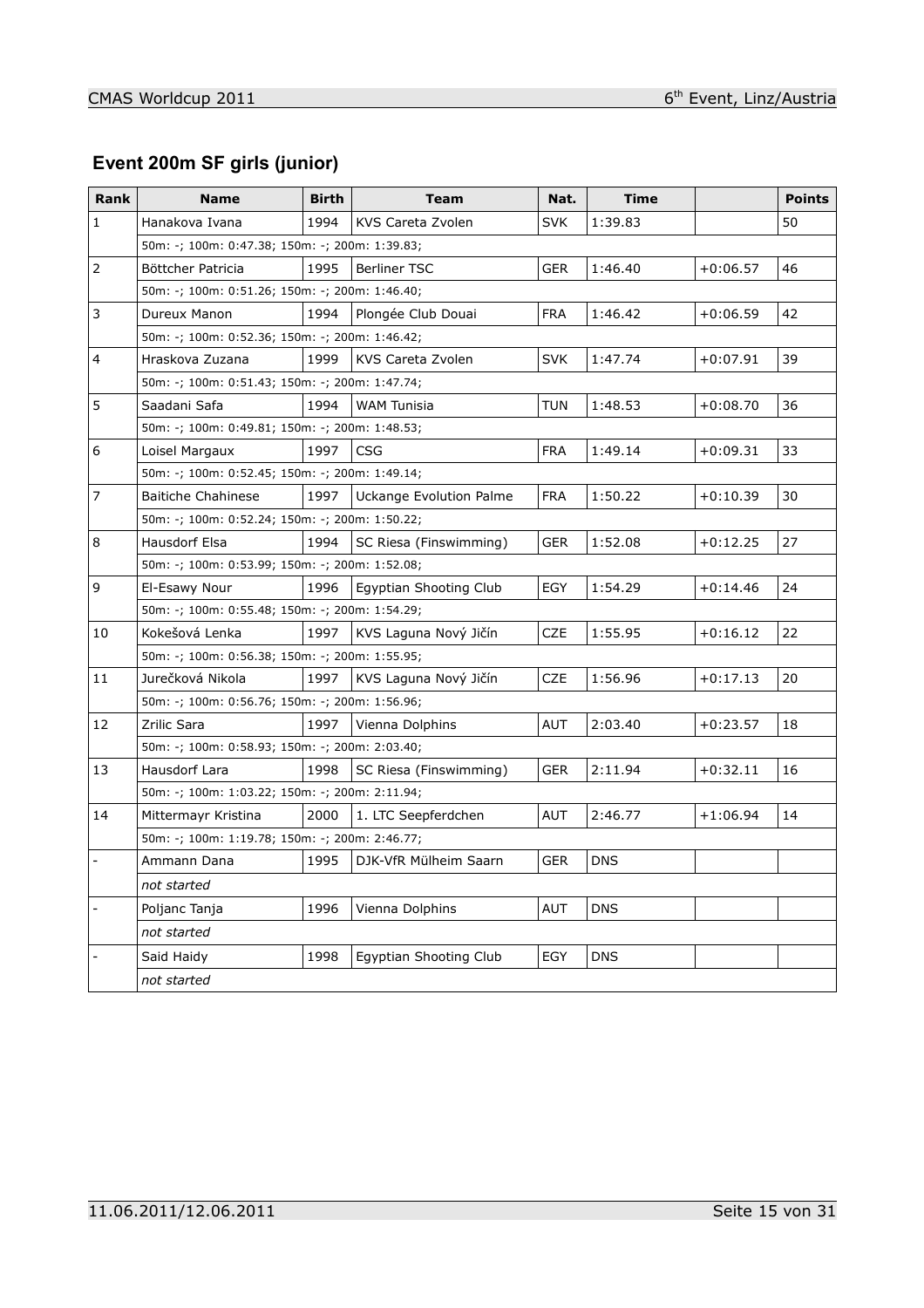#### **Event 100m IM men**

| <b>Rank</b>    | <b>Name</b>       | <b>Birth</b> | Team                   | Nat.       | <b>Time</b> |            | <b>Points</b> |
|----------------|-------------------|--------------|------------------------|------------|-------------|------------|---------------|
|                | Konvalinka Michal | 1988         | Aguaklub Liberec       | <b>CZE</b> | 0:37.13     |            | 50            |
| 2              | Fehervary Janos   | 1978         | Vienna Dolphins        | AUT        | 0:40.97     | $+0:03.84$ | 46            |
|                | Kašpar Ondřej     | 1988         | Aquaklub Liberec       | <b>CZE</b> | 0:42.16     | $+0:05.03$ | 42            |
| $\overline{4}$ | Ashraf Ahmed      | 1997         | Eqyptian Shooting Club | EGY        | 0:53.50     | $+0:16.37$ | 39            |

#### **Event 100m IM women**

| Rank           | <b>Name</b>           | <b>Birth</b> | <b>Team</b>            | Nat.       | <b>Time</b> |            | <b>Points</b> |  |  |
|----------------|-----------------------|--------------|------------------------|------------|-------------|------------|---------------|--|--|
| 1              | Kastner Anita         | 1990         | Vienna Dolphins        | AUT        | 0:42.44     |            | 50            |  |  |
|                | National Record CAT A |              |                        |            |             |            |               |  |  |
| 2              | Müller Christine      | 1978         | Berliner TSC           | <b>GER</b> | 0:43.05     | $+0:00.61$ | 46            |  |  |
| 3              | Pohlova Barbora       | 1992         | KVS Careta Zvolen      | <b>SVK</b> | 0:45.24     | $+0:02.80$ | 42            |  |  |
| $\overline{4}$ | Gašperiková Andrea    | 1993         | KVS Laguna Nový Jičín  | <b>CZE</b> | 0:46.02     | $+0:03.58$ | 39            |  |  |
| 5              | Samková Petra         | 1989         | Aguaklub Liberec       | <b>CZE</b> | 0:46.83     | $+0:04.39$ | 36            |  |  |
| 6              | Al-Oraby Manar        | 1995         | Egyptian Shooting Club | EGY        | 0:57.93     | $+0:15.49$ | 33            |  |  |
|                | Kutb Mariem           | 1996         | Egyptian Shooting Club | EGY        | 1:01.01     | $+0:18.57$ | 30            |  |  |

## **Event 100m IM boys (junior)**

| Rank           | <b>Name</b>                 | <b>Birth</b> | <b>Team</b>                         | Nat.       | <b>Time</b> |            | <b>Points</b> |
|----------------|-----------------------------|--------------|-------------------------------------|------------|-------------|------------|---------------|
| 1              | Jarolím Jakub               | 1995         | KVS Laguna Nový Jičín               | <b>CZE</b> | 0:36.24     |            | 50            |
| 2              | Cerman David                | 1994         | Aguaklub Liberec                    | <b>CZE</b> | 0:38.09     | $+0:01.85$ | 46            |
| 3              | <b>Bouguet Paul</b>         | 1995         | <b>SAS NAP</b>                      | <b>FRA</b> | 0:40.90     | $+0:04.66$ | 42            |
| $\overline{4}$ | Kosta Radoslav              | 1996         | KVS Careta Zvolen                   | <b>SVK</b> | 0:45.43     | $+0:09.19$ | 39            |
| 5              | Abu Bakr Ahmed              | 1998         | Egyptian Shooting Club              | EGY        | 0:53.06     | $+0:16.82$ | 36            |
| 6              | Svěžen Zdeněk               | 1999         | Aguaklub Liberec                    | <b>CZE</b> | 0:53.82     | $+0:17.58$ | 33            |
|                | Rimon George                | 1998         | Egyptian Shooting Club              | EGY        | DQ          |            |               |
|                | surface                     |              |                                     |            |             |            |               |
|                | Mazilkin Alexey             | 1994         | MOU DOD DOO PZ Neptune<br>Schelkovo | <b>RUS</b> | <b>DNS</b>  |            |               |
|                | not allowed to start (CMAS) |              |                                     |            |             |            |               |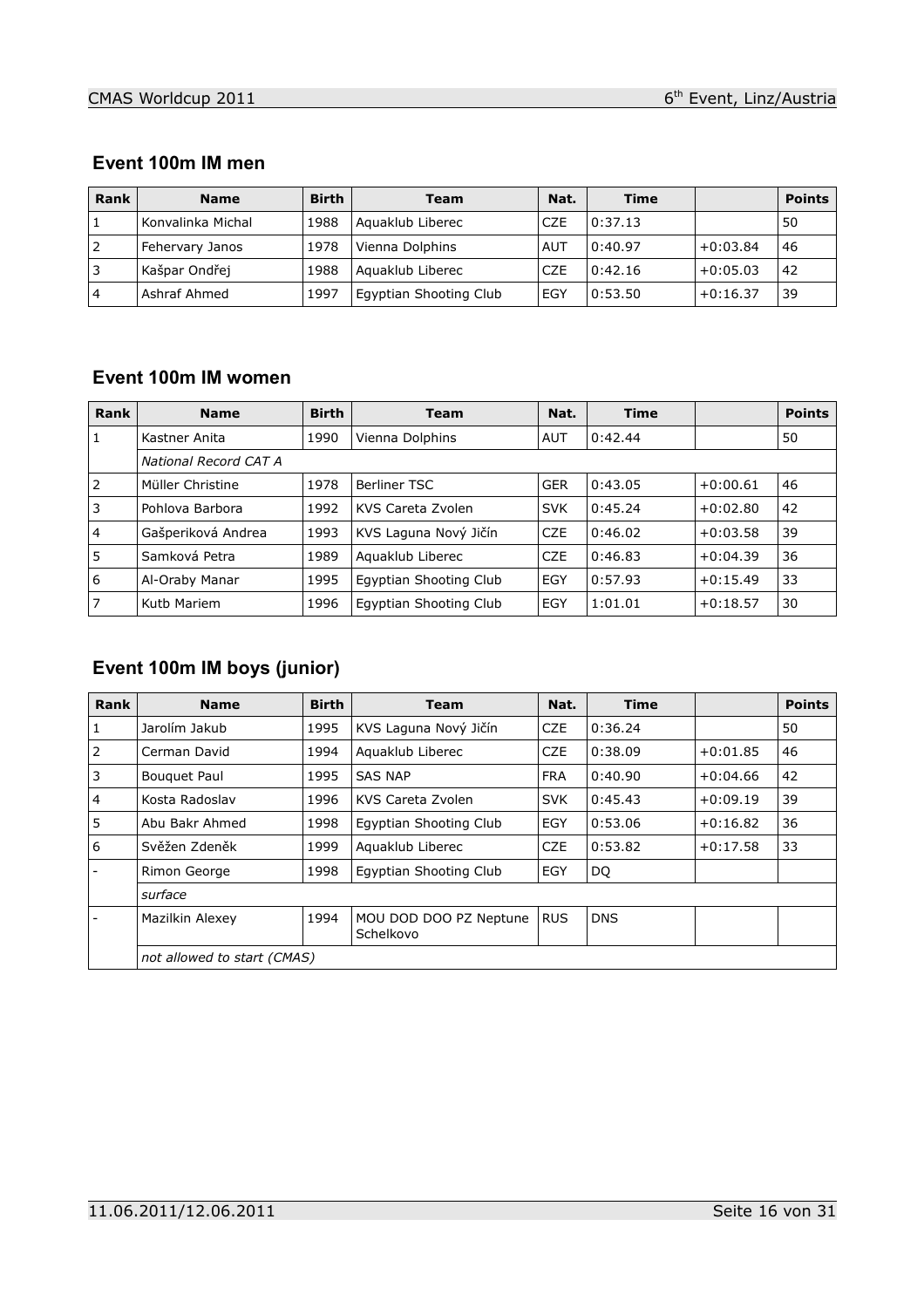|  |  | Event 100m IM girls (junior) |  |
|--|--|------------------------------|--|
|  |  |                              |  |

| <b>Rank</b>    | <b>Name</b>          | <b>Birth</b> | Team                   | Nat.       | <b>Time</b> |            | <b>Points</b> |
|----------------|----------------------|--------------|------------------------|------------|-------------|------------|---------------|
| $\mathbf{1}$   | Dupont Mathilde      | 1994         | AIX NATATION           | <b>FRA</b> | 0:42.43     |            | 50            |
| 2              | Křepelková Klára     | 1998         | KVS Laguna Nový Jičín  | <b>CZE</b> | 0:43.65     | $+0:01.22$ | 46            |
| 3              | Forster Lisa         | 1994         | 1. FC Schwandorf       | <b>GER</b> | 0:46.24     | $+0:03.81$ | 42            |
| $\overline{4}$ | Böttcher Patricia    | 1995         | Berliner TSC           | <b>GER</b> | 0:46.87     | $+0:04.44$ | 39            |
| 5              | Čechová Adéla        | 1996         | Aguaklub Liberec       | <b>CZE</b> | 0:48.44     | $+0:06.01$ | 36            |
| 6              | El-Esawy Safy        | 1995         | Egyptian Shooting Club | EGY        | 0:50.36     | $+0:07.93$ | 33            |
| $\overline{7}$ | Ertelova Zuzana      | 1998         | KVS Careta Zvolen      | <b>SVK</b> | 0:51.88     | $+0:09.45$ | 30            |
| 8              | El-Esawy Nour        | 1996         | Egyptian Shooting Club | EGY        | 0:53.13     | $+0:10.70$ | 27            |
| 9              | Anders Marte         | 1997         | 1. FC Schwandorf       | <b>GER</b> | 0:53.16     | $+0:10.73$ | 24            |
| 10             | Hofbauerova Veronika | 1997         | KVS Careta Zvolen      | <b>SVK</b> | 0:54.57     | $+0:12.14$ | 22            |
| 11             | Poláková Kristýna    | 1999         | Aguaklub Liberec       | <b>CZE</b> | 0:56.48     | $+0:14.05$ | 20            |
| 12             | Benešová Dominika    | 1999         | Aguaklub Liberec       | <b>CZE</b> | 0:57.84     | $+0:15.41$ | 18            |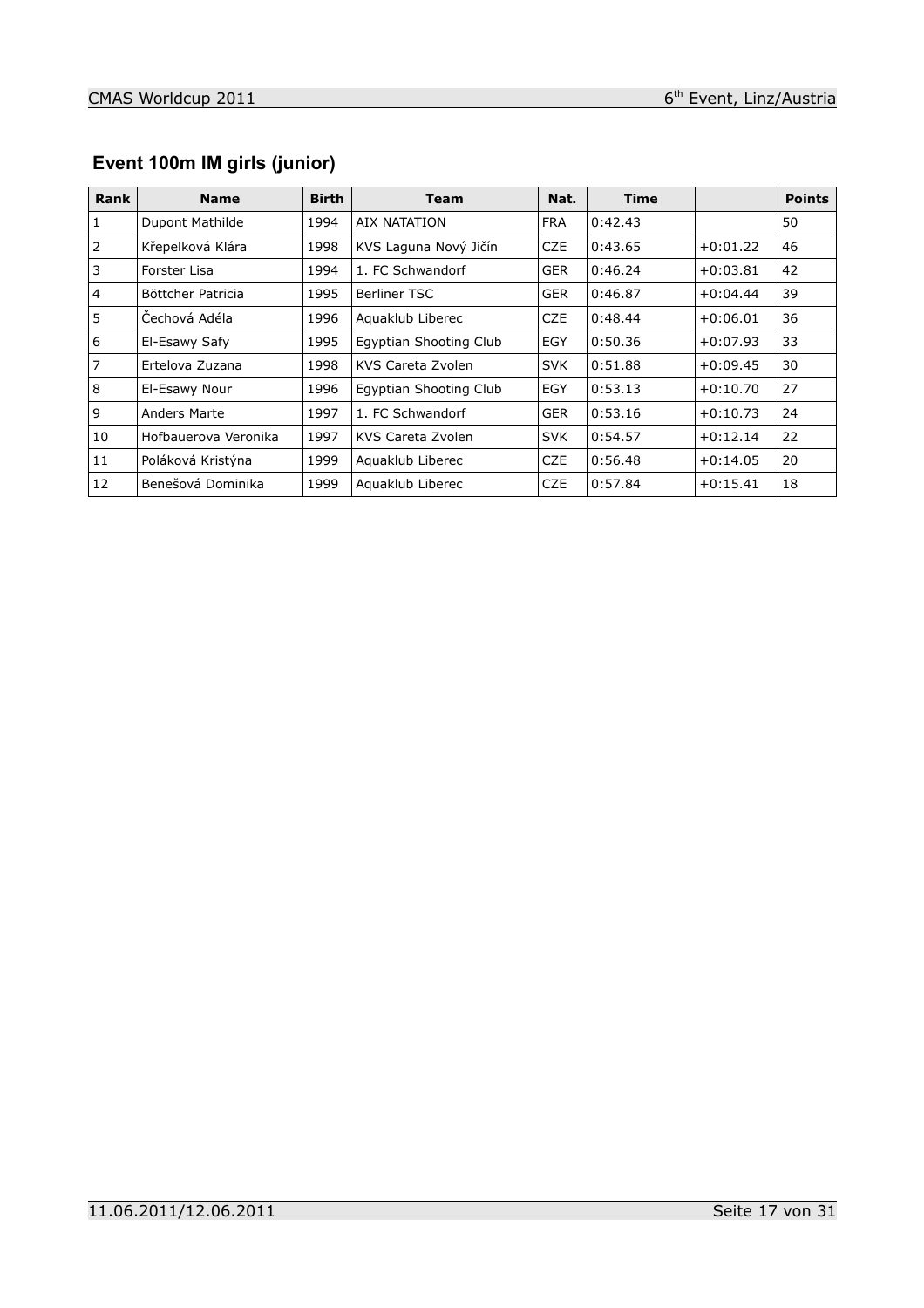# **Officials**

## **Sunday, 12th of June 2011 (morning)**

Location: Location: Linz / Austria No. of lanes: 8 Water temperature: 26,5°C

Oc: CMAS / TSVÖ CMAS-Delegate: Announcer: Part Stephan Starter: Part Michael

Licence control: Hackl Thomas Chief of protocol: Hackl Stefan

Timing system: Omega ARES 21 Chief of timing system: Dolzer Eugen

Timekeeping chief: Kweton Gabriele Timekeeper lane 1: Mittermair Irmtraud Timekeeper lane 2: Böhm Grete Timekeeper lane 3: Althaler Rudolf Timekeeper lane 4: Kweton Wilhelm<br>Timekeeper lane 5: Timekeeper lane 5: Timekeeper lane 6: Eder Julia Timekeeper lane 7: Hormaier Peter Timekeeper lane 8: Rametsteiner Hans

Swim judge #2: Schmidt Kurt

Finish judge #1: Nam Yen Tran

Inspector of turns #1: Maier Heinz<br>
Inspector of turns #2: Maier Heinz<br>
Haas Selina Inspector of turns  $#2$ :

Pool: Parkbad, 50m outdoor pool

Organizer: Comparent Comparent Comparent Comparent Hackl Thomas (OÖLTV)<br>
CMAS-Delegate: CMAS-Delegate: Chief judge: Chief judge: Richter Gundula

Prestarter: Weichberger Anita Hackl Silvia Kastner Angela

Twardowski Markus

Swim judge #1: Prirsch Selina

Finish judge #2: Pammer Wolfgang

Runner #1: Natural Mahr Elisabeth Runner #2: Eysinger Caroline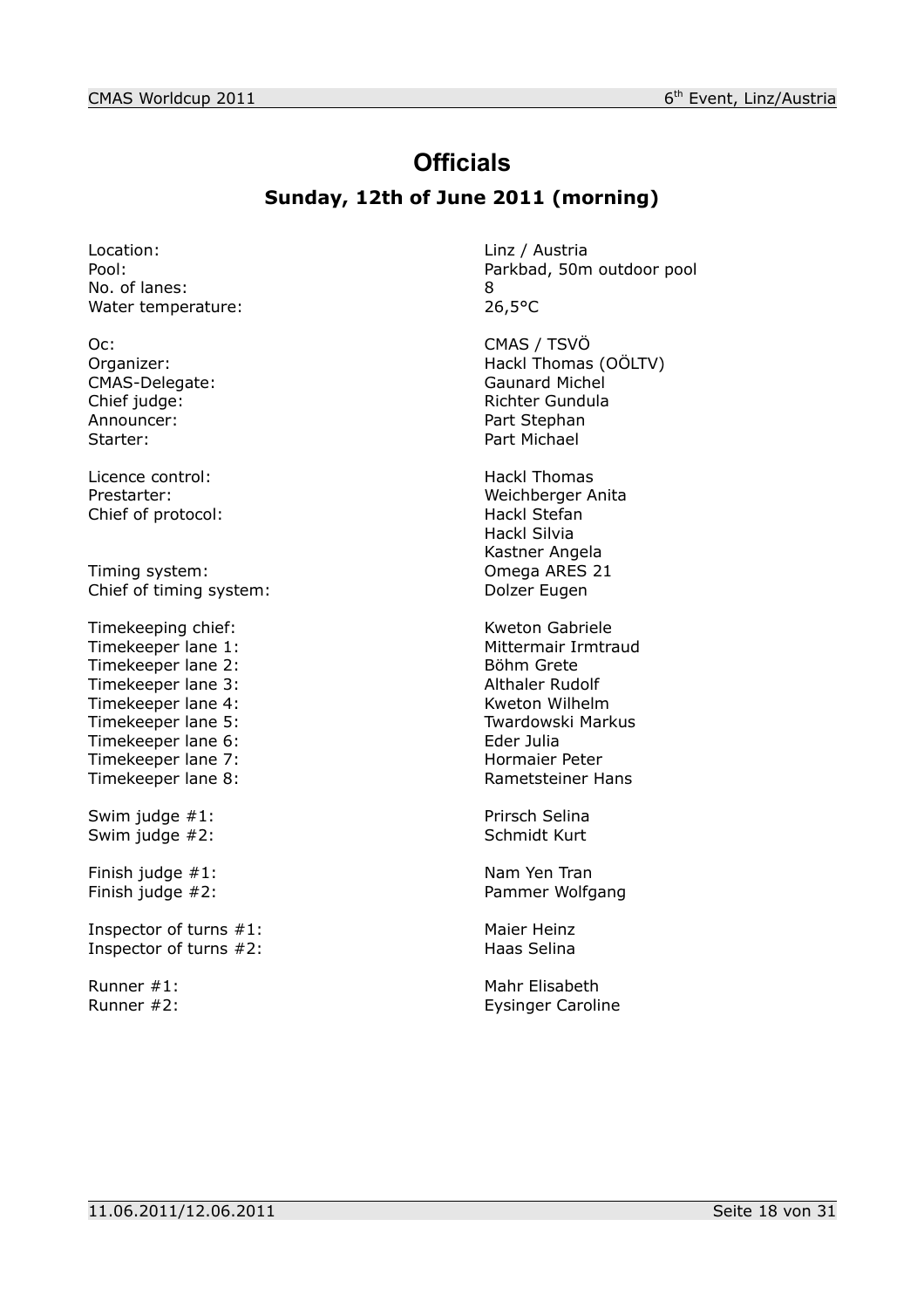#### **Event 100m BF men**

| <b>Rank</b>    | <b>Name</b>         | <b>Birth</b> | Team                     | Nat.       | Time       |            | <b>Points</b> |
|----------------|---------------------|--------------|--------------------------|------------|------------|------------|---------------|
|                | Arbuzov Andrey      | 1989         | FPS Krasnoyarskyi Region | <b>RUS</b> | 0:43.25    |            | 50            |
| 2              | Medo Martin         | 1992         | KVS Careta Zvolen        | <b>SVK</b> | 0:47.98    | $+0:04.73$ | 46            |
| 3              | Bettalico Francesco | 1990         | ASD Nuoto Sub Modena     | <b>ITA</b> | 0:49.02    | $+0:05.77$ | 42            |
| $\overline{4}$ | Mohamed Marawan     | 1997         | Eqyptian Shooting Club   | EGY        | 0:58.95    | $+0:15.70$ | 39            |
|                | Ashraf Ahmed        | 1997         | Egyptian Shooting Club   | EGY        | <b>DNS</b> |            |               |

## **Event 100m BF women**

| <b>Rank</b>    | <b>Name</b>        | <b>Birth</b> | <b>Team</b>            | Nat.       | Time    |            | <b>Points</b> |
|----------------|--------------------|--------------|------------------------|------------|---------|------------|---------------|
|                | Pleskyte Lina      | 1989         | Swimschool Kaunas      | LTU        | 0:53.02 |            | 50            |
| 2              | Janigova Katarina  | 1993         | KVS Careta Zvolen      | <b>SVK</b> | 0:59.15 | $+0:06.13$ | 46            |
| 3              | Aly Nouran         | 1997         | Egyptian Shooting Club | EGY        | 0:59.31 | $+0:06.29$ | 42            |
| $\overline{4}$ | Zustakova Michaela | 1996         | KVS Careta Zvolen      | <b>SVK</b> | 1:01.80 | $+0:08.78$ | 39            |
|                | Ashraf Meram       | 1997         | Egyptian Shooting Club | EGY        | 1:03.01 | $+0:09.99$ | 36            |

# **Event 100m BF boys (junior)**

| Rank           | <b>Name</b>       | <b>Birth</b> | <b>Team</b>            | Nat.       | <b>Time</b> |            | <b>Points</b> |
|----------------|-------------------|--------------|------------------------|------------|-------------|------------|---------------|
| 1              | Rážek Jan         | 1994         | <b>KSP Olomouc</b>     | <b>CZE</b> | 0:47.99     |            | 50            |
| 2              | Revay Roman       | 1994         | KVS Careta Zvolen      | <b>SVK</b> | 0:48.58     | $+0:00.59$ | 46            |
| 3              | Chvátal Roman     | 1994         | <b>KSP Olomouc</b>     | <b>CZE</b> | 0:49.57     | $+0:01.58$ | 42            |
| $\overline{4}$ | Essa Mohamed      | 1994         | Egyptian Shooting Club | EGY        | 0:49.83     | $+0:01.84$ | 39            |
| 5              | Eimontas Ricardas | 1996         | Swimschool Kaunas      | LTU        | 0:49.98     | $+0:01.99$ | 36            |
| 6              | Kosta Radoslav    | 1996         | KVS Careta Zvolen      | <b>SVK</b> | 0:54.40     | $+0:06.41$ | 33            |
| $\overline{7}$ | Aref Mahmoud      | 1998         | Egyptian Shooting Club | EGY        | 0:56.42     | $+0:08.43$ | 30            |

#### **Event 100m BF girls (junior)**

| Rank           | <b>Name</b>          | <b>Birth</b> | <b>Team</b>            | Nat.       | <b>Time</b> |            | <b>Points</b> |
|----------------|----------------------|--------------|------------------------|------------|-------------|------------|---------------|
|                | Rosová Veronika      | 1996         | KVS Laguna Nový Jičín  | <b>CZE</b> | 0:54.11     |            | 50            |
| 2              | Hofbauerova Veronika | 1997         | KVS Careta Zvolen      | <b>SVK</b> | 0:57.04     | $+0:02.93$ | 46            |
| 3              | Aly Reham            | 1994         | Egyptian Shooting Club | EGY        | 0:58.08     | $+0:03.97$ | 42            |
| $\overline{4}$ | Rimon Mariem         | 1997         | Egyptian Shooting Club | EGY        | 0:59.53     | $+0:05.42$ | 39            |
| 5              | Aleksiunaite Agne    | 1996         | Klaipeda Gintaras      | LTU        | 1:00.13     | $+0:06.02$ | 36            |
|                | Polisenska Beata     | 1995         | TZP Nemo ZLÍN          | <b>CZE</b> | <b>DNS</b>  |            |               |
|                | Polovincakova Denisa | 1994         | KVS Careta Zvolen      | <b>SVK</b> | <b>DNS</b>  |            |               |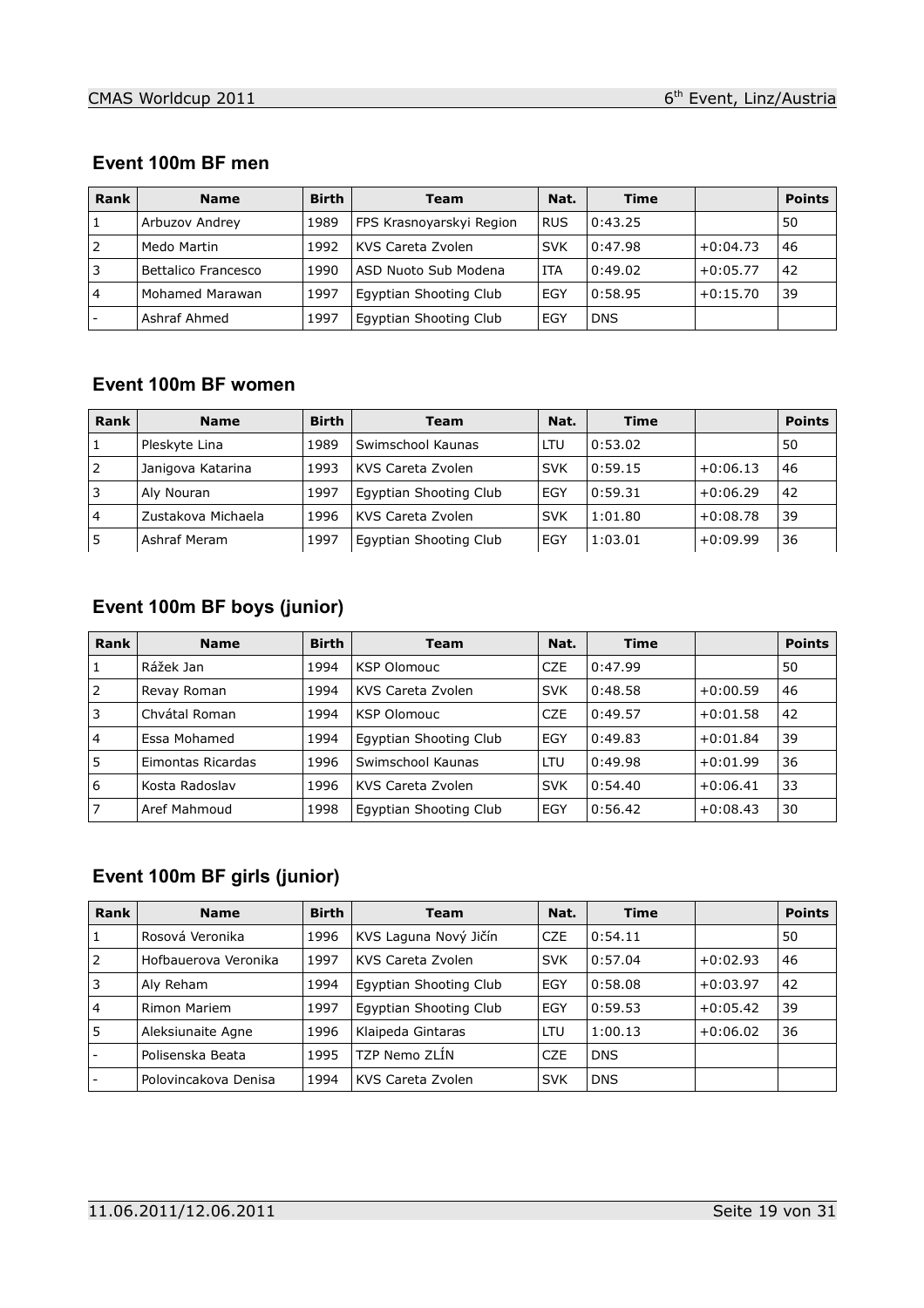| Rank           | <b>Name</b>               | <b>Birth</b> | <b>Team</b>            | Nat.       | <b>Time</b> |            | <b>Points</b> |
|----------------|---------------------------|--------------|------------------------|------------|-------------|------------|---------------|
| 1              | Zanardi Kevin             | 1992         | ASD Nuoto Sub Modena   | <b>ITA</b> | 0:39.92     |            | 50            |
| 2              | Peleška Oldřich           | 1993         | Uhlomost-sport, Most   | <b>CZE</b> | 0:41.57     | $+0:01.65$ | 46            |
| 3              | Prasch Patric             | 1991         | Vienna Dolphins        | <b>AUT</b> | 0:42.91     | $+0:02.99$ | 42            |
| $\overline{4}$ | Kašpar Ondřej             | 1988         | Aguaklub Liberec       | <b>CZE</b> | 0:45.18     | $+0:05.26$ | 39            |
| 5              | El-Tabie Momen            | 1994         | Egyptian Shooting Club | EGY        | 0:46.09     | $+0:06.17$ | 36            |
| 6              | Yasser Ahmed              | 1997         | Egyptian Shooting Club | EGY        | 0:47.42     | $+0:07.50$ | 33            |
|                | Snoussi Mohamed<br>Wassim | 1993         | <b>WAM Tunisia</b>     | <b>TUN</b> | DQ          |            |               |
|                | false start               |              |                        |            |             |            |               |

## **Event 100m SF men**

## **Event 100m SF women**

| <b>Rank</b>    | <b>Name</b>        | <b>Birth</b> | <b>Team</b>            | Nat.       | <b>Time</b> |            | <b>Points</b> |
|----------------|--------------------|--------------|------------------------|------------|-------------|------------|---------------|
|                | Müller Christine   | 1978         | Berliner TSC           | <b>GER</b> | 0:43.66     |            | 50            |
| 2              | Gašperiková Andrea | 1993         | KVS Laguna Nový Jičín  | <b>CZE</b> | 0:49.07     | $+0:05.41$ | 46            |
| 3              | Azab Salma         | 1997         | Egyptian Shooting Club | EGY        | 0:49.11     | $+0:05.45$ | 42            |
| $\overline{4}$ | Hesham Yasmin      | 1996         | Egyptian Shooting Club | EGY        | 0:51.07     | $+0:07.41$ | 39            |
|                | Chudzik Julia      | 1993         | Vienna Dolphins        | <b>AUT</b> | DQ          |            |               |
|                | false start        |              |                        |            |             |            |               |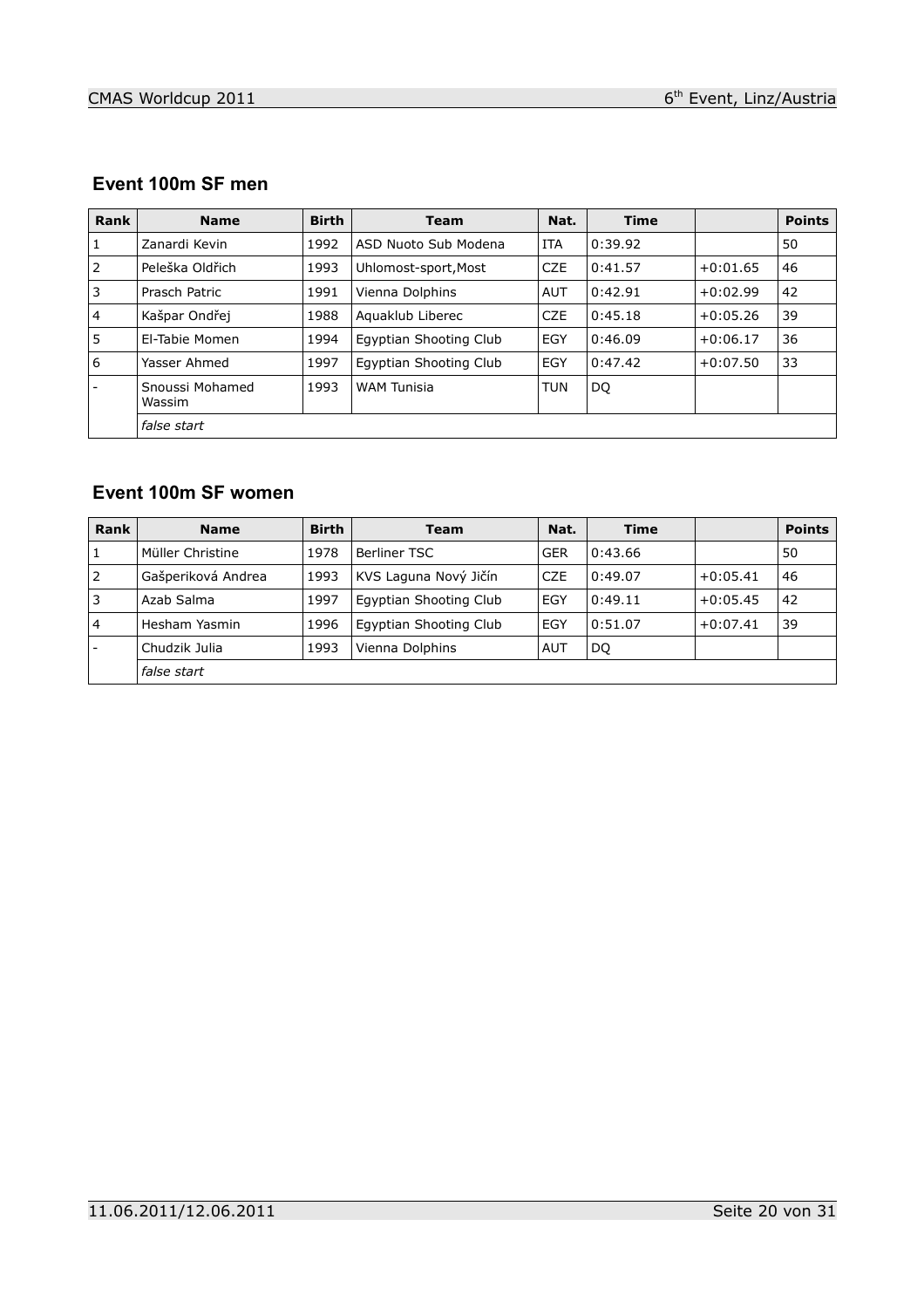| Rank                    | <b>Name</b>               | <b>Birth</b> | <b>Team</b>                         | Nat.       | <b>Time</b> |            | <b>Points</b> |
|-------------------------|---------------------------|--------------|-------------------------------------|------------|-------------|------------|---------------|
| $\mathbf{1}$            | Jarolím Jakub             | 1995         | KVS Laguna Nový Jičín               | <b>CZE</b> | 0:40.65     |            | 50            |
| $\mathbf 2$             | Giugni Andrea             | 1996         | ASD Nuoto Sub Modena                | <b>ITA</b> | 0:41.86     | $+0:01.21$ | 46            |
| $\mathsf{3}$            | Al-Azouny Mohamed         | 1995         | Egyptian Shooting Club              | EGY        | 0:42.63     | $+0:01.98$ | 42            |
| $\overline{4}$<br>(CJD) | Starko David              | 1996         | KVS Careta Zvolen                   | <b>SVK</b> | 0:42.77     | $+0:02.12$ | 39            |
| 5<br>(CJD)              | Saadani Mohamed<br>Mehrez | 1994         | <b>WAM Tunisia</b>                  | <b>TUN</b> | 0:42.77     | $+0:02.12$ | 36            |
| $\boldsymbol{6}$        | Mouhab Eslam              | 1995         | Egyptian Shooting Club              | <b>EGY</b> | 0:42.87     | $+0:02.22$ | 33            |
| $\overline{7}$          | Rosenthal Noé             | 1994         | <b>MAGP</b>                         | <b>FRA</b> | 0:43.87     | $+0:03.22$ | 30            |
| $\,8\,$                 | Rain Vojtěch              | 1996         | Uhlomost-sport, Most                | <b>CZE</b> | 0:44.10     | $+0:03.45$ | 27            |
| 9                       | Dofek Ondřej              | 1997         | KVS Laguna Nový Jičín               | <b>CZE</b> | 0:44.96     | $+0:04.31$ | 24            |
| 10                      | Rutulys Daumantas         | 1997         | Vilnius LVJC                        | <b>LTU</b> | 0:46.09     | $+0:05.44$ | 22            |
| 11                      | Twardowski Dominik        | 1995         | 1. LTC Seepferdchen                 | <b>AUT</b> | 0:47.54     | $+0:06.89$ | 20            |
| 12                      | Svěžen Zdeněk             | 1999         | Aquaklub Liberec                    | <b>CZE</b> | 0:56.49     | $+0:15.84$ | 18            |
| 13                      | Schmidt Patrick           | 1998         | Vienna Dolphins                     | <b>AUT</b> | 0:58.06     | $+0:17.41$ | 16            |
| 14                      | <b>Biro Oliver</b>        | 1999         | Vienna Dolphins                     | <b>AUT</b> | 1:00.03     | $+0:19.38$ | 14            |
| 15                      | Donau Moritz              | 1996         | 1. LTC Seepferdchen                 | <b>AUT</b> | 1:00.38     | $+0:19.73$ | 12            |
|                         | Mazilkin Alexey           | 1994         | MOU DOD DOO PZ Neptune<br>Schelkovo | <b>RUS</b> | <b>DNS</b>  |            |               |

## **Event 100m SF boys (junior)**

## **Event 100m SF girls (junior)**

| Rank           | <b>Name</b>          | <b>Birth</b> | <b>Team</b>            | Nat.       | <b>Time</b> |            | <b>Points</b> |
|----------------|----------------------|--------------|------------------------|------------|-------------|------------|---------------|
| 1              | Pronkul Jevgenija    | 1997         | Klaipeda Gintaras      | LTU        | 0:47.88     |            | 50            |
| 2              | Saadani Safa         | 1994         | <b>WAM Tunisia</b>     | <b>TUN</b> | 0:48.37     | $+0:00.49$ | 46            |
| 3              | Forster Lisa         | 1994         | 1. FC Schwandorf       | <b>GER</b> | 0:48.90     | $+0:01.02$ | 42            |
| $\overline{4}$ | Hraskova Zuzana      | 1999         | KVS Careta Zvolen      | <b>SVK</b> | 0:49.25     | $+0:01.37$ | 39            |
| 5              | Abd El-Hakim Hadil   | 1997         | Egyptian Shooting Club | <b>EGY</b> | 0:49.69     | $+0:01.81$ | 36            |
| 6              | Hanzelková Martina   | 1996         | KVS Laguna Nový Jičín  | <b>CZE</b> | 0:50.13     | $+0:02.25$ | 33            |
| $\overline{7}$ | <b>Hausdorf Elsa</b> | 1994         | SC Riesa (Finswimming) | <b>GER</b> | 0:52.35     | $+0:04.47$ | 30            |
| 8              | Said Haidy           | 1998         | Egyptian Shooting Club | <b>EGY</b> | 0:53.40     | $+0:05.52$ | 27            |
| 9              | Hausdorf Lara        | 1998         | SC Riesa (Finswimming) | <b>GER</b> | 0:56.12     | $+0:08.24$ | 24            |
| 10             | Poláková Kristýna    | 1999         | Aquaklub Liberec       | <b>CZE</b> | 0:57.48     | $+0:09.60$ | 22            |
| 11             | Zrilic Sara          | 1997         | Vienna Dolphins        | <b>AUT</b> | 0:59.34     | $+0:11.46$ | 20            |
| 12             | Anders Jarla         | 1999         | 1. FC Schwandorf       | <b>GER</b> | 1:01.87     | $+0:13.99$ | 18            |
| 13             | Mittermayr Kristina  | 2000         | 1. LTC Seepferdchen    | AUT        | 1:23.57     | $+0:35.69$ | 16            |
|                | Ammann Dana          | 1995         | DJK-VfR Mülheim Saarn  | <b>GER</b> | <b>DNS</b>  |            |               |
|                | Polovincakova Denisa | 1994         | KVS Careta Zvolen      | <b>SVK</b> | <b>DNS</b>  |            |               |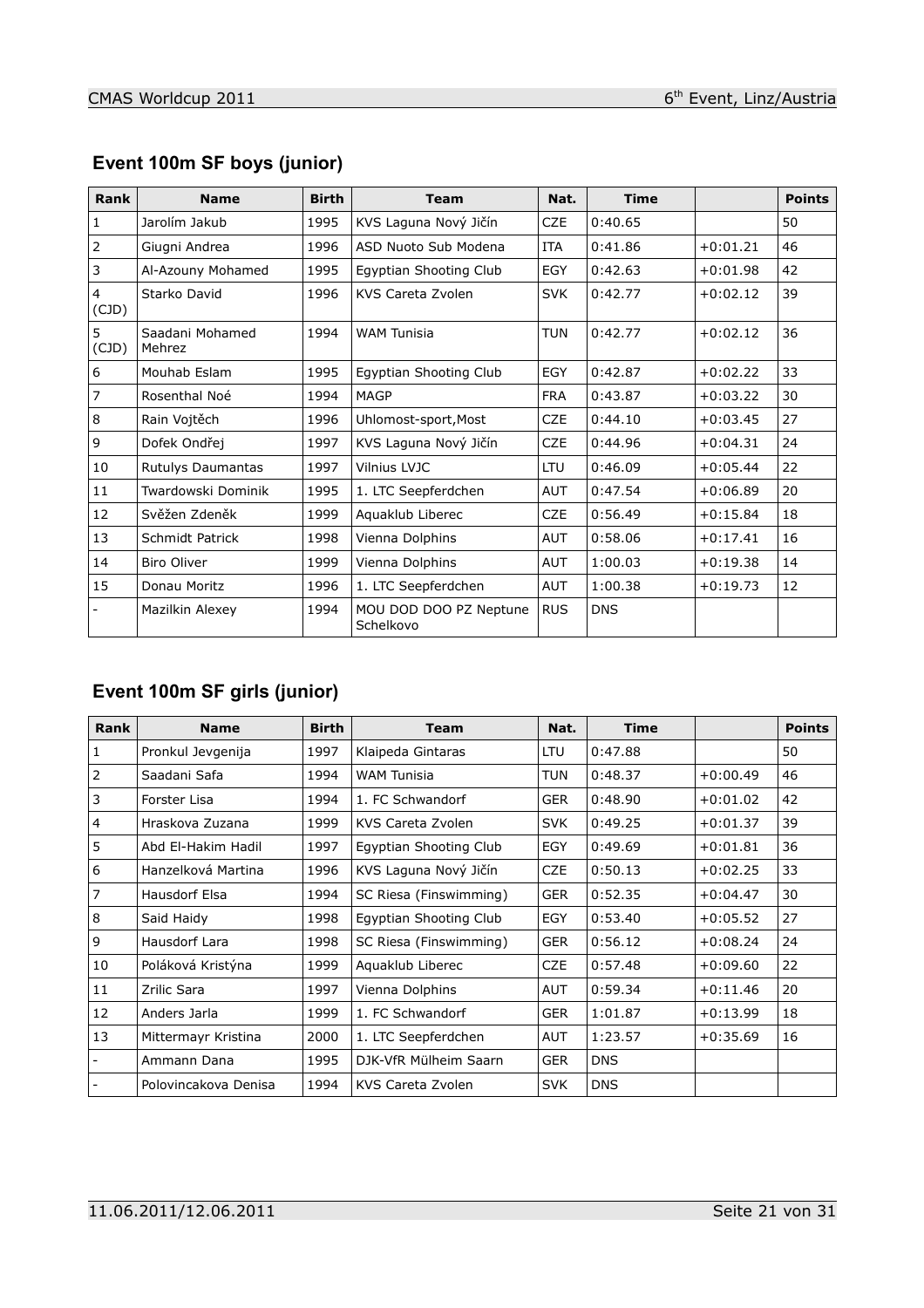#### **Event 400m SF men**

| Rank | <b>Name</b>                                                                               | <b>Birth</b> | Team                                                                                      | Nat.       | <b>Time</b> |            | <b>Points</b> |
|------|-------------------------------------------------------------------------------------------|--------------|-------------------------------------------------------------------------------------------|------------|-------------|------------|---------------|
|      | Válek Libor                                                                               | 1991         | Uhlomost-sport, Most                                                                      | <b>CZE</b> | 3:20.98     |            | 50            |
|      |                                                                                           |              | 100m: 0:47.24; 200m: 1:37.76 (0:50.52); 300m: 2:29.34 (0:51.58); 400m: 3:20.98 (0:51.64); |            |             |            |               |
| 2    | Zanardi Kevin                                                                             | 1992         | ASD Nuoto Sub Modena                                                                      | <b>ITA</b> | 3:24.88     | $+0:03.90$ | 46            |
|      |                                                                                           |              | 100m: 0:47.52; 200m: 1:40.36 (0:52.84); 300m: 2:33.66 (0:53.30); 400m: 3:24.88 (0:51.22); |            |             |            |               |
| 3    | Fonseca Alejandro                                                                         | 1991         | CAFAM                                                                                     | <b>COL</b> | 3:25.10     | $+0:04.12$ | 42            |
|      |                                                                                           |              | 100m: 0:46.56; 200m: 1:38.49 (0:51.93); 300m: 2:32.40 (0:53.91); 400m: 3:25.10 (0:52.70); |            |             |            |               |
|      | Sayed Ahmed                                                                               | 1993         | Egyptian Shooting Club                                                                    | EGY        | 3:26.62     | $+0:05.64$ | 39            |
|      | 100m: 0:47.58; 200m: 1:40.13 (0:52.55); 300m: 2:33.83 (0:53.70); 400m: 3:26.62 (0:52.79); |              |                                                                                           |            |             |            |               |
| 5    | Hesham Adham                                                                              | 1997         | Egyptian Shooting Club                                                                    | EGY        | 4:01.57     | $+0:40.59$ | 36            |
|      |                                                                                           |              | 100m: 0:52.41; 200m: 1:55.26 (1:02.85); 300m: 3:01.03 (1:05.77); 400m: 4:01.57 (1:00.54); |            |             |            |               |

### **Event 400m SF women**

| Rank           | <b>Name</b>                                                                               | <b>Birth</b> | <b>Team</b>                                                                               | Nat.       | <b>Time</b> |            | <b>Points</b> |
|----------------|-------------------------------------------------------------------------------------------|--------------|-------------------------------------------------------------------------------------------|------------|-------------|------------|---------------|
| $\mathbf{1}$   | Svozilova Zuzana                                                                          | 1989         | <b>KSP Olomouc</b>                                                                        | <b>CZE</b> | 3:26.20     |            | 50            |
|                | National Record CAT A                                                                     |              |                                                                                           |            |             |            |               |
|                |                                                                                           |              | 100m: 0:48.89; 200m: 1:40.60 (0:51.71); 300m: 2:33.94 (0:53.34); 400m: 3:26.20 (0:52.26); |            |             |            |               |
| $\overline{2}$ | Pohlova Barbora                                                                           | 1992         | KVS Careta Zvolen                                                                         | <b>SVK</b> | 3:38.06     | $+0:11.86$ | 46            |
|                |                                                                                           |              | 100m: 0:50.13; 200m: 1:45.06 (0:54.93); 300m: 2:41.89 (0:56.83); 400m: 3:38.06 (0:56.17); |            |             |            |               |
| 3              | <b>Kuehnel Melanie</b>                                                                    | 1993         | <b>SC DHfK Leipzig</b>                                                                    | GER        | 3:45.86     | $+0:19.66$ | 42            |
|                |                                                                                           |              | 100m: 0:51.75; 200m: 1:50.77 (0:59.02); 300m: 2:50.18 (0:59.41); 400m: 3:45.86 (0:55.68); |            |             |            |               |
| $\overline{4}$ | Kastner Tina                                                                              | 1992         | Vienna Dolphins                                                                           | <b>AUT</b> | 3:45.89     | $+0:19.69$ | 39            |
|                |                                                                                           |              | 100m: 0:52.36; 200m: 1:50.24 (0:57.88); 300m: 2:49.50 (0:59.26); 400m: 3:45.89 (0:56.39); |            |             |            |               |
| 5              | Kastner Anita                                                                             | 1990         | Vienna Dolphins                                                                           | <b>AUT</b> | 3:57.40     | $+0:31.20$ | 36            |
|                |                                                                                           |              | 100m: 0:53.30; 200m: 1:51.33 (0:58.03); 300m: 2:56.15 (1:04.82); 400m: 3:57.40 (1:01.25); |            |             |            |               |
| 6              | Essam Rawan                                                                               | 1998         | Egyptian Shooting Club                                                                    | <b>EGY</b> | 4:10.64     | $+0:44.44$ | 33            |
|                |                                                                                           |              | 100m: 0:59.54; 200m: 2:05.10 (1:05.56); 300m: 3:11.80 (1:06.70); 400m: 4:10.64 (0:58.84); |            |             |            |               |
| $\overline{7}$ | Kutb Mariem                                                                               | 1996         | Egyptian Shooting Club                                                                    | <b>EGY</b> | 4:15.94     | $+0:49.74$ | 30            |
|                |                                                                                           |              | 100m: 0:58.23; 200m: 2:04.88 (1:06.65); 300m: 3:11.95 (1:07.07); 400m: 4:15.94 (1:03.99); |            |             |            |               |
| 8              | Michalcakova Gabika                                                                       | 1998         | KVS Careta Zvolen                                                                         | <b>SVK</b> | 4:27.44     | $+1:01.24$ | 27            |
|                | 100m: 0:59.13; 200m: 2:08.45 (1:09.32); 300m: 3:19.77 (1:11.32); 400m: 4:27.44 (1:07.67); |              |                                                                                           |            |             |            |               |
| 9              | Ashraf Meram                                                                              | 1997         | Egyptian Shooting Club                                                                    | EGY        | 4:28.07     | $+1:01.87$ | 24            |
|                |                                                                                           |              | 100m: 0:58.51; 200m: 2:06.22 (1:07.71); 300m: 3:16.55 (1:10.33); 400m: 4:28.07 (1:11.52); |            |             |            |               |
|                | Hostinská Petra                                                                           | 1982         | <b>KSP Olomouc</b>                                                                        | <b>CZE</b> | <b>DNS</b>  |            |               |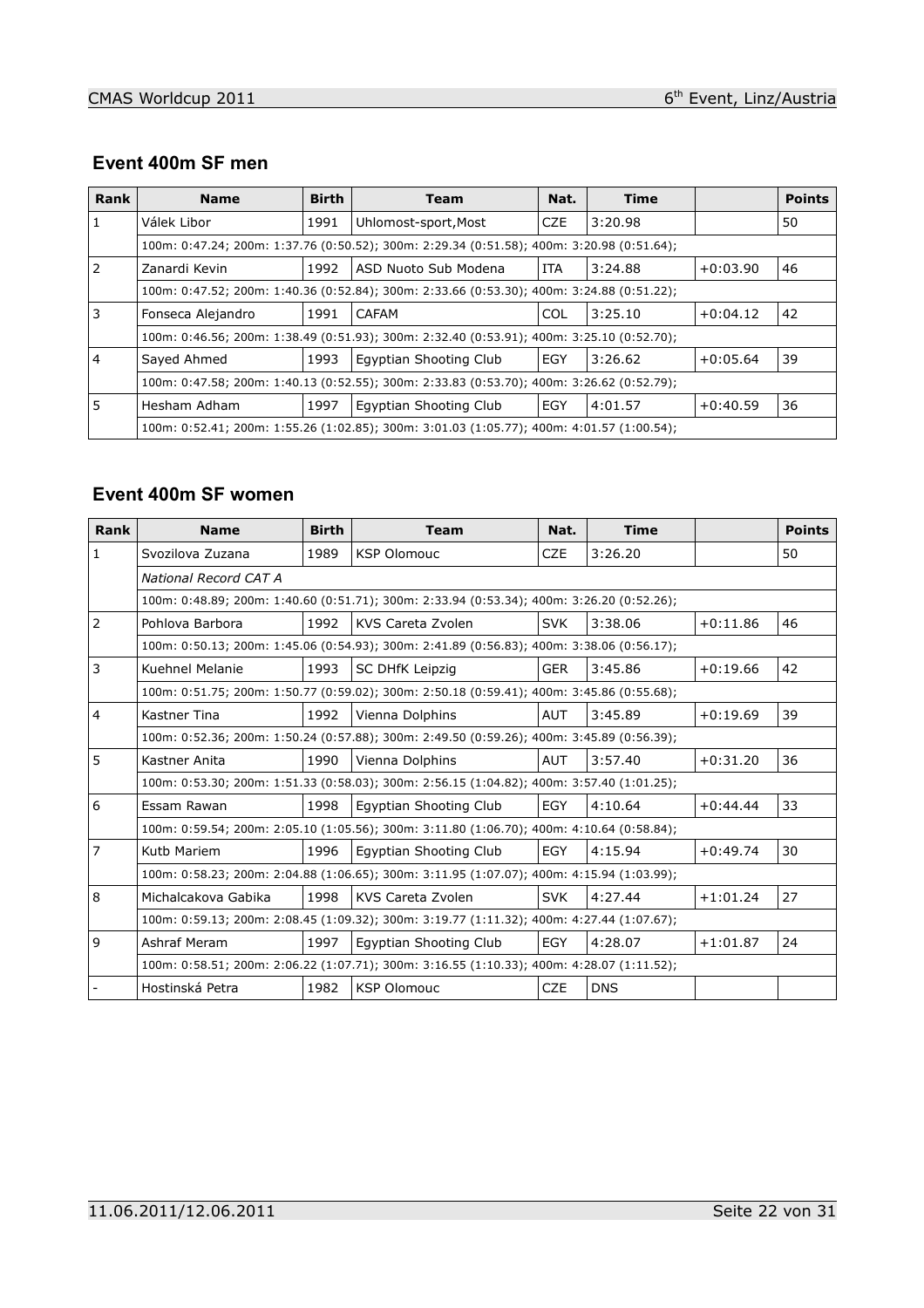# **Event 400m SF boys (junior)**

| <b>Rank</b>    | <b>Name</b>                                                                               | <b>Birth</b> | <b>Team</b>                                                                               | Nat.       | <b>Time</b> |            | <b>Points</b> |  |  |
|----------------|-------------------------------------------------------------------------------------------|--------------|-------------------------------------------------------------------------------------------|------------|-------------|------------|---------------|--|--|
| $\mathbf{1}$   | Španihel Petr                                                                             | 1995         | KVS Laguna Nový Jičín                                                                     | <b>CZE</b> | 3:18.84     |            | 50            |  |  |
|                |                                                                                           |              | 100m: 0:47.91; 200m: 1:38.58 (0:50.67); 300m: 2:29.32 (0:50.74); 400m: 3:18.84 (0:49.52); |            |             |            |               |  |  |
| $\overline{2}$ | Tesar Jan                                                                                 | 1994         | Cochtanklub Zdar nad<br>Sazavou                                                           | CZE        | 3:21.41     | $+0:02.57$ | 46            |  |  |
|                |                                                                                           |              | 100m: 0:48.59; 200m: 1:40.66 (0:52.07); 300m: 2:31.69 (0:51.03); 400m: 3:21.41 (0:49.72); |            |             |            |               |  |  |
| 3              | <b>Fulop Michal</b>                                                                       | 1995         | KVS Careta Zvolen                                                                         | <b>SVK</b> | 3:23.48     | $+0:04.64$ | 42            |  |  |
|                |                                                                                           |              | 100m: 0:47.88; 200m: 1:40.04 (0:52.16); 300m: 2:32.48 (0:52.44); 400m: 3:23.48 (0:51.00); |            |             |            |               |  |  |
| 4              | Saadani Mohamed<br>Mehrez                                                                 | 1994         | <b>WAM Tunisia</b>                                                                        | <b>TUN</b> | 3:29.98     | $+0:11.14$ | 39            |  |  |
|                |                                                                                           |              | 100m: 0:48.40; 200m: 1:42.31 (0:53.91); 300m: 2:37.20 (0:54.89); 400m: 3:29.98 (0:52.78); |            |             |            |               |  |  |
| 5              | Seitz Johannes                                                                            | 1995         | Vienna Dolphins                                                                           | <b>AUT</b> | 3:31.51     | $+0:12.67$ | 36            |  |  |
|                |                                                                                           |              | 100m: 0:51.00; 200m: 1:44.17 (0:53.17); 300m: 2:38.24 (0:54.07); 400m: 3:31.51 (0:53.27); |            |             |            |               |  |  |
| 6              | Schejbal Petr                                                                             | 1997         | Aguaklub Liberec                                                                          | CZE.       | 3:34.30     | $+0:15.46$ | 33            |  |  |
|                |                                                                                           |              | 100m: 0:50.05; 200m: 1:45.80 (0:55.75); 300m: 2:40.74 (0:54.94); 400m: 3:34.30 (0:53.56); |            |             |            |               |  |  |
| $\overline{7}$ | Said Mohamed                                                                              | 1996         | Egyptian Shooting Club                                                                    | <b>EGY</b> | 3:38.18     | $+0:19.34$ | 30            |  |  |
|                | 100m: 0:49.80; 200m: 1:47.73 (0:57.93); 300m: 2:44.85 (0:57.12); 400m: 3:38.18 (0:53.33); |              |                                                                                           |            |             |            |               |  |  |
| 8              | Castel Privael                                                                            | 1995         | <b>Tours NAP</b>                                                                          | <b>FRA</b> | 3:51.33     | $+0:32.49$ | 27            |  |  |
|                |                                                                                           |              | 100m: 0:50.46; 200m: 1:48.80 (0:58.34); 300m: 2:49.85 (1:01.05); 400m: 3:51.33 (1:01.48); |            |             |            |               |  |  |
| 9              | Vidergot Vojtech                                                                          | 1995         | Cochtanklub Zdar nad<br>Sazavou                                                           | CZE        | 3:59.19     | $+0:40.35$ | 24            |  |  |
|                |                                                                                           |              | 100m: 0:57.11; 200m: 1:58.76 (1:01.65); 300m: 2:59.62 (1:00.86); 400m: 3:59.19 (0:59.57); |            |             |            |               |  |  |
| 10             | Bukor Adam                                                                                | 1999         | KŠP TRITÓN ŠAĽA                                                                           | <b>SVK</b> | 4:04.64     | $+0:45.80$ | 22            |  |  |
|                |                                                                                           |              | 100m: 0:56.26; 200m: 1:59.36 (1:03.10); 300m: 3:03.00 (1:03.64); 400m: 4:04.64 (1:01.64); |            |             |            |               |  |  |
| 11             | Twardowski Dominik                                                                        | 1995         | 1. LTC Seepferdchen                                                                       | <b>AUT</b> | 4:11.65     | $+0:52.81$ | 20            |  |  |
|                |                                                                                           |              | 100m: 0:56.01; 200m: 2:00.46 (1:04.45); 300m: 3:06.23 (1:05.77); 400m: 4:11.65 (1:05.42); |            |             |            |               |  |  |
| 12             | <b>Biro Oliver</b>                                                                        | 1999         | Vienna Dolphins                                                                           | <b>AUT</b> | 4:34.30     | $+1:15.46$ | 18            |  |  |
|                |                                                                                           |              | 100m: 1:06.45; 200m: 2:17.11 (1:10.66); 300m: 3:27.98 (1:10.87); 400m: 4:34.30 (1:06.32); |            |             |            |               |  |  |
|                | Rimon George                                                                              | 1998         | Egyptian Shooting Club                                                                    | <b>EGY</b> | DQ          |            |               |  |  |
|                | Submergence                                                                               |              |                                                                                           |            |             |            |               |  |  |
|                | Crisante Nicola                                                                           | 1997         | <b>CCNP La Ciotât</b>                                                                     | <b>FRA</b> | <b>DNS</b>  |            |               |  |  |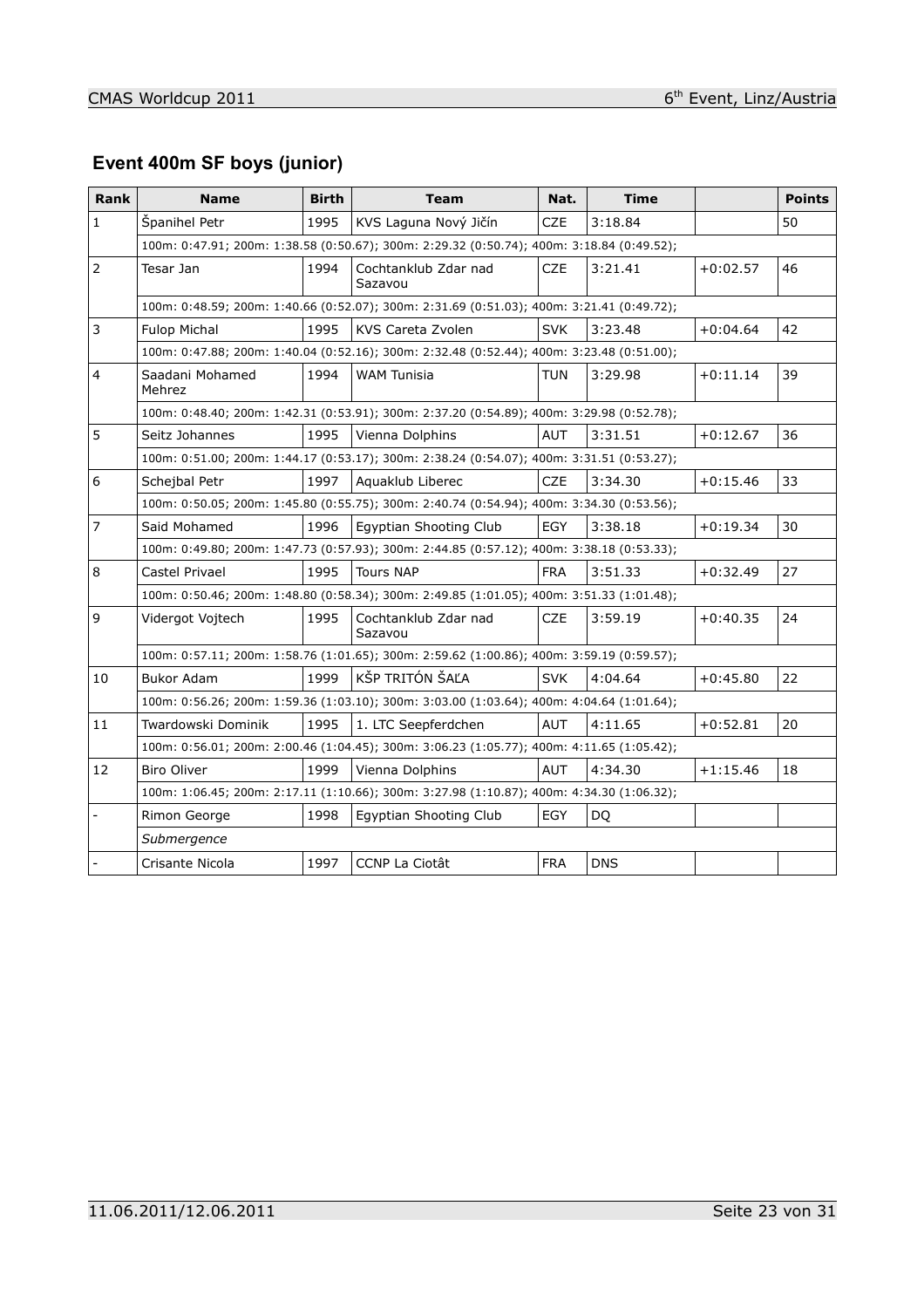# **Event 400m SF girls (junior)**

| <b>Rank</b>      | <b>Name</b>               | <b>Birth</b> | <b>Team</b>                                                                               | Nat.       | <b>Time</b> |            | <b>Points</b> |
|------------------|---------------------------|--------------|-------------------------------------------------------------------------------------------|------------|-------------|------------|---------------|
| $\mathbf{1}$     | Hanakova Ivana            | 1994         | KVS Careta Zvolen                                                                         | <b>SVK</b> | 3:39.14     |            | 50            |
|                  |                           |              | 100m: 0:49.04; 200m: 1:43.71 (0:54.67); 300m: 2:41.19 (0:57.48); 400m: 3:39.14 (0:57.95); |            |             |            |               |
| $\overline{2}$   | Böttcher Patricia         | 1995         | <b>Berliner TSC</b>                                                                       | <b>GER</b> | 3:49.06     | $+0:09.92$ | 46            |
|                  |                           |              | 100m: 0:53.78; 200m: 1:52.06 (0:58.28); 300m: 2:51.23 (0:59.17); 400m: 3:49.06 (0:57.83); |            |             |            |               |
| 3                | Loisel Margaux            | 1997         | <b>CSG</b>                                                                                | <b>FRA</b> | 3:50.64     | $+0:11.50$ | 42            |
|                  |                           |              | 100m: 0:55.12; 200m: 1:55.15 (1:00.03); 300m: 2:54.77 (0:59.62); 400m: 3:50.64 (0:55.87); |            |             |            |               |
| $\overline{4}$   | Dureux Manon              | 1994         | Plongée Club Douai                                                                        | <b>FRA</b> | 3:54.20     | $+0:15.06$ | 39            |
|                  |                           |              | 100m: 0:56.78; 200m: 1:57.18 (1:00.40); 300m: 2:57.26 (1:00.08); 400m: 3:54.20 (0:56.94); |            |             |            |               |
| 5                | Saadani Safa              | 1994         | <b>WAM Tunisia</b>                                                                        | TUN        | 3:55.14     | $+0:16.00$ | 36            |
|                  |                           |              | 100m: 0:54.31; 200m: 1:55.37 (1:01.06); 300m: 2:56.47 (1:01.10); 400m: 3:55.14 (0:58.67); |            |             |            |               |
| $\boldsymbol{6}$ | <b>Baitiche Chahinese</b> | 1997         | Uckange Evolution Palme                                                                   | <b>FRA</b> | 3:58.01     | $+0:18.87$ | 33            |
|                  |                           |              | 100m: 0:56.08; 200m: 1:56.93 (1:00.85); 300m: 2:57.83 (1:00.90); 400m: 3:58.01 (1:00.18); |            |             |            |               |
| $\overline{7}$   | Liskova Ema               | 1997         | KVS Careta Zvolen                                                                         | <b>SVK</b> | 3:59.83     | $+0:20.69$ | 30            |
|                  |                           |              | 100m: 0:52.19; 200m: 1:53.83 (1:01.64); 300m: 2:57.13 (1:03.30); 400m: 3:59.83 (1:02.70); |            |             |            |               |
| 8                | Čechová Adéla             | 1996         | Aguaklub Liberec                                                                          | <b>CZE</b> | 4:01.51     | $+0:22.37$ | 27            |
|                  |                           |              | 100m: 0:55.81; 200m: 1:59.04 (1:03.23); 300m: 3:02.87 (1:03.83); 400m: 4:01.51 (0:58.64); |            |             |            |               |
| 9                | Kokešová Lenka            | 1997         | KVS Laguna Nový Jičín                                                                     | <b>CZE</b> | 4:05.50     | $+0:26.36$ | 24            |
|                  |                           |              | 100m: 0:54.59; 200m: 1:59.05 (1:04.46); 300m: 3:02.66 (1:03.61); 400m: 4:05.50 (1:02.84); |            |             |            |               |
| 10               | Jurečková Nikola          | 1997         | KVS Laguna Nový Jičín                                                                     | <b>CZE</b> | 4:05.77     | $+0:26.63$ | 22            |
|                  |                           |              | 100m: 0:56.78; 200m: 2:00.52 (1:03.74); 300m: 3:05.14 (1:04.62); 400m: 4:05.77 (1:00.63); |            |             |            |               |
| 11               | El-Esawy Safy             | 1995         | Egyptian Shooting Club                                                                    | EGY        | 4:09.21     | $+0:30.07$ | 20            |
|                  |                           |              | 100m: 0:57.73; 200m: 2:02.56 (1:04.83); 300m: 3:06.92 (1:04.36); 400m: 4:09.21 (1:02.29); |            |             |            |               |
| 12               | Said Haidy                | 1998         | Egyptian Shooting Club                                                                    | <b>EGY</b> | 4:15.19     | $+0:36.05$ | 18            |
|                  |                           |              | 100m: 0:59.56; 200m: 2:04.86 (1:05.30); 300m: 3:10.61 (1:05.75); 400m: 4:15.19 (1:04.58); |            |             |            |               |
| 13               | <b>Anders Marte</b>       | 1997         | 1. FC Schwandorf                                                                          | <b>GER</b> | 4:29.89     | $+0:50.75$ | 16            |
|                  |                           |              | 100m: 0:59.49; 200m: 2:08.73 (1:09.24); 300m: 3:20.54 (1:11.81); 400m: 4:29.89 (1:09.35); |            |             |            |               |
| 14               | Benešová Dominika         | 1999         | Aquaklub Liberec                                                                          | <b>CZE</b> | 4:40.34     | $+1:01.20$ | 14            |
|                  |                           |              | 100m: 1:02.40; 200m: 2:17.37 (1:14.97); 300m: 3:30.24 (1:12.87); 400m: 4:40.34 (1:10.10); |            |             |            |               |
|                  | Poljanc Tanja             | 1996         | Vienna Dolphins                                                                           | <b>AUT</b> | <b>DNS</b>  |            |               |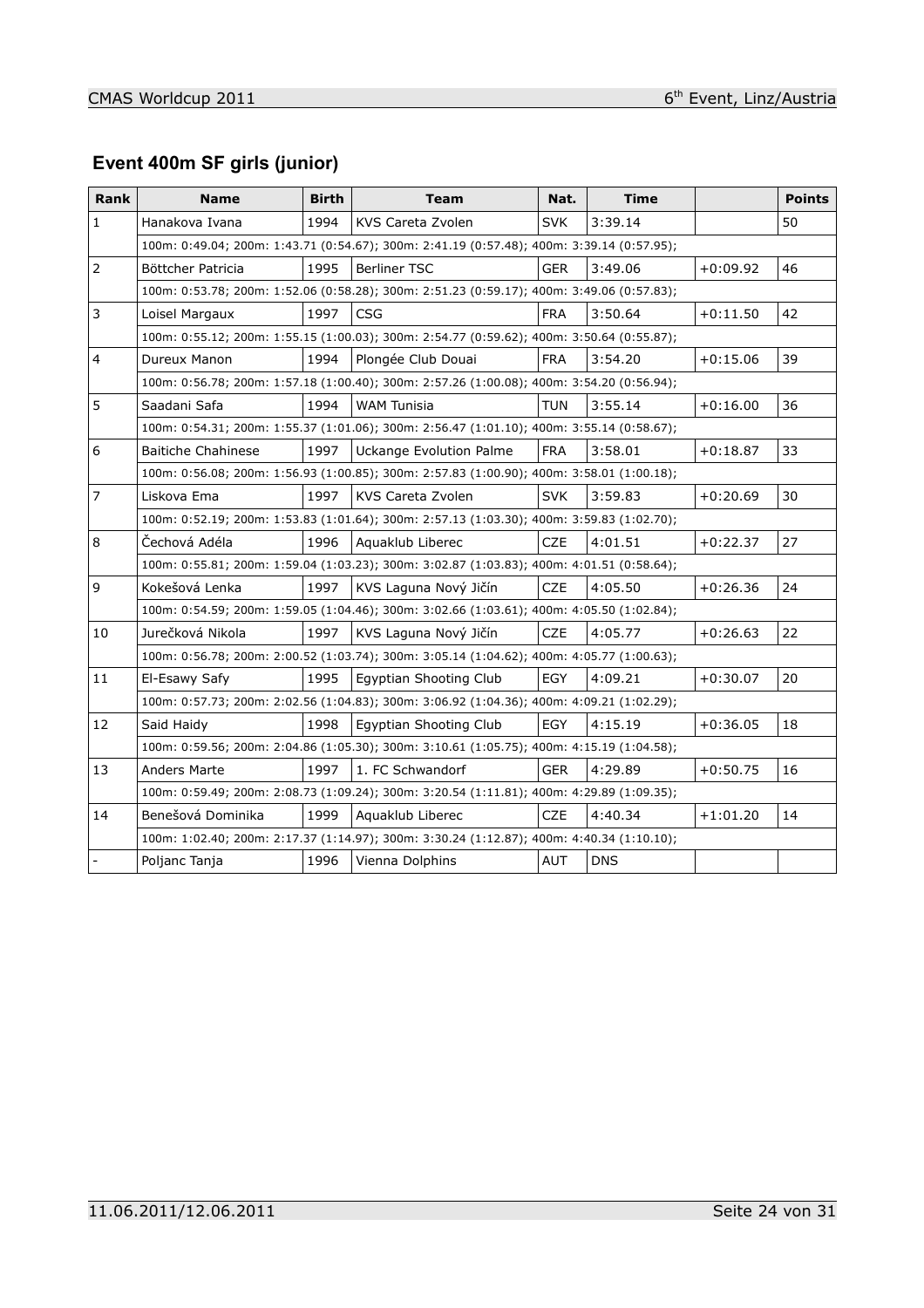# **Officials**

## **Sunday, 12th of June 2011 (afternoon)**

Location: Location: Linz / Austria No. of lanes: 8 Water temperature: 26,5°C

Oc: CMAS / TSVÖ CMAS-Delegate: Announcer: Part Stephan Starter: Part Michael

Licence control: Hackl Thomas Chief of protocol: Hackl Stefan

Timing system: Omega ARES 21 Chief of timing system: Dolzer Eugen

Timekeeping chief: Kweton Gabriele Timekeeper lane 1: Mittermair Irmtraud Timekeeper lane 2: Böhm Grete Timekeeper lane 3: Althaler Rudolf Timekeeper lane 4: Kweton Wilhelm<br>Timekeeper lane 5: Timekeeper lane 5: Timekeeper lane 6: Eder Julia Timekeeper lane 7: Hormaier Peter Timekeeper lane 8: Rametsteiner Hans

Swim judge #1: Prirsch Selina Swim judge #2: Maurer Michael Swim judge #3: Prasch Patric Swim judge #4: Swim judge #4:

Finish judge #1: Nam Yen Tran

Inspector of turns #1: Maier Heinz Inspector of turns #2: Haas Selina

Pool: Parkbad, 50m outdoor pool

Organizer: Comparent Comparent Comparent Comparent Hackl Thomas (OÖLTV)<br>
CMAS-Delegate: CMAS-Delegate: Chief judge: Chief judge: Richter Gundula

Prestarter: Weichberger Anita Hackl Silvia Kastner Angela

Twardowski Markus

Finish judge #2: Pammer Wolfgang

Runner #1: Natural Mahr Elisabeth Runner #2: Eysinger Caroline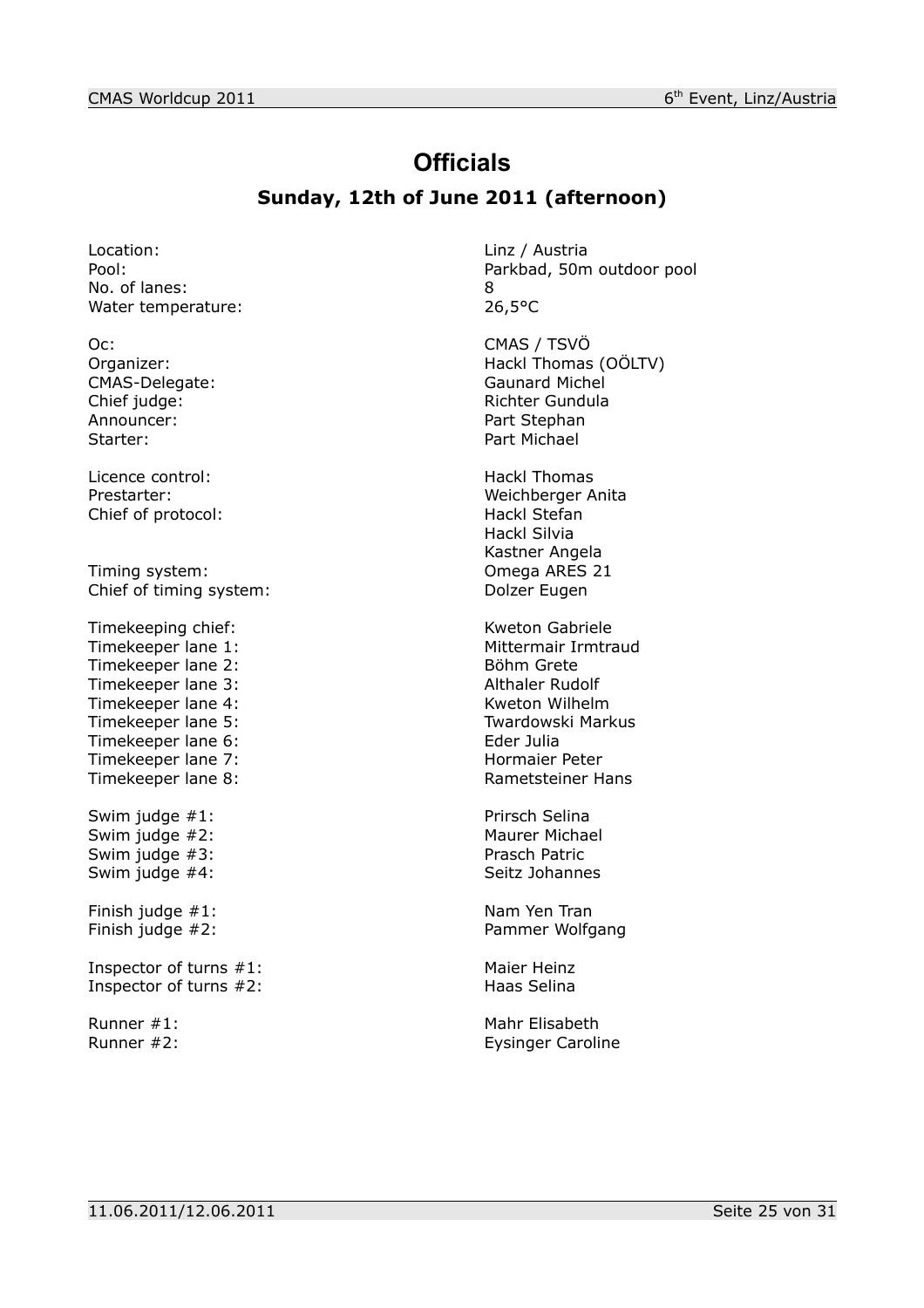#### **Event 50m AP men**

| Rank           | <b>Name</b>               | <b>Birth</b> | Team                   | Nat.       | <b>Time</b> |            | <b>Points</b> |
|----------------|---------------------------|--------------|------------------------|------------|-------------|------------|---------------|
| 1              | Konvalinka Michal         | 1988         | Aguaklub Liberec       | <b>CZE</b> | 0:16.17     |            | 50            |
| 2              | Peleška Oldřich           | 1993         | Uhlomost-sport, Most   | <b>CZE</b> | 0:16.79     | $+0:00.62$ | 46            |
| 3              | Drašner Lukáš             | 1992         | Aguaklub Liberec       | <b>CZE</b> | 0:17.45     | $+0:01.28$ | 42            |
| $\overline{4}$ | Snoussi Mohamed<br>Wassim | 1993         | <b>WAM Tunisia</b>     | <b>TUN</b> | 0:17.62     | $+0:01.45$ | 39            |
| 5              | Fehervary Janos           | 1978         | Vienna Dolphins        | <b>AUT</b> | 0:17.90     | $+0:01.73$ | 36            |
| 6              | El-Tabie Momen            | 1994         | Egyptian Shooting Club | EGY        | 0:18.28     | $+0:02.11$ | 33            |
|                | Hesham Adham              | 1997         | Egyptian Shooting Club | EGY        | 0:22.07     | $+0:05.90$ | 30            |

## **Event 50m AP women**

| Rank           | <b>Name</b>           | <b>Birth</b> | <b>Team</b>            | Nat.       | <b>Time</b> |            | <b>Points</b> |
|----------------|-----------------------|--------------|------------------------|------------|-------------|------------|---------------|
| $\mathbf{1}$   | Kastner Anita         | 1990         | Vienna Dolphins        | <b>AUT</b> | 0:18.58     |            | 50            |
|                | National Record CAT A |              |                        |            |             |            |               |
| 2              | Azab Salma            | 1997         | Egyptian Shooting Club | EGY        | 0:20.66     | $+0:02.08$ | 46            |
| 3              | Gašperiková Andrea    | 1993         | KVS Laguna Nový Jičín  | <b>CZE</b> | 0:21.10     | $+0:02.52$ | 42            |
| $\overline{4}$ | Samková Petra         | 1989         | Aguaklub Liberec       | <b>CZE</b> | 0:21.42     | $+0:02.84$ | 39            |
| 5              | Hesham Yasmin         | 1996         | Egyptian Shooting Club | EGY        | 0:21.61     | $+0:03.03$ | 36            |
| 6              | Karacsonyova Emese    | 1997         | KVS Careta Zvolen      | <b>SVK</b> | 0:23.00     | $+0:04.42$ | 33            |
| 7              | Zustakova Michaela    | 1996         | KVS Careta Zvolen      | <b>SVK</b> | 0:23.17     | $+0:04.59$ | 30            |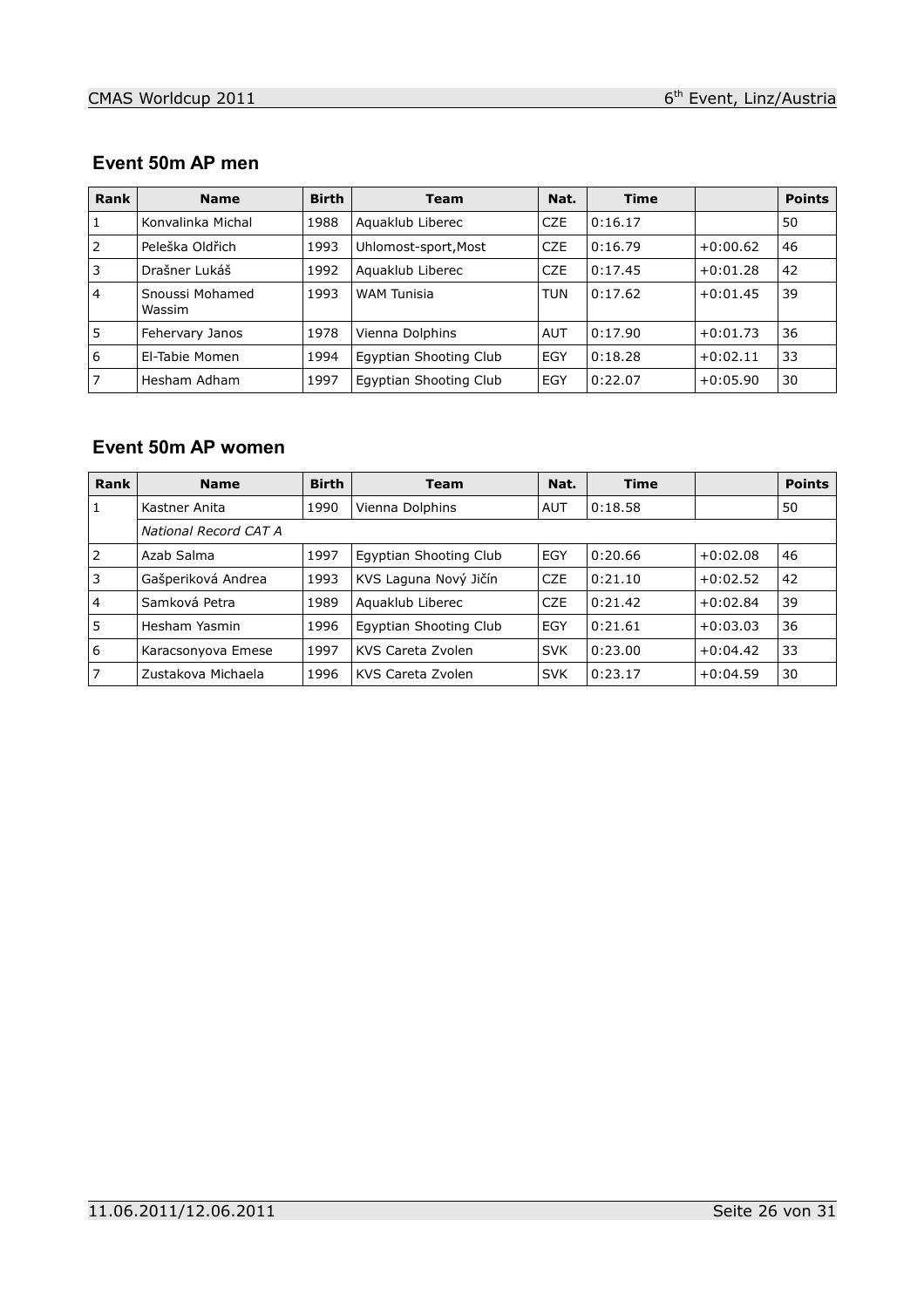| <b>Rank</b>    | <b>Name</b>              | <b>Birth</b> | <b>Team</b>            | Nat.       | <b>Time</b> |            | <b>Points</b> |
|----------------|--------------------------|--------------|------------------------|------------|-------------|------------|---------------|
| 1              | Jarolím Jakub            | 1995         | KVS Laguna Nový Jičín  | <b>CZE</b> | 0:16.07     |            | 50            |
| 2              | Mazáč Martin             | 1995         | KVS Laguna Nový Jičín  | <b>CZE</b> | 0:16.08     | $+0:00.01$ | 46            |
| 3              | Cerman David             | 1994         | Aguaklub Liberec       | <b>CZE</b> | 0:16.32     | $+0:00.25$ | 42            |
| $\overline{4}$ | Rain Voitěch             | 1996         | Uhlomost-sport, Most   | <b>CZE</b> | 0:17.36     | $+0:01.29$ | 39            |
| 5              | Al-Azouny Mohamed        | 1995         | Egyptian Shooting Club | EGY        | 0:17.39     | $+0:01.32$ | 36            |
| 6              | <b>Bouguet Paul</b>      | 1995         | <b>SAS NAP</b>         | <b>FRA</b> | 0:17.70     | $+0:01.63$ | 33            |
| $\overline{7}$ | Mouhab Eslam             | 1995         | Egyptian Shooting Club | EGY        | 0:17.91     | $+0:01.84$ | 30            |
| 8              | Rosenthal Noé            | 1994         | MAGP                   | <b>FRA</b> | 0:18.31     | $+0:02.24$ | 27            |
| 9              | <b>Rutulys Daumantas</b> | 1997         | Vilnius LVJC           | <b>LTU</b> | 0:18.38     | $+0:02.31$ | 24            |
| 10             | Laureckis Darius         | 1996         | Klaipeda Gintaras      | LTU        | 0:19.06     | $+0:02.99$ | 22            |

# **Event 50m AP boys (junior)**

# **Event 50m AP girls (junior)**

| Rank           | <b>Name</b>               | <b>Birth</b> | <b>Team</b>                    | Nat.       | <b>Time</b> |            | <b>Points</b> |
|----------------|---------------------------|--------------|--------------------------------|------------|-------------|------------|---------------|
| 1              | Dupont Mathilde           | 1994         | <b>AIX NATATION</b>            | <b>FRA</b> | 0:18.92     |            | 50            |
| 2              | Pronkul Jevgenija         | 1997         | Klaipeda Gintaras              | <b>LTU</b> | 0:20.17     | $+0:01.25$ | 46            |
| 3              | <b>Baitiche Chahinese</b> | 1997         | <b>Uckange Evolution Palme</b> | <b>FRA</b> | 0:20.43     | $+0:01.51$ | 42            |
| $\overline{4}$ | Rosová Veronika           | 1996         | KVS Laguna Nový Jičín          | <b>CZE</b> | 0:20.49     | $+0:01.57$ | 39            |
| 5              | Hanzelková Martina        | 1996         | KVS Laguna Nový Jičín          | <b>CZE</b> | 0:20.77     | $+0:01.85$ | 36            |
| 6              | Forster Lisa              | 1994         | 1. FC Schwandorf               | <b>GER</b> | 0:20.94     | $+0:02.02$ | 33            |
| $\overline{7}$ | El-Esawy Nour             | 1996         | Egyptian Shooting Club         | EGY        | 0:21.33     | $+0:02.41$ | 30            |
| 8              | Kemptner Sophie           | 1997         | 1. FC Schwandorf               | <b>GER</b> | 0:22.09     | $+0:03.17$ | 27            |
| 9              | Hamed Maya                | 1995         | Egyptian Shooting Club         | EGY        | 0:22.66     | $+0:03.74$ | 24            |
|                | Polovincakova Denisa      | 1994         | KVS Careta Zvolen              | <b>SVK</b> | <b>DNS</b>  |            |               |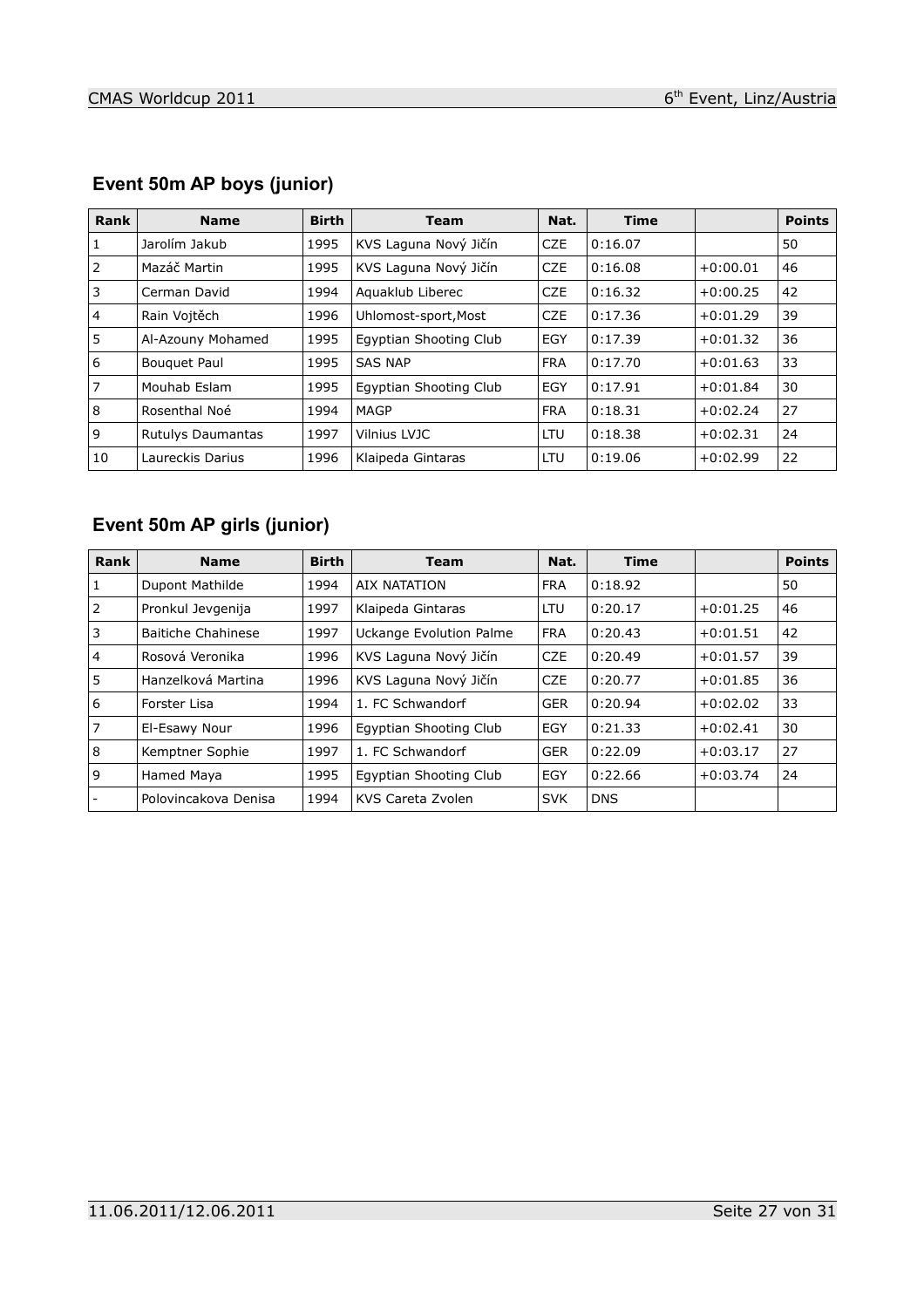#### **Event 200m BF men**

| Rank | <b>Name</b>                                    | <b>Birth</b> | <b>Team</b>              | Nat.       | <b>Time</b> |            | <b>Points</b> |
|------|------------------------------------------------|--------------|--------------------------|------------|-------------|------------|---------------|
|      | Bettalico Francesco                            | 1990         | ASD Nuoto Sub Modena     | ITA        | 1:48.01     |            | 50            |
|      | 50m: -; 100m: 0:51.99; 150m: -; 200m: 1:48.01; |              |                          |            |             |            |               |
| 2    | Medo Martin                                    | 1992         | KVS Careta Zvolen        | <b>SVK</b> | 1:57.41     | $+0:09.40$ | 46            |
|      | 50m: -; 100m: 0:54.54; 150m: -; 200m: 1:57.41; |              |                          |            |             |            |               |
| 3    | Mohamed Marawan                                | 1997         | Egyptian Shooting Club   | EGY        | 2:11.77     | $+0:23.76$ | 42            |
|      | 50m: -; 100m: 1:01.28; 150m: -; 200m: 2:11.77; |              |                          |            |             |            |               |
|      | Arbuzov Andrey                                 | 1989         | FPS Krasnovarskyi Region | <b>RUS</b> | <b>DNS</b>  |            |               |

#### **Event 200m BF women**

| Rank           | <b>Name</b>                             | <b>Birth</b> | Team                   | Nat.       | <b>Time</b> |            | <b>Points</b> |
|----------------|-----------------------------------------|--------------|------------------------|------------|-------------|------------|---------------|
| $\mathbf{1}$   | Pleskyte Lina                           | 1989         | Swimschool Kaunas      | LTU        | 1:57.28     |            | 50            |
|                | 100m: 0:56.14; 200m: 1:57.28 (1:01.14); |              |                        |            |             |            |               |
| $\overline{2}$ | Pohlova Barbora                         | 1992         | KVS Careta Zvolen      | <b>SVK</b> | 2:00.14     | $+0:02.86$ | 46            |
|                | 100m: 0:58.43; 200m: 2:00.14 (1:01.71); |              |                        |            |             |            |               |
| 3              | Janigova Katarina                       | 1993         | KVS Careta Zvolen      | <b>SVK</b> | 2:12.05     | $+0:14.77$ | 42            |
|                | 100m: 1:03.91; 200m: 2:12.05 (1:08.14); |              |                        |            |             |            |               |
| 4              | Aly Nouran                              | 1997         | Egyptian Shooting Club | EGY        | 2:12.22     | $+0:14.94$ | 39            |
|                | 100m: 1:02.12; 200m: 2:12.22 (1:10.10); |              |                        |            |             |            |               |
| 5              | Kutb Mariem                             | 1996         | Egyptian Shooting Club | EGY        | 2:39.23     | $+0:41.95$ | 36            |
|                | 100m: 1:14.81; 200m: 2:39.23 (1:24.42); |              |                        |            |             |            |               |
|                | Hostinská Petra                         | 1982         | <b>KSP Olomouc</b>     | CZE        | <b>DNS</b>  |            |               |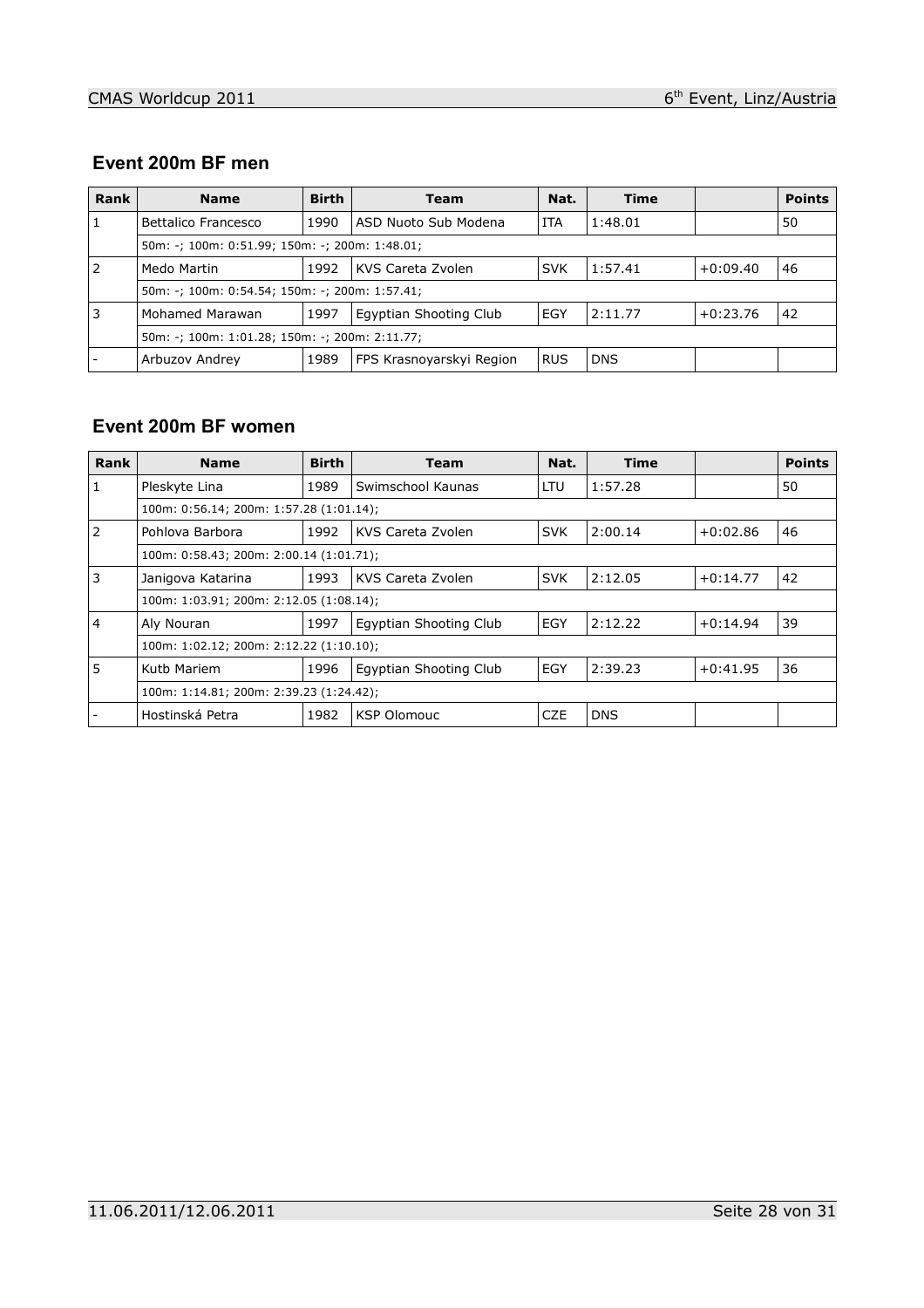| <b>Rank</b>    | <b>Name</b>                             | <b>Birth</b> | <b>Team</b>            | Nat.       | <b>Time</b> |            | <b>Points</b> |  |
|----------------|-----------------------------------------|--------------|------------------------|------------|-------------|------------|---------------|--|
| $\mathbf{1}$   | Rážek Jan                               | 1994         | <b>KSP Olomouc</b>     | <b>CZE</b> | 1:48.01     |            | 50            |  |
|                | 100m: 0:52.32; 200m: 1:48.01 (0:55.69); |              |                        |            |             |            |               |  |
| 2              | Revay Roman                             | 1994         | KVS Careta Zvolen      | <b>SVK</b> | 1:48.13     | $+0:00.12$ | 46            |  |
|                | 100m: 0:52.77; 200m: 1:48.13 (0:55.36); |              |                        |            |             |            |               |  |
| 3              | Eimontas Ricardas                       | 1996         | Swimschool Kaunas      | LTU        | 1:49.36     | $+0:01.35$ | 42            |  |
|                | National Record CAT C                   |              |                        |            |             |            |               |  |
|                | 100m: 0:53.07; 200m: 1:49.36 (0:56.29); |              |                        |            |             |            |               |  |
| $\overline{4}$ | Chyátal Roman                           | 1994         | <b>KSP Olomouc</b>     | <b>CZE</b> | 1:52.75     | $+0:04.74$ | 39            |  |
|                | 100m: 0:53.92; 200m: 1:52.75 (0:58.83); |              |                        |            |             |            |               |  |
| 5              | Essa Mohamed                            | 1994         | Egyptian Shooting Club | <b>EGY</b> | 1:55.98     | $+0:07.97$ | 36            |  |
|                | 100m: 0:55.13; 200m: 1:55.98 (1:00.85); |              |                        |            |             |            |               |  |
| 6              | Aref Mahmoud                            | 1998         | Egyptian Shooting Club | <b>EGY</b> | 2:03.27     | $+0:15.26$ | 33            |  |
|                | 100m: 1:02.00; 200m: 2:03.27 (1:01.27); |              |                        |            |             |            |               |  |
| $\overline{7}$ | Kosta Radoslav                          | 1996         | KVS Careta Zvolen      | <b>SVK</b> | 2:03.31     | $+0:15.30$ | 30            |  |
|                | 100m: 0:57.66; 200m: 2:03.31 (1:05.65); |              |                        |            |             |            |               |  |

## **Event 200m BF boys (junior)**

## **Event 200m BF girls (junior)**

| Rank           | <b>Name</b>                                    | <b>Birth</b> | Team                   | Nat.       | <b>Time</b> |            | <b>Points</b> |
|----------------|------------------------------------------------|--------------|------------------------|------------|-------------|------------|---------------|
|                | Hraskova Zuzana                                | 1999         | KVS Careta Zvolen      | <b>SVK</b> | 1:59.90     |            | 50            |
|                | 50m: -; 100m: 0:57.10; 150m: -; 200m: 1:59.90; |              |                        |            |             |            |               |
| $\overline{2}$ | Aly Reham                                      | 1994         | Egyptian Shooting Club | EGY        | 2:07.13     | $+0:07.23$ | 46            |
|                | 50m: -; 100m: 1:00.46; 150m: -; 200m: 2:07.13; |              |                        |            |             |            |               |
| 3              | Hofbauerova Veronika                           | 1997         | KVS Careta Zvolen      | <b>SVK</b> | 2:07.16     | $+0:07.26$ | 42            |
|                | 50m: -; 100m: 0:59.78; 150m: -; 200m: 2:07.16; |              |                        |            |             |            |               |
| $\overline{4}$ | Rimon Mariem                                   | 1997         | Egyptian Shooting Club | EGY        | 2:12.24     | $+0:12.34$ | 39            |
|                | 50m: -; 100m: 1:00.91; 150m: -; 200m: 2:12.24; |              |                        |            |             |            |               |
| 5              | Aleksiunaite Agne                              | 1996         | Klaipeda Gintaras      | <b>LTU</b> | 2:13.72     | $+0:13.82$ | 36            |
|                | 50m: -; 100m: 1:03.13; 150m: -; 200m: 2:13.72; |              |                        |            |             |            |               |
|                | Polisenska Beata                               | 1995         | TZP Nemo ZLIN          | <b>CZE</b> | <b>DNS</b>  |            |               |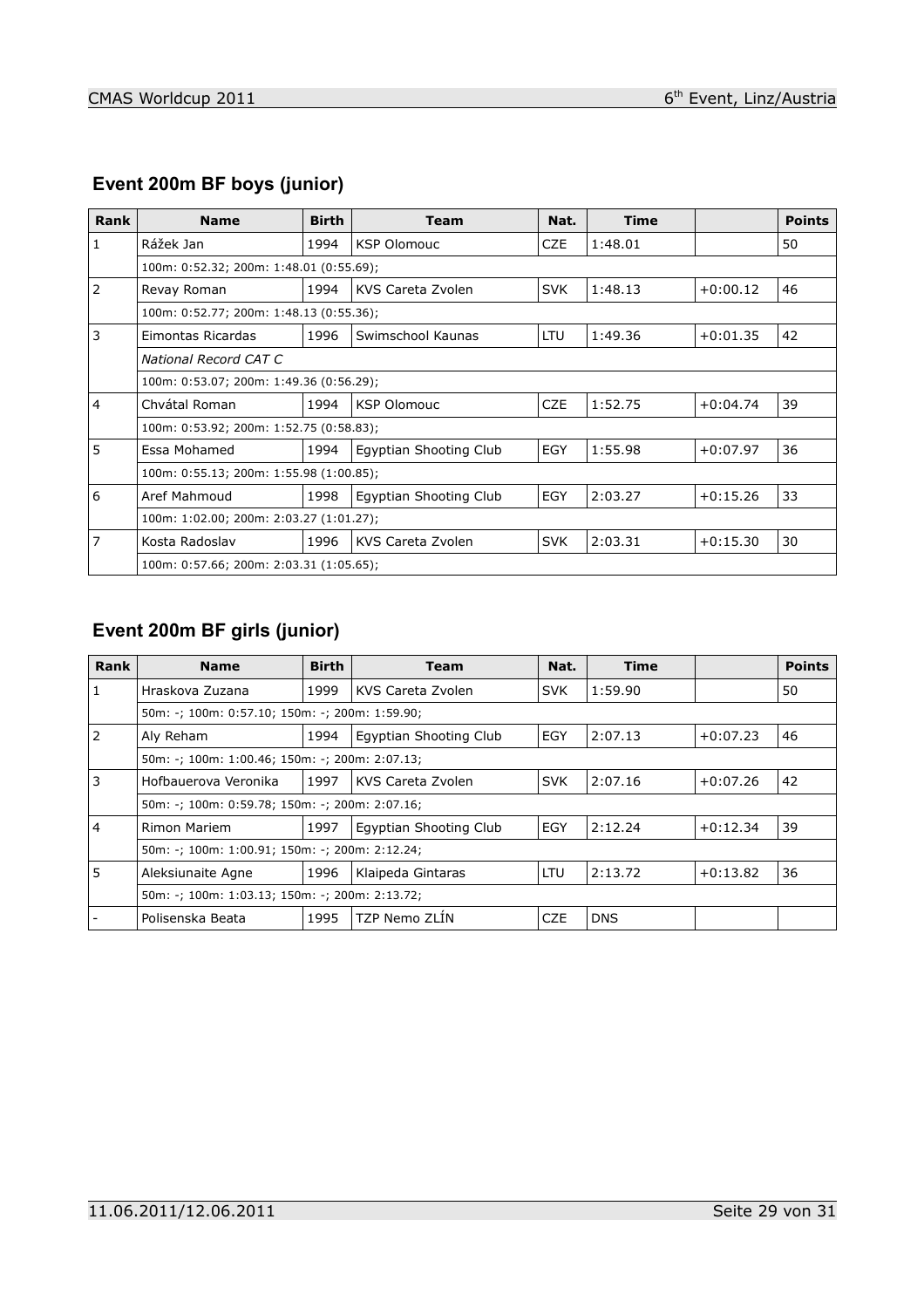## **Event 4x100m SF men**

| <b>Rank</b> | <b>Relay</b>                                                                                                        | <b>Team</b>            | Nat.       | Time    |            | <b>Points</b> |
|-------------|---------------------------------------------------------------------------------------------------------------------|------------------------|------------|---------|------------|---------------|
|             | Aguaklub Liberec<br>Konvalinka Michal (1988)<br>Drašner Lukáš (1992)<br>Kašpar Ondřej (1988)<br>Cerman David (1994) | Aguaklub Liberec       | <b>CZE</b> | 2:49.17 |            | 50            |
|             | 100m: 0:42.31; 200m: 1:24.11 (0:41.80); 300m (manual): 2:07.74 (0:43.63); 400m: 2:49.17 (0:41.43);                  |                        |            |         |            |               |
| 2           | Kys Careta<br>Medo Martin (1992)<br>Revay Roman (1994)<br>Starko David (1996)<br>Fulop Michal (1995)                | KVS Careta Zvolen      | <b>SVK</b> | 2:58.77 | $+0:09.60$ | 46            |
|             | 100m: 0:48.60; 200m: 1:33.49 (0:44.89); 300m: 2:16.76 (0:43.27); 400m: 2:58.77 (0:42.01);                           |                        |            |         |            |               |
| 3           | Egyptian Shooting Club<br>El-Tabie Momen (1994)<br>Hesham Adham (1997)<br>Yasser Ahmed (1997)<br>Sayed Ahmed (1993) | Egyptian Shooting Club | EGY        | 3:02.71 | $+0:13.54$ | 42            |
|             | 100m: 0:46.09; 200m: 1:32.15 (0:46.06); 300m: 2:19.61 (0:47.46); 400m: 3:02.71 (0:43.10);                           |                        |            |         |            |               |

#### **Event 4x100m SF women**

| Rank           | Relay                                                                                                                      | <b>Team</b>            | Nat.       | <b>Time</b> |            | <b>Points</b> |  |  |
|----------------|----------------------------------------------------------------------------------------------------------------------------|------------------------|------------|-------------|------------|---------------|--|--|
| $\mathbf{1}$   | Vienna Dolphins<br>Kastner Anita (1990)<br>Kastner Tina (1992)<br>Chudzik Julia (1993)<br>Zrilic Sara (1997)               | Vienna Dolphins        | <b>AUT</b> | 3:19.37     |            | 50            |  |  |
|                | 100m: 0:45.89; 200m: 1:35.90 (0:50.01); 300m: 2:23.59 (0:47.69); 400m: 3:19.37 (0:55.78);                                  |                        |            |             |            |               |  |  |
| $\overline{2}$ | Egyptian Shooting Club<br>Azab Salma (1997)<br>Fadl Login (1997)<br>Kutb Mariem (1996)<br>Hesham Yasmin (1996)             | Egyptian Shooting Club | EGY        | 3:29.14     | $+0:09.77$ | 46            |  |  |
|                | 100m: 0:50.88; 200m: 1:44.65 (0:53.77); 300m: 2:38.50 (0:53.85); 400m: 3:29.14 (0:50.64);                                  |                        |            |             |            |               |  |  |
| 3              | Kys Careta<br>Janigova Katarina (1993)<br>Zustakova Michaela (1996)<br>Karacsonyova Emese (1997)<br>Pohlova Barbora (1992) | KVS Careta Zvolen      | <b>SVK</b> | 3:29.68     | $+0:10.31$ | 42            |  |  |
|                | 100m: 0:56.33; 200m: 1:49.14 (0:52.81); 300m: 2:42.93 (0:53.79); 400m: 3:29.68 (0:46.75);                                  |                        |            |             |            |               |  |  |
| $\overline{4}$ | Aquaklub Liberec<br>Čechová Adéla (1996)<br>Benešová Dominika (1999)<br>Poláková Kristýna (1999)<br>Samková Petra (1989)   | Aquaklub Liberec       | <b>CZE</b> | 3:35.93     | $+0:16.56$ | 39            |  |  |
|                | 100m: 0:51.09; 200m: 1:47.42 (0:56.33); 300m: 2:43.83 (0:56.41); 400m: 3:35.93 (0:52.10);                                  |                        |            |             |            |               |  |  |